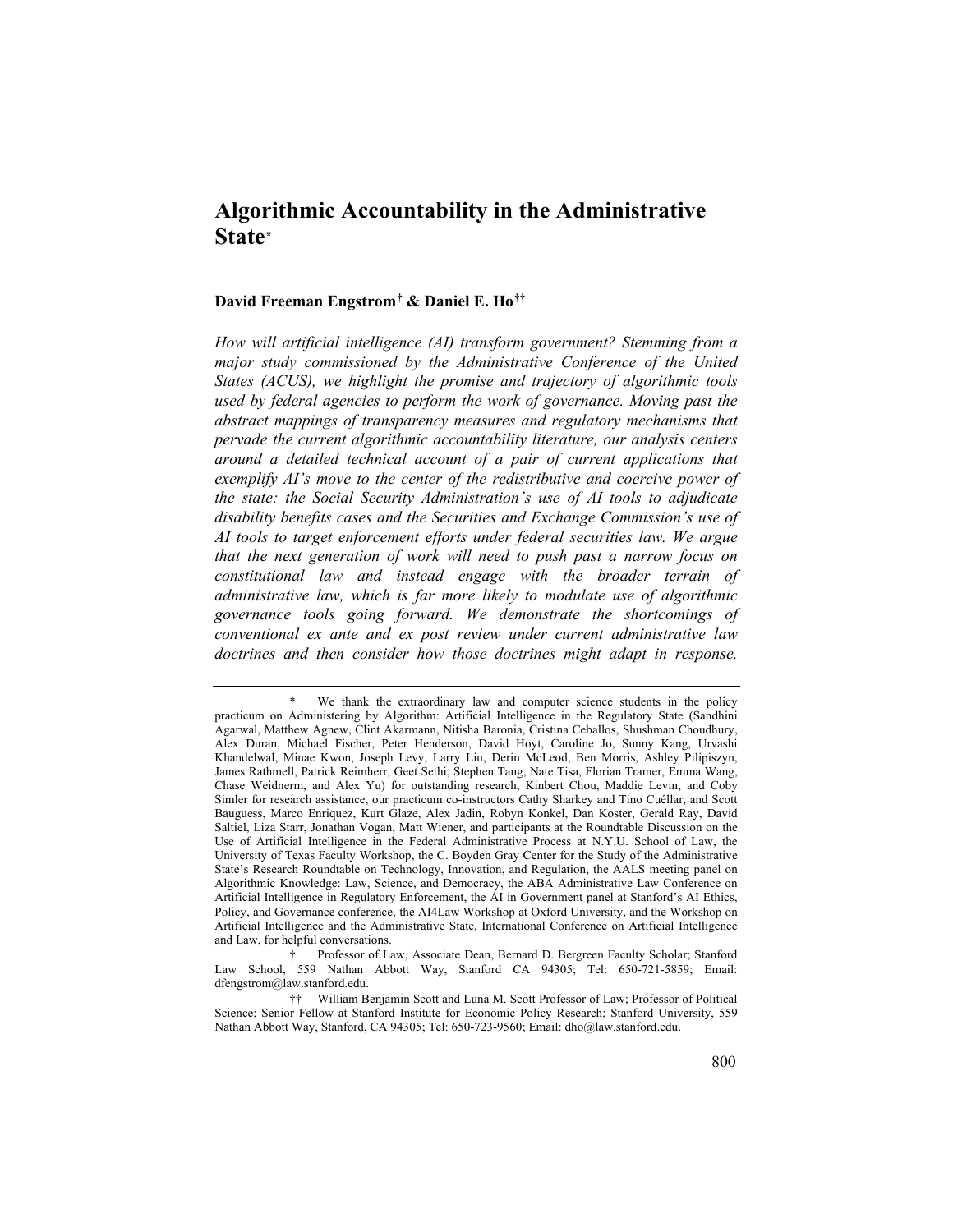# Algorithmic Accountability in the Administrative State

*Finally, we ask how else to build a sensible accountability structure around public sector use of algorithmic governance tools while maintaining incentives and opportunities for salutary innovation. Reviewing some commonly offered solutions, we propose a further and novel approach to oversight centered on prospective benchmarking. By requiring agencies to reserve a random set of cases for manual decision making, benchmarking offers a concrete and accessible test of the validity and legality of machine outputs, enabling agencies, courts, and the public to learn about, validate, and correct errors in algorithmic decision making.*

| A. Adjudication of Disability Benefits at the Social Security                    |  |
|----------------------------------------------------------------------------------|--|
|                                                                                  |  |
|                                                                                  |  |
|                                                                                  |  |
|                                                                                  |  |
|                                                                                  |  |
| B. Regulatory Enforcement at the Securities and Exchange Commission  815         |  |
|                                                                                  |  |
|                                                                                  |  |
|                                                                                  |  |
|                                                                                  |  |
| II. Current Administrative Law and the Puzzle of Algorithmic Accountability  823 |  |
|                                                                                  |  |
| B. Current Administrative Law: Ex Post Review of Algorithmic Decisions  828      |  |
|                                                                                  |  |
|                                                                                  |  |
| a) Regulatory Beneficiaries—Challenging Agency Non-                              |  |
|                                                                                  |  |
| b) Regulatory Targets-Challenging Agency Enforcement 834                         |  |
| C. Current Administrative Law: The Limits of Ex Ante Review  836                 |  |
| 1. Algorithms as Legislative Rules Requiring Notice and Comment 836              |  |
|                                                                                  |  |
| D. The Informational Challenges of Conventional APA Review 840                   |  |
|                                                                                  |  |
|                                                                                  |  |
|                                                                                  |  |
|                                                                                  |  |
| B. Mixing Ex Ante and Ex Post Review: An Oversight Board 847                     |  |
|                                                                                  |  |
|                                                                                  |  |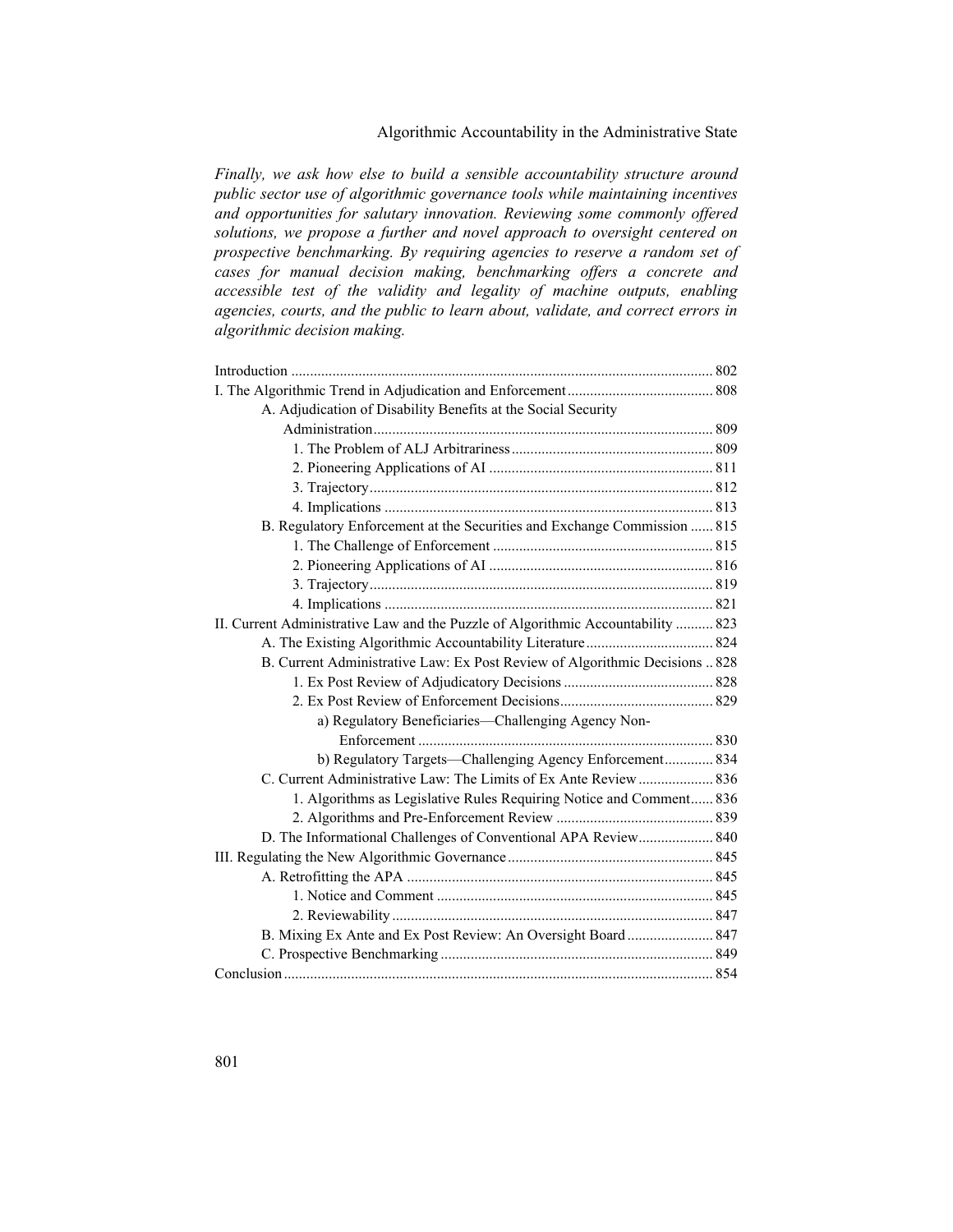#### Introduction

In 2018, IBM published a white paper touting artificial intelligence (AI) as a way to "reinvent[] the business of government."[1](#page-2-0) With IBM's help, the paper proclaimed, governments will undergo a digital transformation, become more client-oriented, and "recognize each citizen as a whole individual, with a personalized set of needs, interests, capabilities, and vulnerabilities."[2](#page-2-1) The new suite of AI-based tools, it continued, will "[i]mprove the decision making of civil servants for maximum impact,"[3](#page-2-2) empowering agency administrators to "apply digital insights to predict and intervene for better citizen outcomes."[4](#page-2-3) "[D]igital reinvention," came a final claim, will not just yield a government that is more responsive and effective in performing its duties and meeting citizen needs,<sup>[5](#page-2-4)</sup> but also one that operates with "[g]reater transparency."<sup>[6](#page-2-5)</sup>

The tenor of IBM's claims should have a familiar ring. Twenty-five years earlier, President Clinton made comparable promises to "reinvent . . . [g]overnment."[7](#page-2-6) Speaking near a Sunnyvale community center in Silicon Valley, Clinton and Vice President Gore lauded the city as a model for reinvention.[8](#page-2-7) Sunnyvale captured data on thousands of measures, developed targets for each governmental unit, and instituted performance-based pay and budgeting. As described by Osborne and Gaebler in their bestselling book *Reinventing Government*, Sunnyvale was "the performance leader,"[9](#page-2-8) transforming government into a lean, responsive, customer-oriented business.<sup>[10](#page-2-9)</sup> Per the New York Times, "If the Clinton Administration has its way, all of America will operate like this highly computerized, relentlessly self-evaluating city in the heart of Silicon Valley."<sup>[11](#page-2-10)</sup> The new digital toolkit would also enable government to "empower citizens to shape the marketplace according to their

<span id="page-2-3"></span><span id="page-2-2"></span><span id="page-2-1"></span><span id="page-2-0"></span>(2018).

10. *See id.* at 145.

<span id="page-2-10"></span><span id="page-2-9"></span>11. Seth Mydans, *Where Trouble Is Rare and Governing Is Easy*, N.Y. TIMES (Sept. 10, 1993), https://www.nytimes.com/1993/09/10/us/where-trouble-is-rare-and-governing-is-easy.html [https://perma.cc/9GAV-4PXP].

<span id="page-2-11"></span><sup>1.</sup> IBM, DIGITAL TRANSFORMATION: REINVENTING THE BUSINESS OF GOVERNMENT

<sup>2.</sup> *Id*. at 13.

<sup>3.</sup> *Id*. at 5.

<sup>4.</sup> *Id.* at 13.

<sup>5.</sup> *Id.* at 5.

<sup>6.</sup> *Id*. at 7.

<span id="page-2-6"></span><span id="page-2-5"></span><span id="page-2-4"></span><sup>7.</sup> President Bill Clinton, Remarks by President Clinton Announcing the Initiative to Streamline Government (Mar. 3, 1993), https://govinfo.library.unt.edu/npr/library/speeches/030393.html [https://perma.cc/C6SR-MTX3].

<span id="page-2-7"></span><sup>8.</sup> Paul Richter, *Clinton, Gore Hail Sunnyvale's City Efficiency*, L.A. TIMES (Sept. 11, 1993), https://www.latimes.com/archives/la-xpm-1993-09-11-mn-34070-story.html [https://perma.cc/K6Z2-96GP].

<span id="page-2-8"></span><sup>9.</sup> DAVID OSBORNE & TED GAEBLER, REINVENTING GOVERNMENT: HOW THE ENTREPRENEURIAL SPIRIT IS TRANSFORMING THE PUBLIC SECTOR 142 (1992).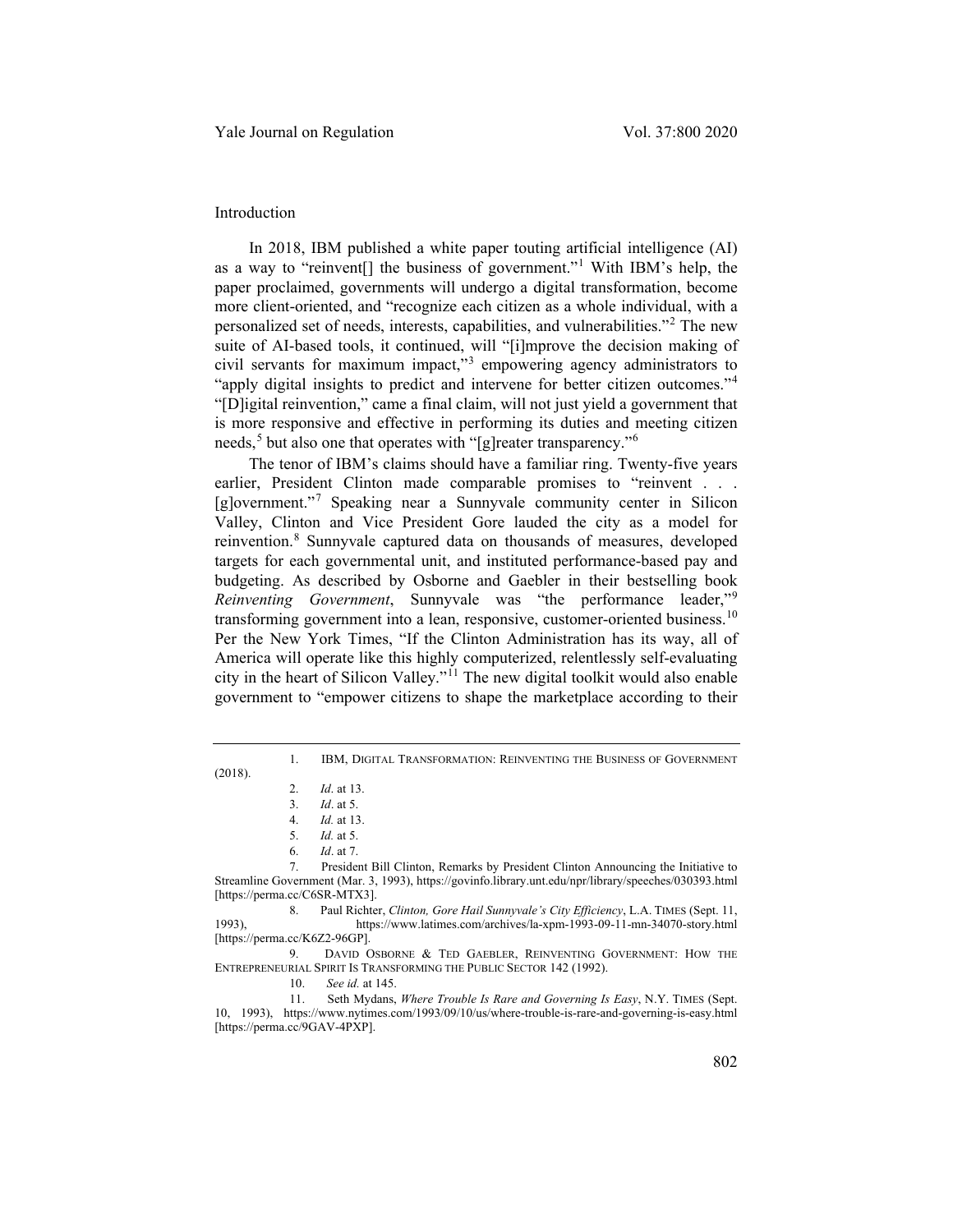own needs and values"<sup>[12](#page-3-0)</sup> and, as Gore put it, "earn back the trust of Americans."<sup>[13](#page-3-1)</sup>

Yet Sunnyvale floundered. When its performance index dropped, it changed the weights. When new weights did not fix matters, it abandoned the overall measure. By 1999, employees quit in droves and accused municipal leadership of mismanagement.<sup>[14](#page-3-2)</sup> So went the beacon of public sector performance measurement and a newly responsive approach to government. When agency administrators can define and game performance measures and lack clear baselines for judging gains from technology adoptions, new systems can erode accountability and foil oversight rather than promote regulatory goals.[15](#page-3-3)

<span id="page-3-5"></span>What should we make of the new calls to reinvent government, this time using AI?<sup>[16](#page-3-4)</sup> Can AI make good on a twenty-five-year-old promise to remake governance through technology? Will it, as IBM and many others suggest, yield a more nimble, responsive, and transparent public sector? Or will the new algorithmic governance tools fall prey to Sunnyvale's trap of promising a silver technology bullet? Worse, might AI tools erode, rather than promote, internal efficacy and external accountability, or even spark the same demoralized exodus from government as Sunnyvale's ill-fated experiment? And how might law manage these opportunities and risks?

In 2019, we led a unique, interdisciplinary team of three dozen lawyers and computer scientists to deliver a far-ranging report to the Chair of the Administrative Conference of the United States (ACUS) on the use of AI by

<sup>12.</sup> OSBORNE & GAEBLER, *supra* not[e 9,](#page-2-11) at 306.

<span id="page-3-1"></span><span id="page-3-0"></span><sup>13.</sup> OFFICE OF THE VICE PRESIDENT, CREATING A GOVERNMENT THAT WORKS BETTER & COSTS LESS: STATUS REPORT OF THE NATIONAL PERFORMANCE REVIEW 14 (1994).

<span id="page-3-2"></span><sup>14.</sup> Kelly Wilkinson, *Trouble in Paradise: Sunnyvale Is Nationally Recognized for Its Stable City Government. Now Employees Are Leaving En Masse*, SUNNYVALE SUN (Aug. 4, 1999) ("During the past five years, the city's employee turnover rates have nearly doubled, even though retirement rates have barely budged a percentage point.").

<span id="page-3-3"></span><sup>15.</sup> Daniel E. Ho, Cassandra Handan-Nader, David Ames & David Marcus, *Quality Review of Mass Adjudication: A Randomized Natural Experiment at the Board of Veterans Appeals, 2003-16*, 35 J.L. ECON. & ORG. 239 (2019); Daniel E. Ho & Sam Sherman, *Managing Street-Level Arbitrariness: The Evidence Base for Public Sector Quality Improvement*, 13 ANN. REV. L. & SOC. SCI. 251 (2017); *see also* John Buntin, *25 Years Later, What Happened to 'Reinventing Government'?*, GOVERNING (Sept. 2016), https://www.governing.com/topics/mgmt/gov-reinventing-governmentbook.html [https://perma.cc/XBG3-9RD5] (noting tendency of performance management systems to ossify and encourage agencies to "post good numbers" rather than develop innovative solutions to problems).

<span id="page-3-4"></span><sup>16.</sup> To be fair, IBM is hardly alone in its faith in a digitized revolution in the work of government. *See, e.g.*, Anusha Dhasarthy, Sahil Jain & Naufal Khan, *When Governments Turn to AI: Algorithms, Trade-Offs, and Trust*, MCKINSEY (2019); William D. Eggers, David Schatsky & Peter Viechnicki, *AI-Augmented Government: Using Cognitive Technologies to Redesign Public Sector Work*, DELOITTE (2017); Max Stier & Daniel Chenok, *The Future Has Begun: Using Artificial Intelligence to Transform Government*, IBM CENTER FOR THE BUS. OF GOV'T (2018); Franco Amalfi, *Building Government for the 21st Century*, ORACLE (2018); Hila Mehr, *Artificial Intelligence for Citizen Services and Government*, HARVARD ASH CTR. FOR DEMOCRATIC GOVERNANCE AND INNOVATION (2017); Miguel Carrasco et al., *The Citizen's Perspective on the Use of AI in Government*, BCG (2019).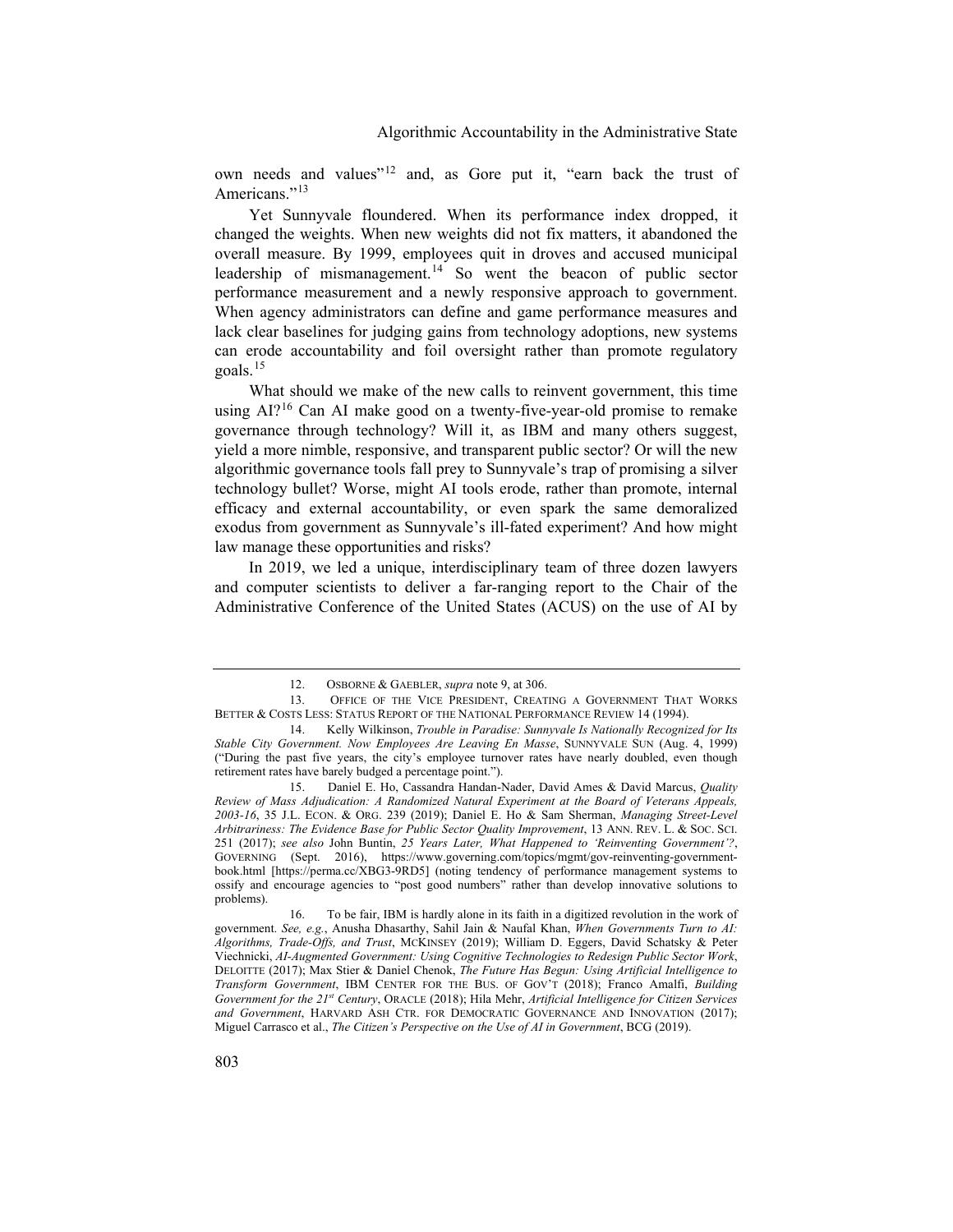<span id="page-4-6"></span>federal regulatory agencies.<sup>[17](#page-4-0)</sup> We canvassed the roughly 140 most important federal departments, agencies, and sub-agencies for evidence of adoption of AI and machine learning and conducted in-depth case studies, relying on extensive interviews and documentation, to unearth some of the most innovative uses of AI for core government functions.

Our research brings to light a wide catalog of algorithmic governance tools, thus confirming AI's extraordinary potential to reimagine core agency functions across the full range of agency processes and outputs, from enforcement and adjudication to citizen engagement and procurement. The project likewise confirms that the proliferation of new algorithmic governance tools throughout the administrative state will shift, perhaps substantially, the subtle balance among technical efficiency, democratic accountability, and regularity at the heart of sound administrative governance. Perhaps most significant of all, our project points up the poverty of existing thinking about how to build a sensible accountability structure around the new algorithmic governance. Most of the scholarly literature remains untethered from the actual state of technology, offering "thought experiments,"<sup>[18](#page-4-1)</sup> focusing on potential rather than actual applications,<sup>[19](#page-4-2)</sup> or abstracting away from any concrete applications at all.<sup>[20](#page-4-3)</sup> Moreover, by fixating on a small set of criminal justice

<span id="page-4-4"></span><span id="page-4-0"></span><sup>17.</sup> *See* DAVID FREEMAN ENGSTROM, DANIEL E. HO, CATHERINE M. SHARKEY & MARIANO-FLORENTINO CUÉLLAR, GOVERNMENT BY ALGORITHM: ARTIFICIAL INTELLIGENCE IN PEDERAL ADMINISTRATIVE AGENCIES (2020), https://www-cdn.law.stanford.edu/wp-<br>
[https://perma.cc/TSF5-TF2Q] [hereinafter content/uploads/2020/02/ACUS-AI-Report.pdf [https://perma.cc/TSF5-TF2Q] [hereinafter GOVERNMENT BY ALGORITHM].

<span id="page-4-5"></span><sup>18.</sup> Eugene Volokh, *Chief Justice Robots*, 68 DUKE L.J. 1135, 1137 (2019).<br>19. See, e.g., Niva Elkin-Koren & Michal S. Gal. *The Chilling Effect of Go* 

<span id="page-4-2"></span><span id="page-4-1"></span><sup>19.</sup> *See*, *e.g.*, Niva Elkin-Koren & Michal S. Gal, *The Chilling Effect of Governanceby-Data on Data Markets*, 86 U. CHI. L. REV. 403 (2019) (considering use of data and AI to craft "personalized law"—for instance, a speed limit for each driver).

<span id="page-4-3"></span><sup>20.</sup> *See*, *e.g.*, Danielle Keats Citron, *Technological Due Process*, 85 WASH. U. L. REV. 1249, 1258 (2008) (offering a "new framework for administrative and constitutional law designed to address the challenges of the automated administrative state" but abstracting from use cases save occasional references to no-fly lists and state-level social welfare benefit eligibility determinations); Cary Coglianese & David Lehr, *Transparency and Algorithmic Governance*, 71 ADMIN. L. REV. 1, 29 (2019) [hereinafter Coglianese & Lehr, *Transparency*] (offering a "general analysis" of conceptions of transparency in the context of algorithmic governance, but rooting the analysis almost entirely in *potential* uses of algorithmic tools by, among others, the Occupational Safety and Health Administration, the Federal Aviation Administration, and the Pipeline and Hazardous Materials Safety Administration); Cary Coglianese & David Lehr, *Regulating by Robot: Administrative Decision Making in the Machine-Learning Era*, 105 GEO. L.J. 1147 (2017) [hereinafter Coglianese & Lehr, *Regulating by Robot*] (focusing mostly on potential uses of algorithmic governance tools by the U.S. Pipeline and Hazardous Materials Safety Administration and the Occupational Safety and Health Administration, among others, and making no effort to isolate and examine specific existing use cases). The one exception is a growing literature on use of algorithmic "risk assessment" tools to assist bail, sentencing, and parole decisions within the criminal justice system. *See* Solon Barocas & Andrew D. Selbst, *Big Data's Disparate Impact*, 104 CAL. L. REV. 671 (2016); Andrew Guthrie Ferguson, *Predictive Prosecution*, 51 WAKE FOREST L. REV. 705 (2016); Aziz Z. Huq, *Racial Equity in Algorithmic Criminal Justice*, 68 DUKE L.J. 1043 (2019); Sandra G. Mayson, *Bias In, Bias Out*, 128 YALE L.J. 2218 (2019); Andrew D. Selbst, *Disparate Impact in Big Data Policing*, 52 GA. L. REV. 109 (2017); Joel Tito, *Destination Unknown: Exploring the Impact of Artificial Intelligence on Government*, CTR. FOR PUB. IMPACT (2017), https://resources.centreforpublicimpact.org/production/2017/09/Destination-Unknown-AI-and-government.pdf [https://perma.cc/DYJ5-33NN] (exploring criminal justice use cases only).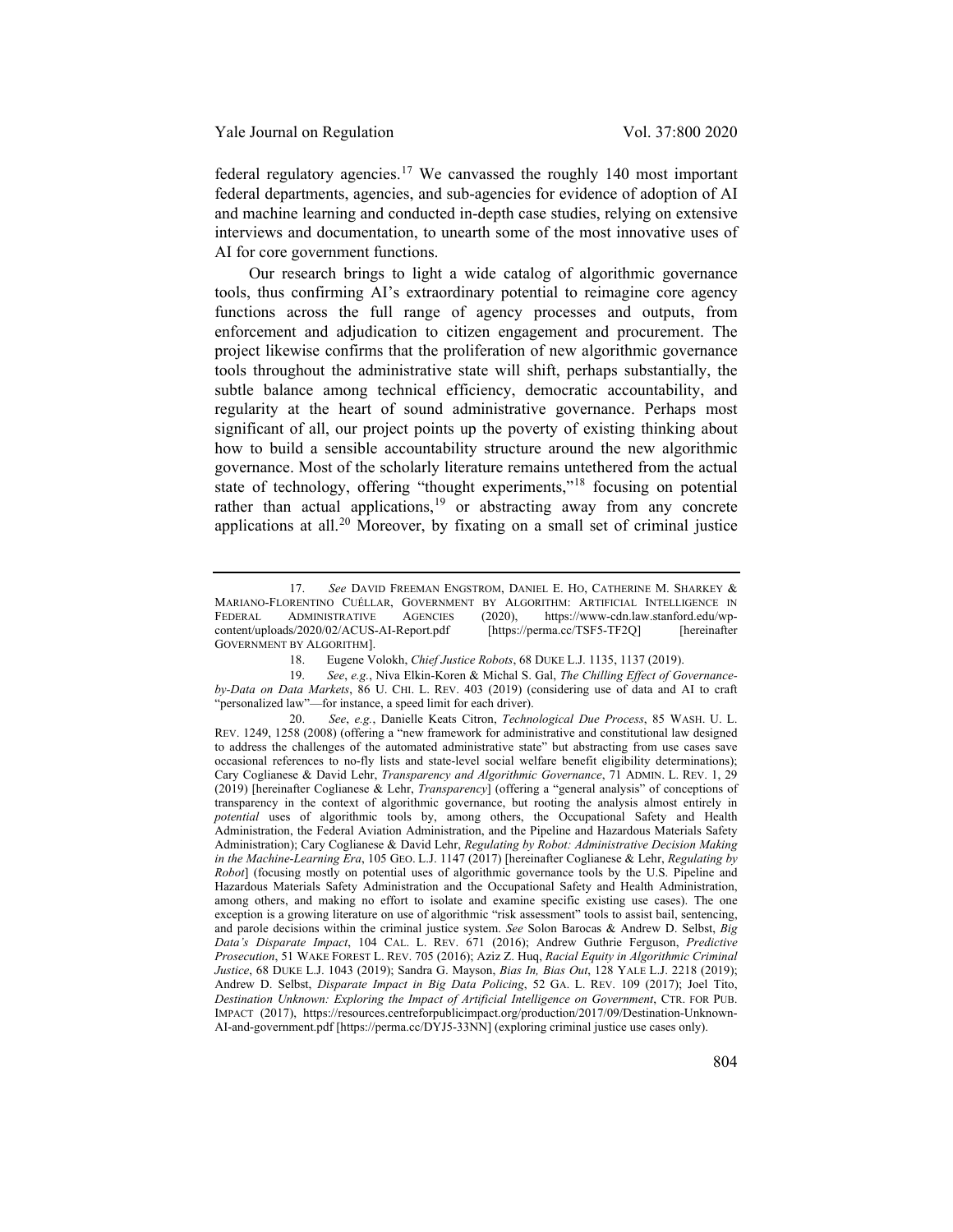applications and commingling public and private sector use of AI despite their very different characteristics and imperatives, the existing literature operates at a high level of abstraction and, perhaps of necessity, focuses narrowly on constitutional principles, particularly procedural due process and equal protection.<sup>[21](#page-5-0)</sup> Only a trickle of research treats the more fine-grained statutory requirements of administrative law and, even then, offers mostly a surface-level tour of potentially applicable doctrines.<sup>[22](#page-5-1)</sup>

<span id="page-5-4"></span><span id="page-5-3"></span>This Article seeks to shift debate onto a more concrete footing by offering a more technically informed account of the new algorithmic governance tools and the practical and legal challenges they raise and then advancing a novel proposal for their regulation. In so doing, we make three distinct contributions.

First, we push past the abstractions of the existing literature and, drawing on extensive in-depth interviews and research into technical and operational details, offer rich descriptive insight into frontier AI applications at two federal agencies, highlighting their likely evolution and the key normative and distributive implications of their adoption. A trio of tools in use at the Social Security Administration (SSA) aids in the adjudication of disability benefits, by (i) clustering together similar cases for more efficient and equitable disposition by administrative judges, (ii) identifying cases likely to be full grants, enabling the SSA to conserve resources required for a full hearing, and (iii) flagging errors in draft decisions by administrative judges, thus potentially avoiding costly appeals and reversals and improving decision consistency. Turning to agency enforcement, the Securities and Exchange Commission (SEC) is, like several other key enforcement agencies (e.g., the Internal Revenue Service and the Environmental Protection Agency), developing and deploying machine learning applications that help focus scarce agency investigative and enforcement resources on high-risk individuals and entities.<sup>[23](#page-5-2)</sup> We focus in

<span id="page-5-0"></span><sup>21.</sup> *See*, *e.g*., FRANK PASQUALE, THE BLACK BOX SOCIETY: THE SECRET ALGORITHMS THAT CONTROL MONEY AND INFORMATION (2016); Mike Ananny & Kate Crawford, *Seeing Without Knowing: Limitations of the Transparency Ideal and Its Application to Algorithmic Accountability*, 20 NEW MEDIA & SOC'Y 973 (2016); Citron, *supra* note [20;](#page-4-4) Danielle Keats Citron & Frank Pasquale, *The Scored Society: Due Process for Automated Predictions*, 89 WASH. L. REV. 1 (2014); Kate Crawford & Jason Schultz, *Big Data and Due Process: Toward a Framework to Redress Predictive Privacy Harms*, 55 B.C. L. REV. 93 (2014); Andrew Guthrie Ferguson, *Big Data and Predictive Reasonable Suspicion*, 163 U. PA. L. REV. 327, 329–30 (2015). A more recent line of inquiry pushes to an even higher level of abstraction, exploring the implications of algorithmic governance tools for the legitimacy of the administrative state. *See* Ryan Calo & Danielle Keats Citron, *The Automated Administrative State: A Crisis of Legitimacy*, EMORY L.J. (forthcoming 2020).

<span id="page-5-1"></span><sup>22.</sup> *See, e.g.*, Citron, *supra* note [20;](#page-4-4) Mariano-Florentino Cuéllar, *Cyberdelegation and the Administrative State, in* ADMINISTRATIVE LAW FROM THE INSIDE OUT: ESSAYS ON THEMES IN THE WORK OF JERRY L. MASHAW 134 (Nicholas R. Parrillo ed., 2017); Coglianese & Lehr, *Regulating by Robot*, *supra* note [20;](#page-4-4) Deirdre K. Mulligan & Kenneth A. Bamberger, *Procurement as Policy: Administrative Process for Machine Learning*, 34 BERKELEY TECH. L.J. 773 (2019).

<span id="page-5-2"></span><sup>23.</sup> In what follows, we adopt a wide definition of enforcement that includes not just formal enforcement actions but also investigations, audits, and other forms of regulatory monitoring that may or may not lead to enforcement actions. For a contrary effort to distinguish monitoring and enforcement, see Rory Van Loo, *Regulatory Monitors: Policing Firms in the Compliance Era*, 119 COLUM. L. REV. 369 (2019).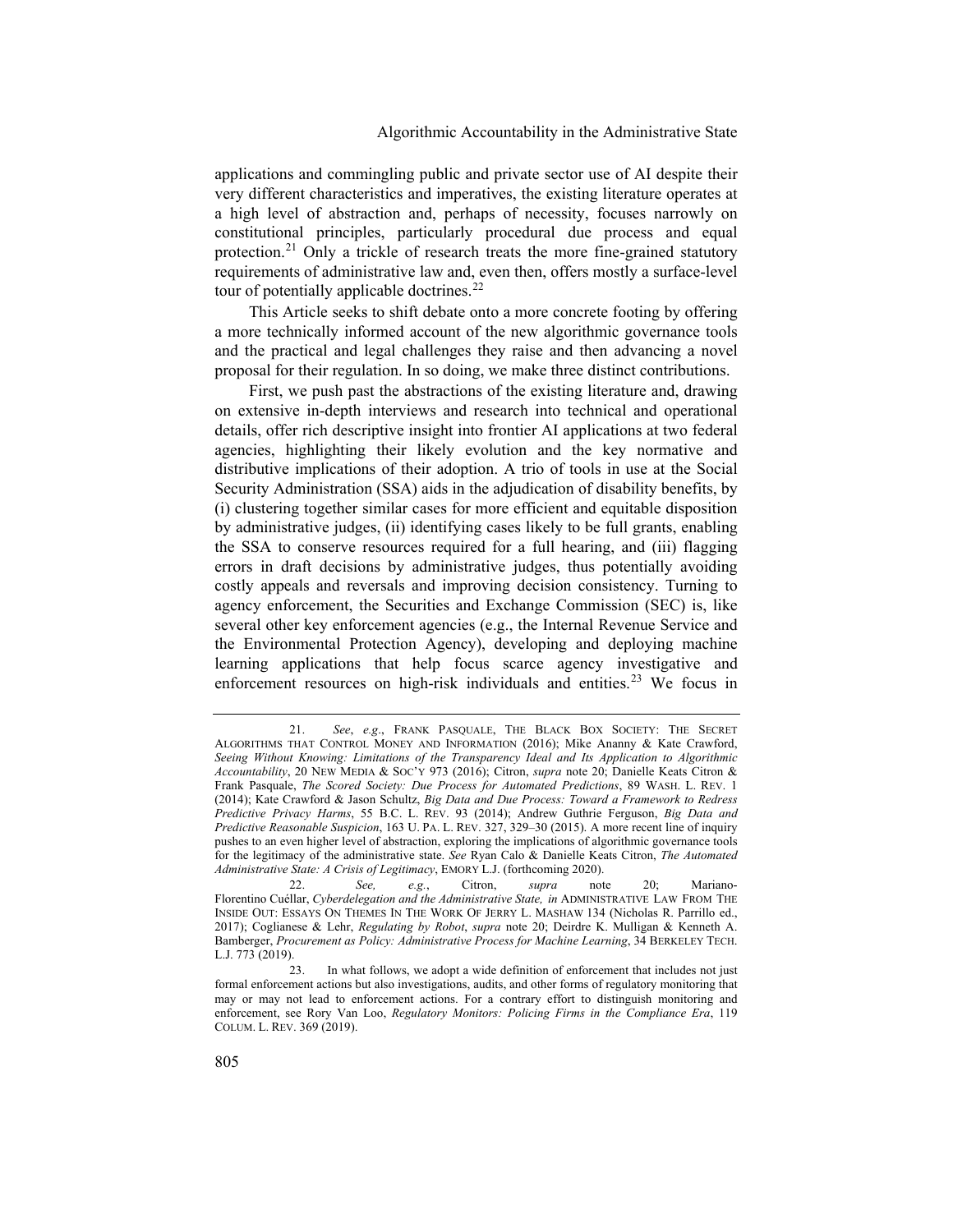particular on a set of tools that predict insider trading and also which investment advisors and other agency "registrants" are violating their obligations under the federal securities laws. Looking across adjudication and enforcement—both critically important governance tasks, but with very different logics and features—permits an analysis that is at once concrete and synthetic, yielding well-grounded but generalizable insights about whether, and how, to regulate public sector AI use.

Second, we move beyond the existing literature's focus on constitutional law and consider how administrative law will or should adapt to the shift to algorithmic governance. While the existing literature's focus on constitutional law has yielded welcome insights, $24$  we argue that much, if not most, of the hard work of regulating the government's new algorithmic toolkit will come not in the clouds of constitutional doctrine but in the statutory streets of administrative law. Yet administrative law's virtual absence in academic and policy discussion is concerning not merely because of its likely centrality. Its neglect also matters because how current doctrine will resolve the most pressing cases is far from certain. Using adjudication and enforcement as examples and comparing and contrasting their legal treatment under administrative law, we show that current case law is unclear about whether algorithms used to make or support enforcement or adjudication decisions can be subjected to judicial review under the Administrative Procedure Act (APA) at all, or whether algorithms constitute legislative rules that must undergo notice and comment. To date, none have. This uncertainty is a problem because administrative law, at least in its current guise, is unlikely to translate into a consistent and comprehensive approach to regulating public sector AI use that consciously balances the imperatives of internal administration with the legal demands of external accountability.

Third, we offer a novel and generalizable solution for monitoring, oversight, and accountability as the administrative state adopts these tools. We begin by spelling out some of the limitations of a pair of prescriptions. A minimalist option would be to retrofit the APA to enable prudent ex ante review of algorithmic tools through the notice and comment process or judicious ex post review by courts. We offer some tentative suggestions in this regard but also raise questions about whether front-end rulemaking and backend judicial review of the usual APA sort are well suited to wrestle with the systemic considerations relevant to AI adoption. Forcing algorithms into the current template of notice and comment is over-inclusive and risks retarding the regulatory state's adoption of modern technology, thus exacerbating the public-private technology gap. At the same time, ex post judicial review of algorithmic governance tools and their outputs under current doctrine, where it can be had at all, does not address key concerns and suffers from a substantial mismatch in judicial capacity and the technical demands of algorithmic

<span id="page-6-0"></span><sup>24.</sup> *See supra* note[s 21](#page-5-3)[-22](#page-5-4) and accompanying text.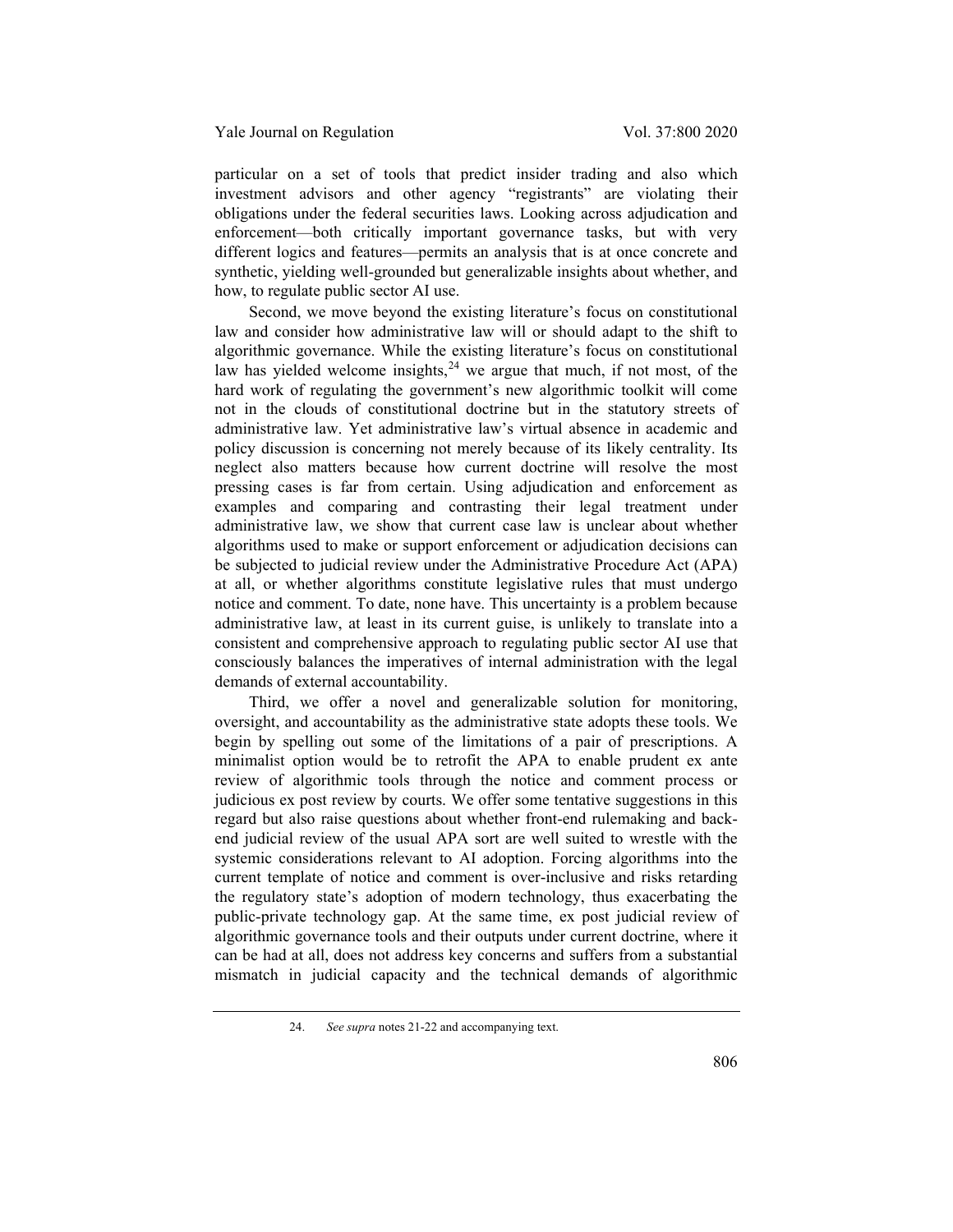<span id="page-7-3"></span>oversight. We also consider a commonly discussed but similarly limited solution that would look to an oversight board (e.g., an "FDA for algorithms"<sup>[25](#page-7-0)</sup>) staffed with technologists, academics, lawyers, and agency representatives to monitor, investigate, and recommend adjustments to agency adoption and use of AI.

We then argue that a further and promising intervention would require agencies to engage in what we call "prospective benchmarking." In a nutshell, agency administrators would reserve and then analyze a random sample of decisions using the agency's conventional, non-algorithmic approach. This "human alongside the loop" approach provides critical information and a comparison set to help smoke out when an algorithm has gone astray, when encoding the past may miss new trends, when an algorithm may create disparate impact, or when "automation bias" causes excessive deference to machine outputs. In the end, modernizing the administrative state will entail both adapting AI and crafting administrative procedures to address the mix of technical, distributive, and bureaucratic challenges raised by AI. Benchmarking, we conclude, is a promising step in that direction that deserves consideration and further elaboration.

Before launching, some clarifications are in order. First, we use "artificial intelligence" to mean any instance where an agency deploys models to learn from data with the goal of prediction. AI is thus used interchangeably with machine learning but excludes simple process automation (e.g., a case management system to digitally process benefits applications) and conventional statistical analysis (e.g., regression with the aim of drawing a causal inference).[26](#page-7-1) Second, our description of AI techniques aims for the mid-level between the technical and abstract. Government agencies rarely publish technical manuals that spell out all of a tool's machine learning methodology, whether because of reliance on third-party contractors to develop systems or understandable concern about gaming by the regulated community. By focusing our analysis on algorithmic governance tools developed in-house by agency technologists, we can provide richer insights into how the systems function. Finally, while our ACUS project encompassed nearly the entire federal administrative state,  $27$  we limit our analysis to core adjudicatory and enforcement functions for expositional clarity and analytic leverage over the

<sup>25.</sup> Andrew Tutt, *An FDA for Algorithms*, 69 ADMIN. L. REV. 83 (2017).

<span id="page-7-1"></span><span id="page-7-0"></span><sup>26.</sup> Note that our definition may exclude use cases that predominate in much of the emerging literature on algorithmic accountability in the administrative state, particularly the relatively simple, rule-based, "logical AI" systems adopted by many state agencies to automate public benefits determinations. *See*, *e.g.*, Calo & Citron, *supra* note [21.](#page-5-3) Perhaps unsurprisingly, litigation challenging those tools has not centered on the opacity concerns that animate much of the algorithmic accountability literature but rather has leveled relatively straightforward procedural due process claims against the use of grossly deficient means of snail-mail notice and the imposition of draconian fines after unrealistically short time periods for those targeted to respond. *See, e.g.*, Cahoo v. SAS Analytics, 912 F.3d 887 (6th Cir. 2019); Barry v. Lyon, 834 F.3d 706 (6th Cir. 2016).

<span id="page-7-2"></span><sup>27.</sup> As noted previously, we set aside only those domains in which little public information exists, such as national security.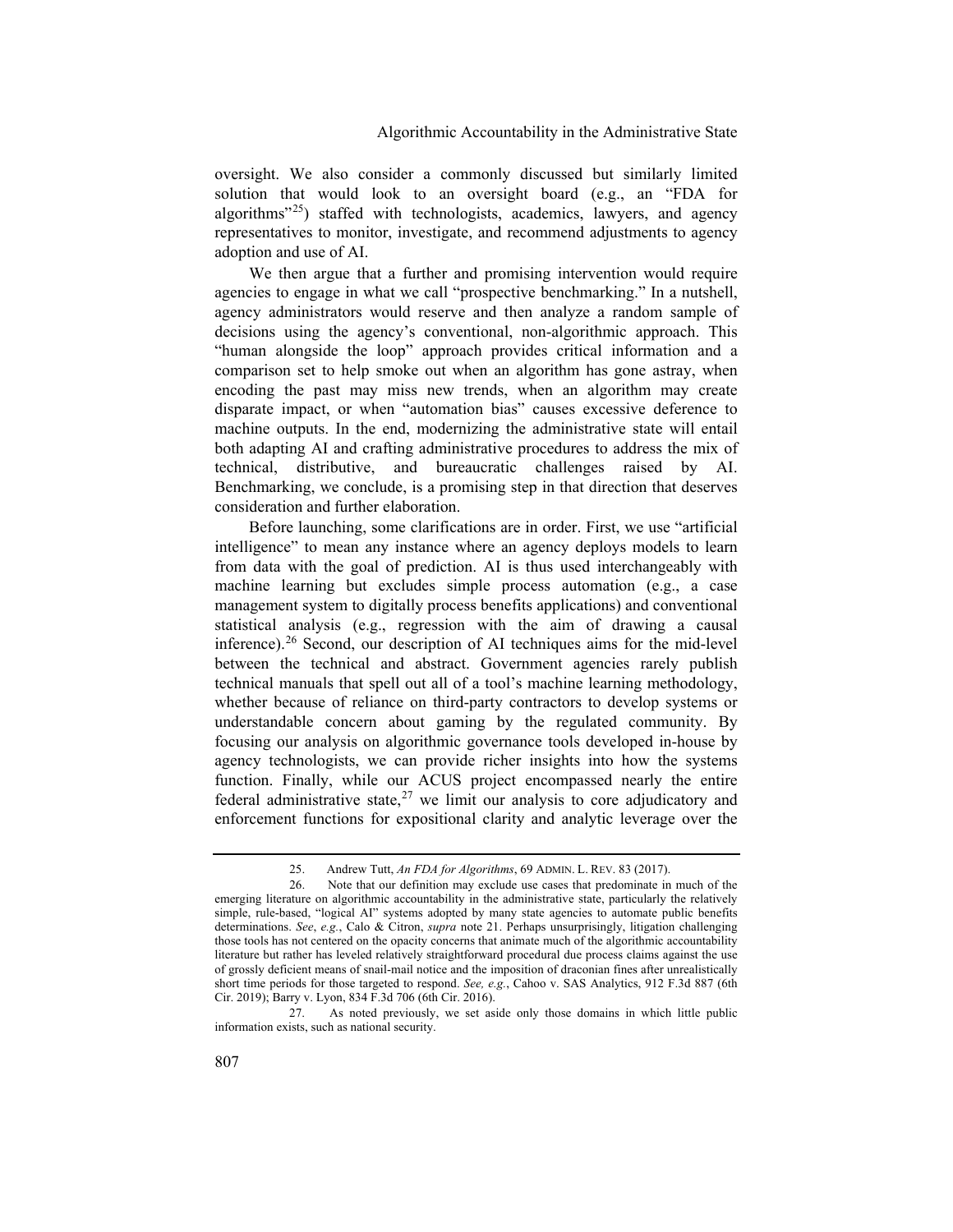challenges of public sector AI use. Similarly, while our ACUS project treats numerous legal, technical, and practical implications of the new algorithmic governance, we focus here on the twin challenges of internal administration and external accountability. Readers interested in AI uses supporting other governance tasks or who seek to understand other challenges of public sector AI use—from machine learning's technical limits to adversarial learning and capacity building—are directed to the ACUS report itself and related work.

Our article proceeds from here as follows. Part I provides an in-depth view of two leading use cases in agency adjudication and enforcement and spells out the trajectory and challenges of AI adoption in each. Part II considers administrative law's response under existing doctrine. Part III evaluates prescriptive proposals, including retrofitting the APA and an oversight board, and then fleshes out the novel solution built around prospective benchmarking. A concluding part returns to Sunnyvale and offers some brief reflections on the promise and peril of the new algorithmic governance.

# I. The Algorithmic Trend in Adjudication and Enforcement

This Part describes the shift to algorithmic decision making in adjudication and enforcement. We focus on these areas because they represent core areas of administrative governance, where two agencies in particular have engaged in considerable experimentation with AI: formal adjudication at the SSA and enforcement at the SEC. Our aims are three-fold. The first is to paint a rigorous, ground-level portrait of the tools in use at both agencies. Facts matter in law, and ungrounded speculation about errant "robot judges," while vivid, do little to separate fact from fiction. Surfacing key technical and operational details of the tools in use at the SSA and SEC is a critical first step in understanding the substantial challenges algorithmic governance poses for administrative law—the subject of Part III. The second aim is to offer an informed prediction, based in a mix of legal and engineering judgment, about the likely trajectory of AI-based adjudication and enforcement tools. Third and finally, we aim to connect up tools in use at the SSA and SEC to the wider algorithmic accountability literature and show where that literature does and does not capture the realities of the new algorithmic technologies of governance.

In pursuing each of these ends, the rich descriptions that follow highlight the significant potential, and also the risks, of AI-based governance technologies. In adjudication, AI holds the promise of solving the accuracy challenge that has bedeviled the SSA for generations. As Jerry Mashaw put it, in adjudication "the process is the product."[28](#page-8-0) On the one hand, more efficient and accurate processing of cases can reduce gross backlogs and might even

<span id="page-8-0"></span><sup>28.</sup> Jerry L. Mashaw, *Reinventing Government and Regulatory Reform: Studies in the Neglect and Abuse of Administrative Law*, 57 U. PITT. L. REV. 405, 412 (1996).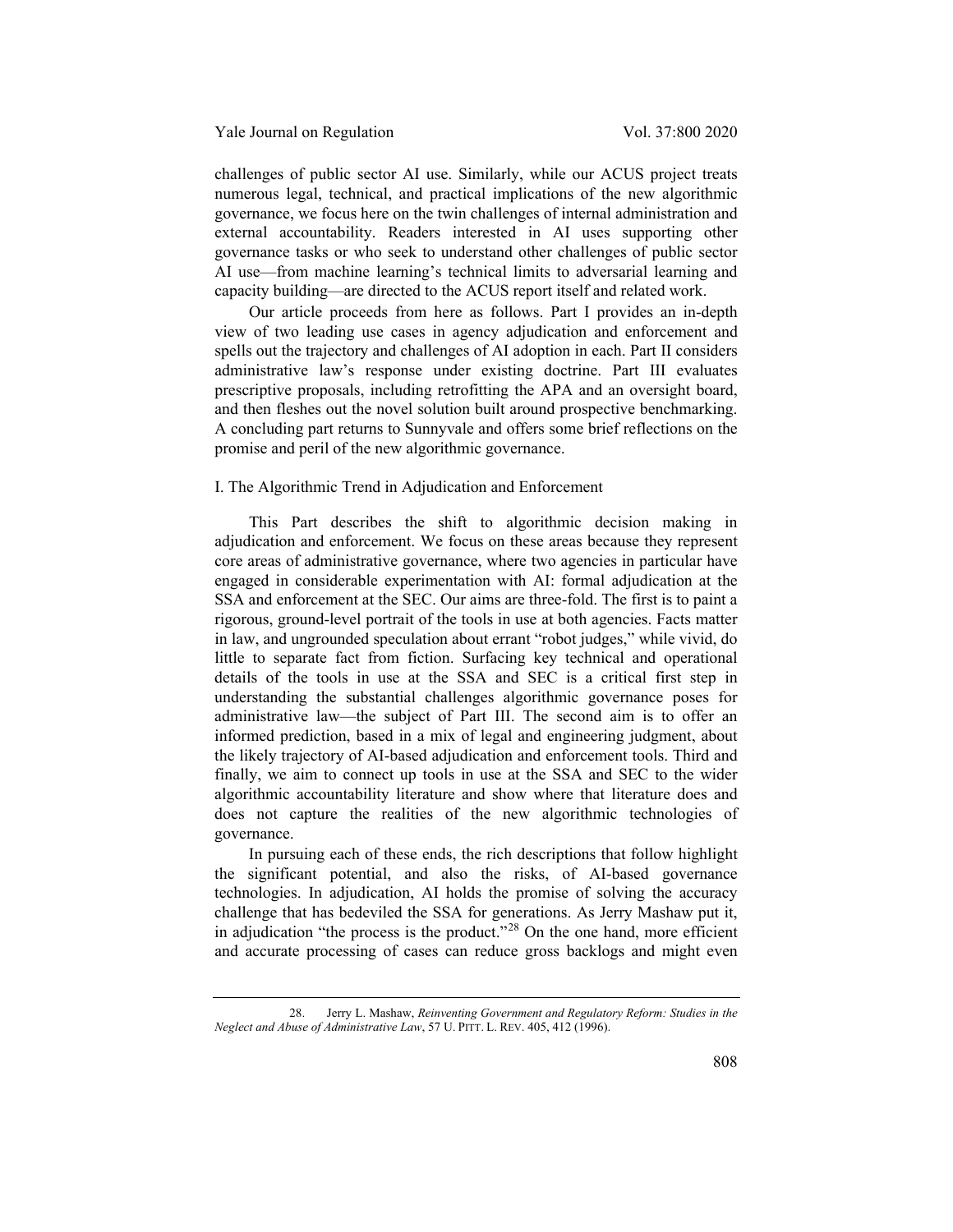revive the lost constitutional value of dignity by freeing up judges to provide hearings independent of their accuracy benefits. At the same time, supplanting human decision making entirely or relegating human decisions to ratification of machine recommendations may gut legal process of its dignitary values even if the system proves accurate.<sup>[29](#page-9-0)</sup> In the enforcement context, machine learning promises to aid the SEC in identifying likely violators of the securities laws, by enabling the agency to sift through mountains of data. And yet, being singled out and made to defend against a regulatory or legal action, even if ultimately vindicated, is costly. The process itself, as the saying goes, can be the punishment.<sup>[30](#page-9-1)</sup>

<span id="page-9-3"></span>As a final note, our look beneath the hood at the SSA and SEC concretely confirms the transparency concerns that feature heavily in, and indeed dominate, the emerging algorithmic accountability literature. But our descriptive portrait also introduces issues that have barely registered in that literature. First, there are steep technical challenges to automating government tasks that trade in large amounts of unstructured text. Second, internal capacity building will be central to the AI transition, given the iterative process of developing useable tools and the constant threat of gaming. Last, the demand for intelligible models may not solely be driven by regulated parties or courts, but rather from within the agency itself. Demands for intelligible and explainable AI outputs by the front-line staff attorneys at the SSA and linelevel enforcers at the SEC hold the promise of a form of internal due process that can help mitigate accountability concerns. While these are important insights, much of our analysis in the Parts to come focuses largely on external accountability mechanisms. We once more refer the reader interested in these other issues to the full ACUS report.

# *A. Adjudication of Disability Benefits at the Social Security Administration*

#### 1. The Problem of ALJ Arbitrariness

Begin with a classic problem of formal adjudication: decisional independence risks arbitrariness.[31](#page-9-2) Figure 1 displays disposition data for SSA ALJs in 2018. Each dot represents one ALJ, with number of decisions on the *x*axis and the award rate on the *y*-axis. We observe extreme variation in award rates. In one region, one judge awarded 8% of all cases and another awarded 98% of all cases. Because cases are randomly assigned within an office, we can compare the extent of variation expected under chance alone, plotted in grey.

<sup>29.</sup> *Id*.

<span id="page-9-1"></span><span id="page-9-0"></span><sup>30.</sup> *See* MALCOLM M. FEELEY, THE PROCESS IS THE PUNISHMENT: HANDLING CASES IN A LOWER CRIMINAL COURT (1979).

<span id="page-9-2"></span><sup>31.</sup> *See* HAROLD J. KRENT & SCOTT MORRIS, ACHIEVING GREATER CONSISTENCY IN SOCIAL SECURITY DISABILITY ADJUDICATION: AN EMPIRICAL STUDY AND SUGGESTED REFORMS 15 (2013); JERRY L. MASHAW ET AL., SOCIAL SECURITY HEARINGS AND APPEALS: A STUDY OF THE SOCIAL SECURITY ADMINISTRATION HEARING SYSTEM 21 (1978).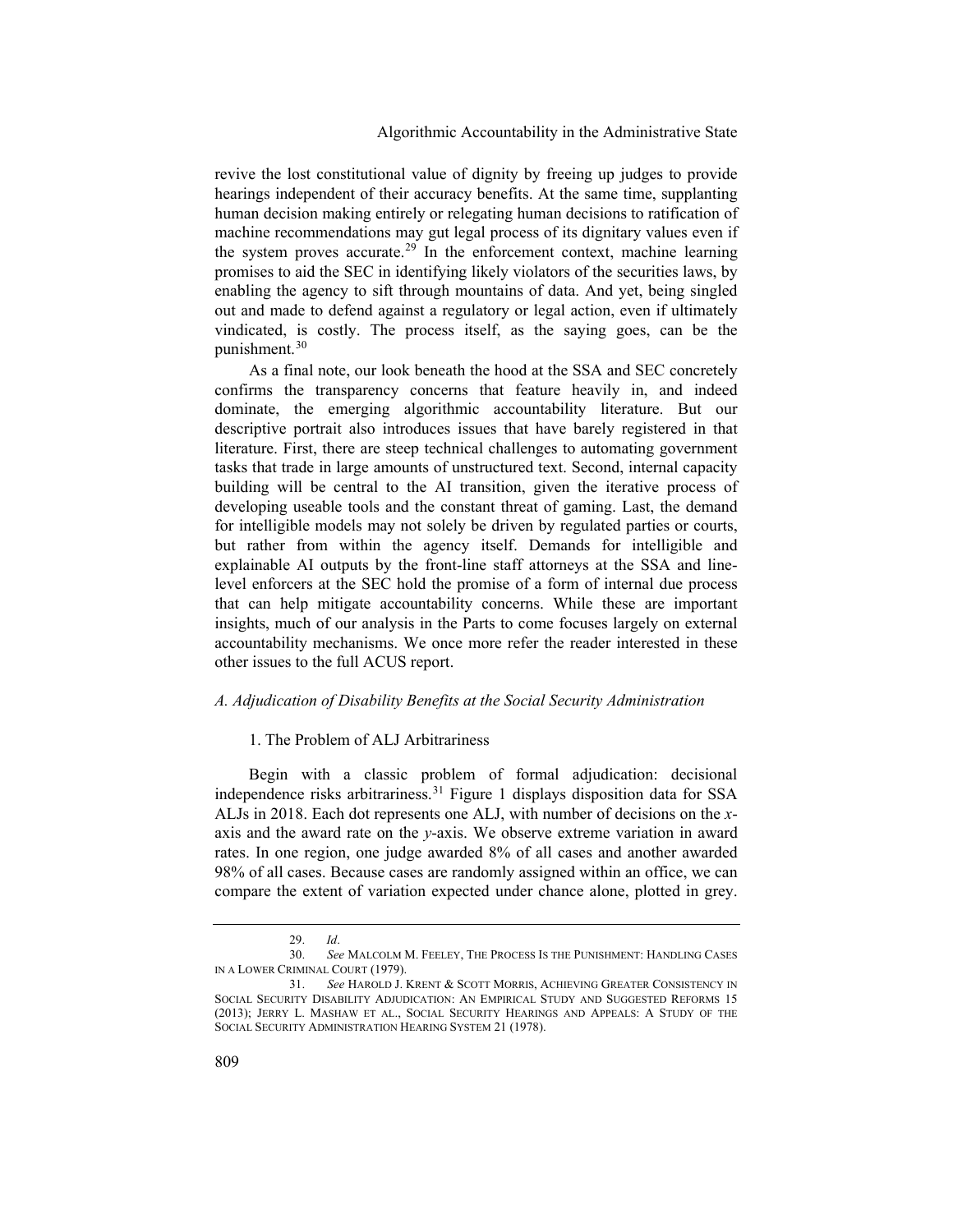Yale Journal on Regulation Vol. 37:800 2020

We can resoundingly reject the notion that these disparities are the result of chance variability.

Much ink has been spilled on the topic, including the potential for appellate review, performance measurement, quality assurance, and peer review to cure these deficits.<sup>[32](#page-10-0)</sup> Yet while Professor Jerry Mashaw famously highlighted the problem of inconsistency some 40 years ago, decisional arbitrariness persists to the present day.[33](#page-10-1)



**Figure 1.** Number of decisions on *x*-axis against the award rate on the *y*-axis for all ALJs in 2018. The grey interval indicates the pointwise 95% interval under the null hypothesis that ALJs have the same underlying grant rate.

**ALJs (2018)** 

<span id="page-10-0"></span><sup>32.</sup> JONAH B. GELBACH & DAVID MARCUS, A STUDY OF SOCIAL SECURITY DISABILITY LITIGATION IN THE FEDERAL COURTS (2016); Daniel E. Ho, *Does Peer Review Work? An Experiment of Experimentalism*, 69 STAN. L. REV. 1 (2017); Daniel E. Ho & Sam Sherman, *Managing Street-Level Arbitrariness: The Evidence Base for Public Sector Quality Improvement*, 13 ANN. REV. L. & SOC. SCI. 251 (2017); Jerry L. Mashaw, *The Management Side of Due Process: Some Theoretical and Litigation Notes on the Assurance of Accuracy, Fairness, and Timeliness in the Adjudication of Social Welfare Claims*, 59 CORNELL L. REV. 772 (1974); Kathleen G. Noonan et al., *Legal Accountability in the Service-Based Welfare State: Lessons from Child Welfare Reform*, 34 L. & SOC'Y INQUIRY 523 (2009); William H. Simon, *Legality, Bureaucracy, and Class in the Welfare System*, 92 YALE L.J. 1198 (1984).

<span id="page-10-1"></span><sup>33.</sup> *See* Paul Verkuil, *Meeting the Mashaw Test for Consistency in Administrative Adjudication*, *in* ADMINISTRATIVE LAW FROM THE INSIDE OUT: ESSAYS ON THE THEMES IN THE WORK OF JERRY L. MASHAW (Nicholas Parrillo ed., 2017); David Ames, Cassandra Handan-Nader, Daniel E. Ho & David Marcus, *Due Process and Mass Adjudication: Crisis and Reform*, 72 STAN. L. REV. 1 (2020).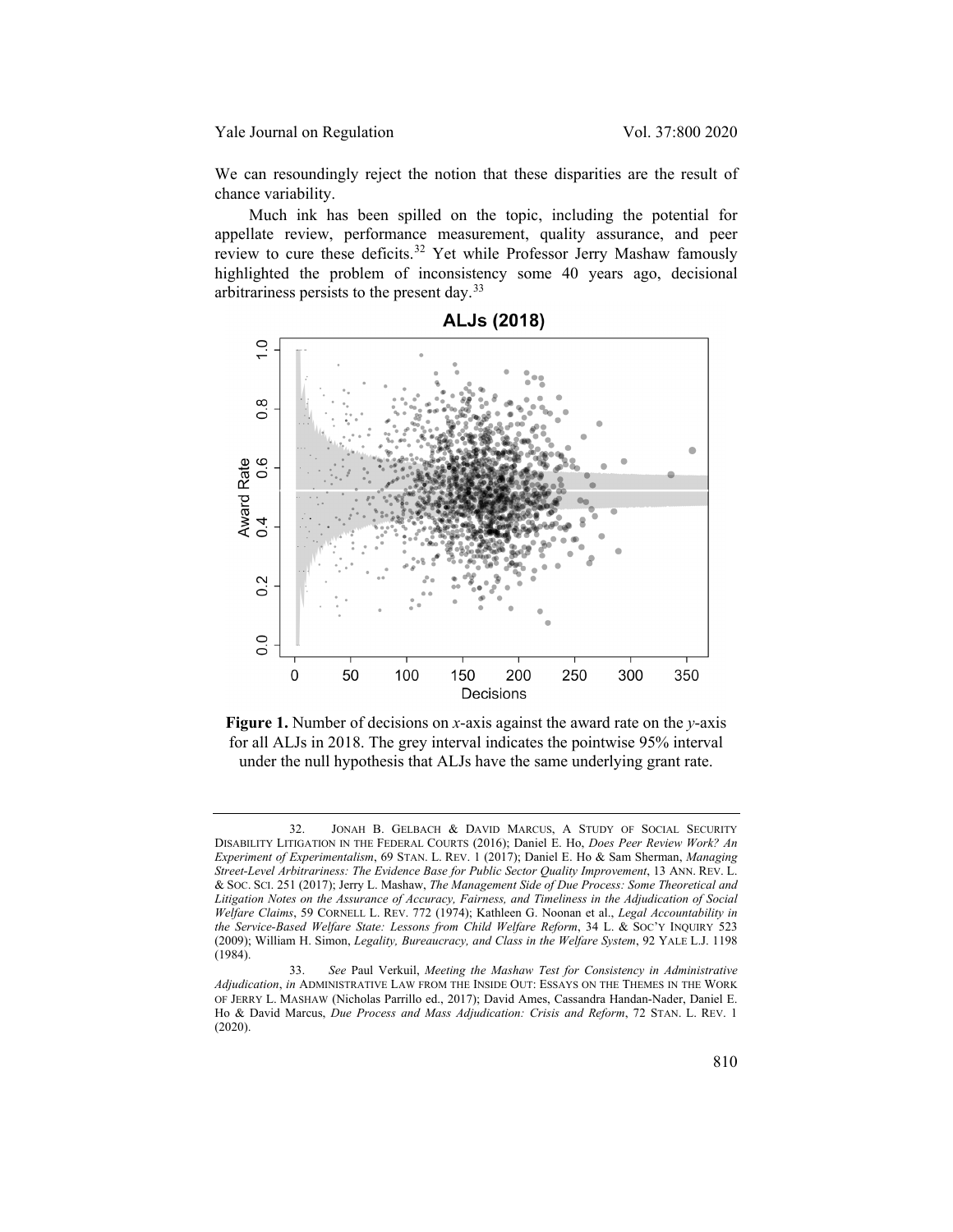#### 2. Pioneering Applications of AI

Can AI change this state of affairs? The SSA Appeals Council has developed three applications of AI in adjudication.<sup>[34](#page-11-0)</sup> The first application aimed to address a particular challenge of the existing case assignment system to adjudicators: because cases were randomly drawn, adjudicators were necessarily forced to crisscross from one body of law to the next. Each different area involves a complex set of decisions, with (manual) decision trees mapping roughly 2,000 possible paths of disability cases.<sup>[35](#page-11-1)</sup> The Appeals Council hence developed a clustering algorithm to enable individuals to process cases by substantive similarity, enabling adjudicators to develop familiarity with the same part of the decision tree. The latent class model used hearing level information (e.g., age of claimant, functional impairments, and state of origin) to create clusters of comparable cases. Due to labor-management concerns, clustering only reordered how cases were processed within an adjudicator's docket, and did not change the composition of cases across adjudicators. In that sense, clustering facilitated "micro-specialization," not macro-specialization across adjudicators. Through an early pilot, where branch chiefs could elect to use the clustering results, the Appeals Council reported a 7% gain in productivity and a 12.5% reduction in errors.

The second application was aimed to save resources on costly in-person hearings by developing a model to predict cases likely to result in full grants. In 2010, SSA finalized a rule to enable a "Quick Disability Determination" (ODD) at the initial decision level.<sup>[36](#page-11-2)</sup> The model would use information about medical history, treatment protocols, medical symptoms, and findings to predict easy grants, to be reviewed by state QDD examiners. Similarly, SSA developed a pilot program for expediting claims at the ALJ hearing level. The model used Naive Bayes classification with state-level information to predict fully favorable dispositions (as opposed to dispositions that are favorable, unfavorable, or dismissals), again to be reviewed manually for a recommended grant.

The third, and most ambitious, application is the "Insight" system developed by Kurt Glaze, an attorney-turned-analyst at SSA. The system draws on the decision trees and policies developed beginning in the 1990s and uses structured input to test for adherence with policies. In addition, the system uses natural language processing (NLP) (regular expressions, semantic parsing, and supervised classification) to flag potential errors and inconsistencies in draft

<span id="page-11-0"></span><sup>34.</sup> Gerald K. Ray & Jeffrey S. Lubbers, *A Government Success Story: How Data Analysis by the Social Security Appeals Council (with a Push from the Administrative Conference of the United States) Is Transforming Social Security Disability Adjudication*, 83 GEO. WASH. L. REV. 1575 (2015).

<span id="page-11-1"></span><sup>35.</sup> How Data Analysis is Transforming Disability Adjudication at the Social Security Administration, Presentation at the Government Performance Summit, May 4-5, 2015.

<span id="page-11-2"></span><sup>36.</sup> *Administrative Review Process for Adjudicating Initial Disability Claims*, 71 Fed. Reg. 16,242 (Mar. 31, 2006); 20 C.F.R. §§ 404.1619, 416.1019 (2020).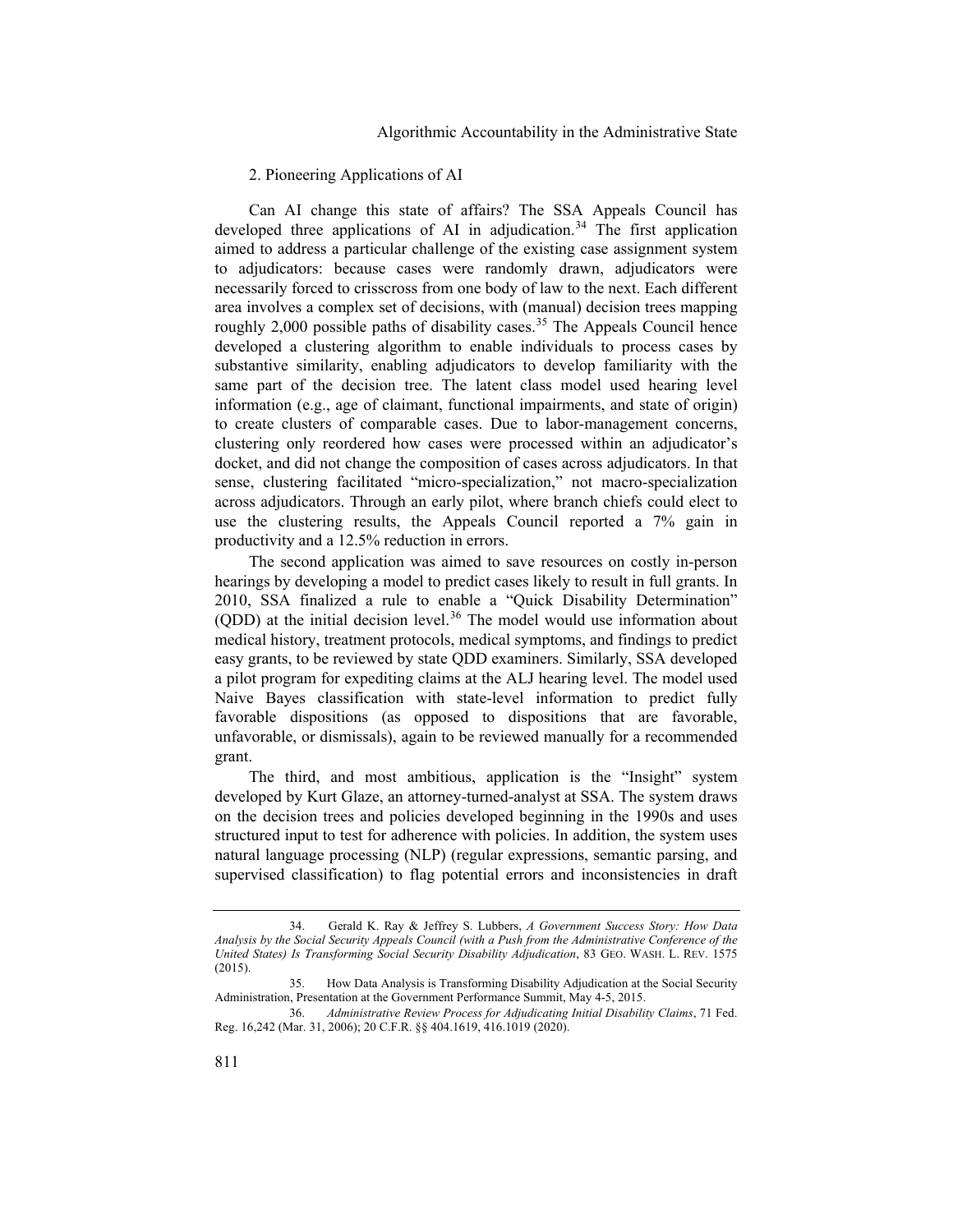Yale Journal on Regulation Vol. 37:800 2020

decisions. For instance, Insight extracts functional impairments and compares whether the impairment is consistent with the job classification in the Dictionary of Occupational Titles from the Department of Labor.<sup>[37](#page-12-0)</sup> Figure 2 presents an early prototype screenshot of the kind of flag meant to guide attorneys and ALJs in the adjudicatory process. The Insight system was adopted on a voluntary basis at the Appeals Council in 2016 and at hearing offices in 2017. Early results suggested a reduction in processing time and a reduction in "returns" to adjudicators for error.



**Figure 2.** Prototype screenshot (modified for visibility) from Insight system flagging a potential inconsistency in a draft decision.

#### 3. Trajectory

SSA's adoption of AI has been more advanced than at other adjudicatory agencies. While the effect on hearing-level decisions by ALJs remains unclear, these applications are suggestive of the future adoption of AI in formal adjudication, particularly taking into account rapid advances in natural language processing (NLP). Such techniques have wide applicability across adjudicatory agencies, from immigration adjudication at the Executive Office for Immigration Review to veterans adjudication at the Board of Veterans' Appeals to Medicare disputes at the Office of Medicare Hearings and Appeals.

In the near future, disposition forecasts may improve the accuracy and consistency of decisions by attorneys and ALJs. For instance, each adjudicator might be presented with a probabilistic forecast of a grant, against which the attorney can compare her own inclination, much in the way that "risk assessment scores" in criminal justice are used in pretrial detention decisions. In the medium run, feature extraction from claims records folders may help adjudicators identify important elements of the case. The claims file currently is displayed to attorneys and ALJs in digital (PDF or TIFF) format, and the process of manually identifying relevant entries (e.g., medical exam results) is time-consuming. Either by adapting NLP-based information extraction tools or converting to an electronic health data standard, systems may speed up this review of claims folders. The most ambitious version would be the deployment of language models to aid in drafting benefits decisions. By extracting

<span id="page-12-0"></span><sup>37.</sup> DEP'T OF LABOR, DICTIONARY OF OCCUPATIONAL TITLES (1991), https://www.oalj.dol.gov/LIBDOT.HTM [https://perma.cc/A2FF-96PU].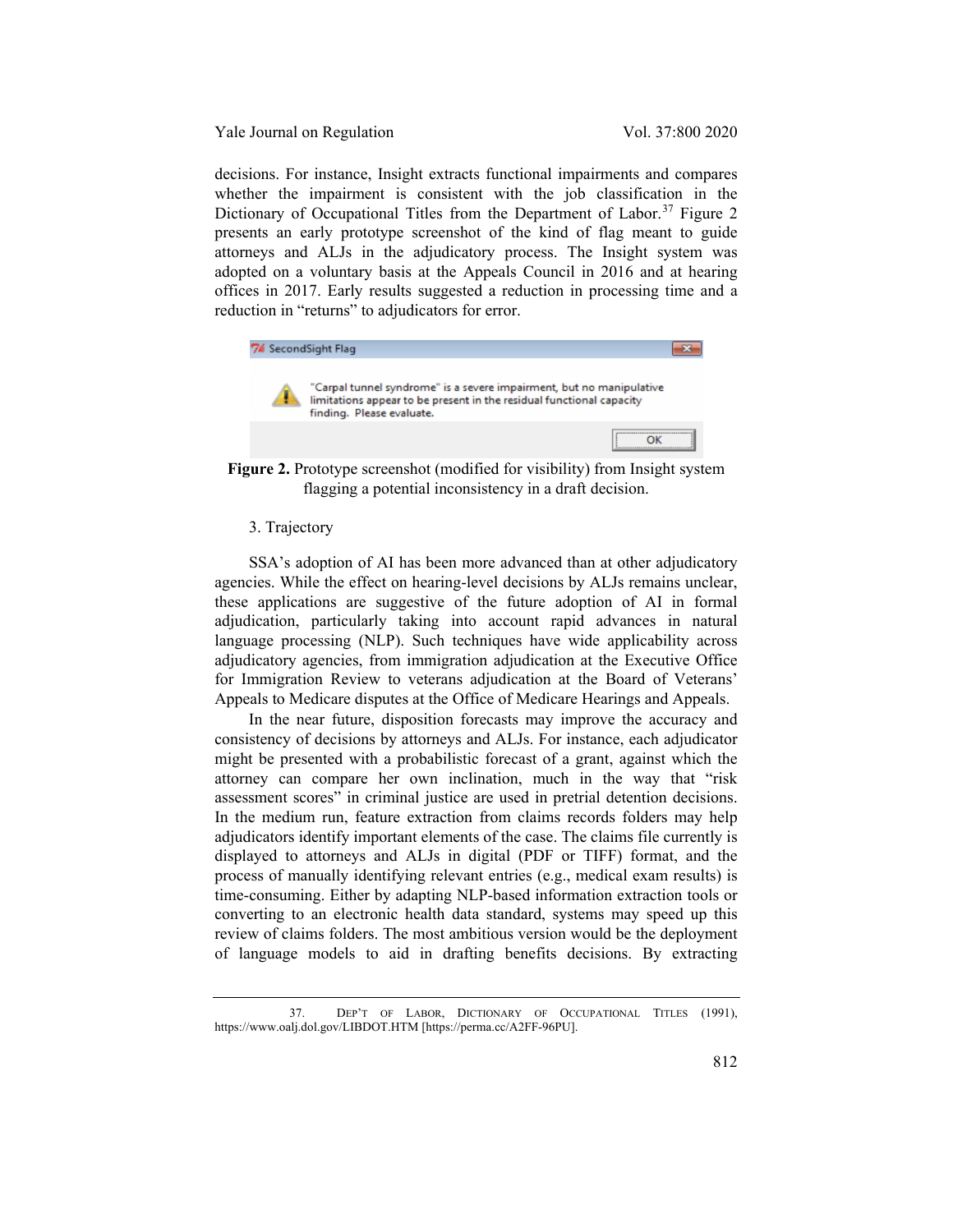information from the claims folder and using meta-information about the case (e.g., knee injury of Gulf War veteran involving a claim for a ratings increase), an AI application may someday be capable of predicting the likely language, legal authority, and evidentiary basis of the decision: auto-complete for law.

#### 4. Implications

On the one hand, the benefits to these tools appear clear: AI might finally help crack the code of mass adjudication, improving accuracy, reducing inconsistency, and cutting down on rampant backlogs that plague agencies like the SSA, the Office of Medicare Hearings and Appeals, the Board of Veterans Appeals, and the Executive Office of Immigration Review. Perhaps most tantalizing is that if AI can generate more "accurate" (or at least more consistent) decisions, it may help reclaim a lost part of constitutional due process. The post-*Goldberg* consensus has been that accuracy is the linchpin of due process. As Justice Brennan reasoned in *Goldberg*, the "hearing has one function only  $\dots$  to protect a recipient against an erroneous termination  $\dots$ ."<sup>[38](#page-13-0)</sup> Yet QDD challenges us to think whether we would indeed want to skip hearings when the hearing may not contribute to accuracy. Indeed, eliminating hearings may cause the very "societal malaise" that *Goldberg* worried about.<sup>[39](#page-13-1)</sup> Alternatively, by taking much of the rote and repetitive work out of judging, AI might free up judicial resources to focus on procedural fairness elements of the job: to hold hearings, provide tentative orders, and engage individuals with explanation. One need not look very far into litigant reviews of ALJs to find evidence of the dignity value of hearings. Wrote one litigant: "I know I had to have shown my complete nervousness but, after speaking and listening to him talk with kindness, I felt relief. He was truly a great Judge even though I was denied . . . . "[40](#page-13-2)

On the other hand, the adoption of AI, particularly in light of the trajectory of use cases, raises serious questions. First, each of the SSA use cases may increasingly displace the exercise of judicial discretion, even when manual review remains nominally present. Concrete examples of the resulting "automation bias," or overreliance on machine outputs, are not hard to imagine.[41](#page-13-3) For example, a machine-predicted disposition might allow an ALJ to compare her inclination to the wisdom (or foolishness?) of the crowd, potentially threatening notions of decisional independence. The search tool may

<span id="page-13-4"></span><sup>38.</sup> Goldberg v. Kelly, 397 U.S. 254, 267 (1970).

<sup>39.</sup> *Id*. at 265.

<span id="page-13-2"></span><span id="page-13-1"></span><span id="page-13-0"></span><sup>40.</sup> *Administrative Law Judge Case Statistics*, DISABILITY JUDGES (Aug. 5, 2012, 11:27 PM), https://www.disabilityjudges.com/state/virginia/norfolk/james-j-quigley [https://perma.cc/W92C-KGP5].

<span id="page-13-3"></span><sup>41.</sup> "Automation bias" refers to the tendency of humans to unreasonably defer to automated outputs over time. *See* Citron, *supra* note [20,](#page-4-4) at 1272; R. Parasuraman & D.H. Manzey, *Complacency and Bias in Human Use of Automation: An Attentional Integration*, 52 HUM. FACTORS 381 (2010); Linda J. Skitka, Kathleen L. Mosier & Mark Burdick, *Does Automation Bias Decision-Making?*, 51 INT'L J. HUM.-COMPUTER STUD. 991 (1999).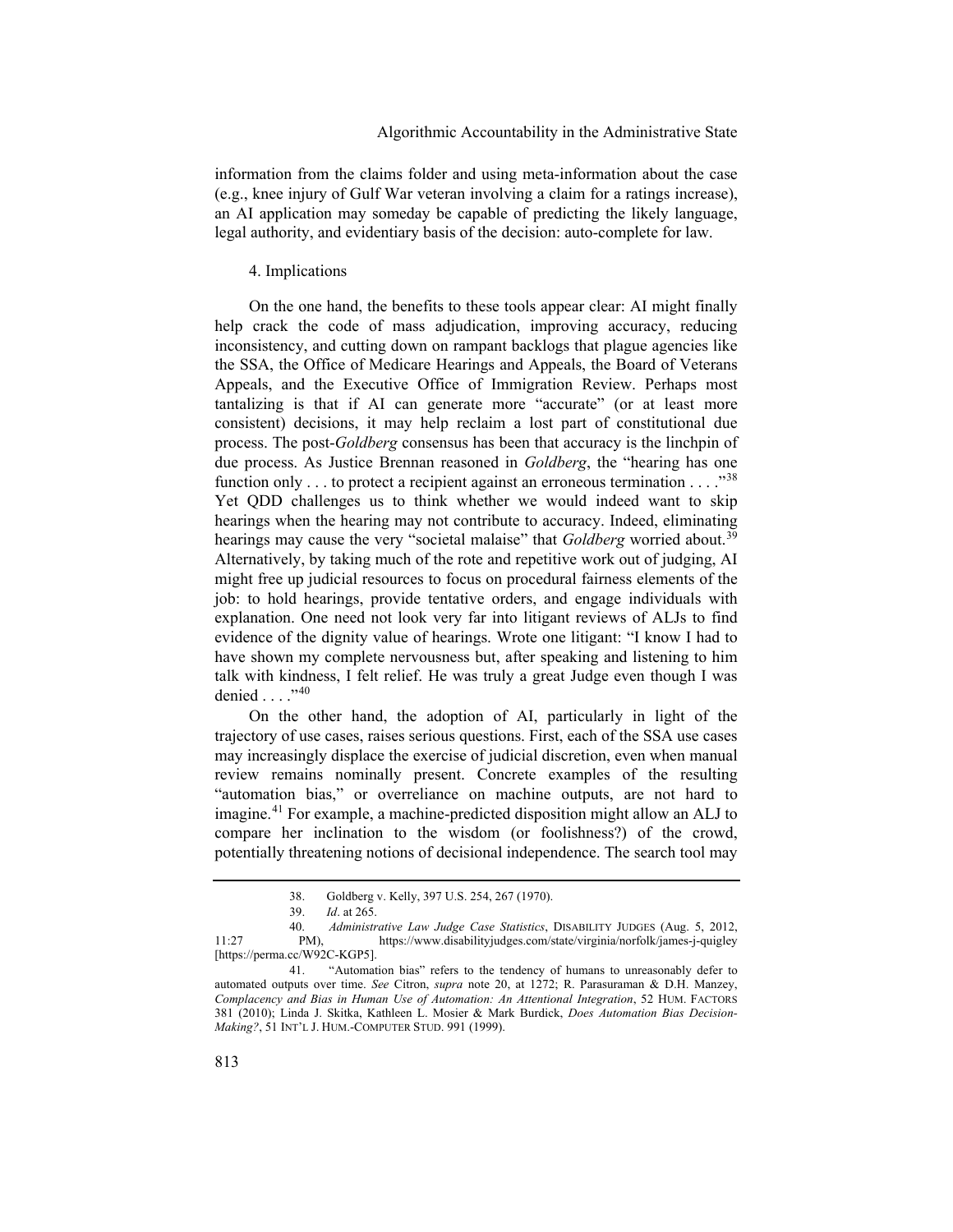allow an ALJ to spend less time reviewing the full record of a case, thus losing nuance and eroding de novo review. A machine-generated decision template might, whether gradually or more abruptly, convert an ALJ's role from drafting to simply signing an automated body of text, much in the way that standard form contracts are signed. And because there will surely be disparities in how much effort ALJs will expend to review AI-assisted product, the present inter-ALJ disparities noted previously<sup>[42](#page-14-0)</sup> may be exported into willingness to deviate from the automated default.

Second, if these tools enable centralization of policy control, they raise deep questions about separation of functions and powers within agencies. In immigration adjudication, for instance, the exemption from performance reviews was only secured by letter, not statute or regulation.<sup>[43](#page-14-1)</sup> As a result, the exemption was later removed, enabling greater forms of presidential control of immigration adjudication.<sup>[44](#page-14-2)</sup> To the extent that tools like Insight promote such control, they may facilitate converting an adjudicatory agency into an executive one.

Third, while automating adjudication may be cost-effective, it may undercut the perceived legitimacy of agency decision making. The contrary view is expressed by Professor Eugene Volokh, who argues that we should "focus on the quality of the proposed AI judge's product, not on the process that yields that product."[45](#page-14-3) But for mass adjudicatory agencies, there exists no exogenous measure of quality—or, as Jerry Mashaw put it, "no objective, external referent for determining [an 'accurate' decision]." Hence, "to change the process of decision, to 'reengineer' it, is to change the product as well." From that perspective, each step of displacing human discretion changes the product of adjudication. Without an external referent for accuracy, we should be cautious about the implications. Do these use cases undercut the tailoring of law to fact? Does it matter if QDD can only be applied to initial decisions that are filed electronically, hence disbursing expedited benefits determinations to a demographically distinct (albeit large) set of applicants? Does the Insight system in fact create a new binding policy in a way that violates administrative law's demands for transparency and explanation? In the long term, these developments may erode the APA understanding of formal adjudication.

Finally, and despite these open questions, we lack even the most basic understanding of the impact of algorithmic tools on agency adjudication. To be sure, SSA conducted internal studies that indicated that employees who opted to use the Insight system identified more errors and processed cases more quickly than employees opting against using the Insight system. But usage was voluntary, therefore making it hard to attribute performance differences to the

<sup>42.</sup> *See supra* Section I.A.1.

<span id="page-14-3"></span><span id="page-14-2"></span><span id="page-14-1"></span><span id="page-14-0"></span><sup>43.</sup> *See Threat to Due Process and Judicial Independence Caused by Performance Quotas on Immigration Judges*, NAT'L ASS'N OF IMMIGRATION JUDGES 1 (Oct. 1, 2017).

<sup>44</sup>*. See id*.

<sup>45.</sup> Volokh, *supra* not[e 18,](#page-4-5) at 1191.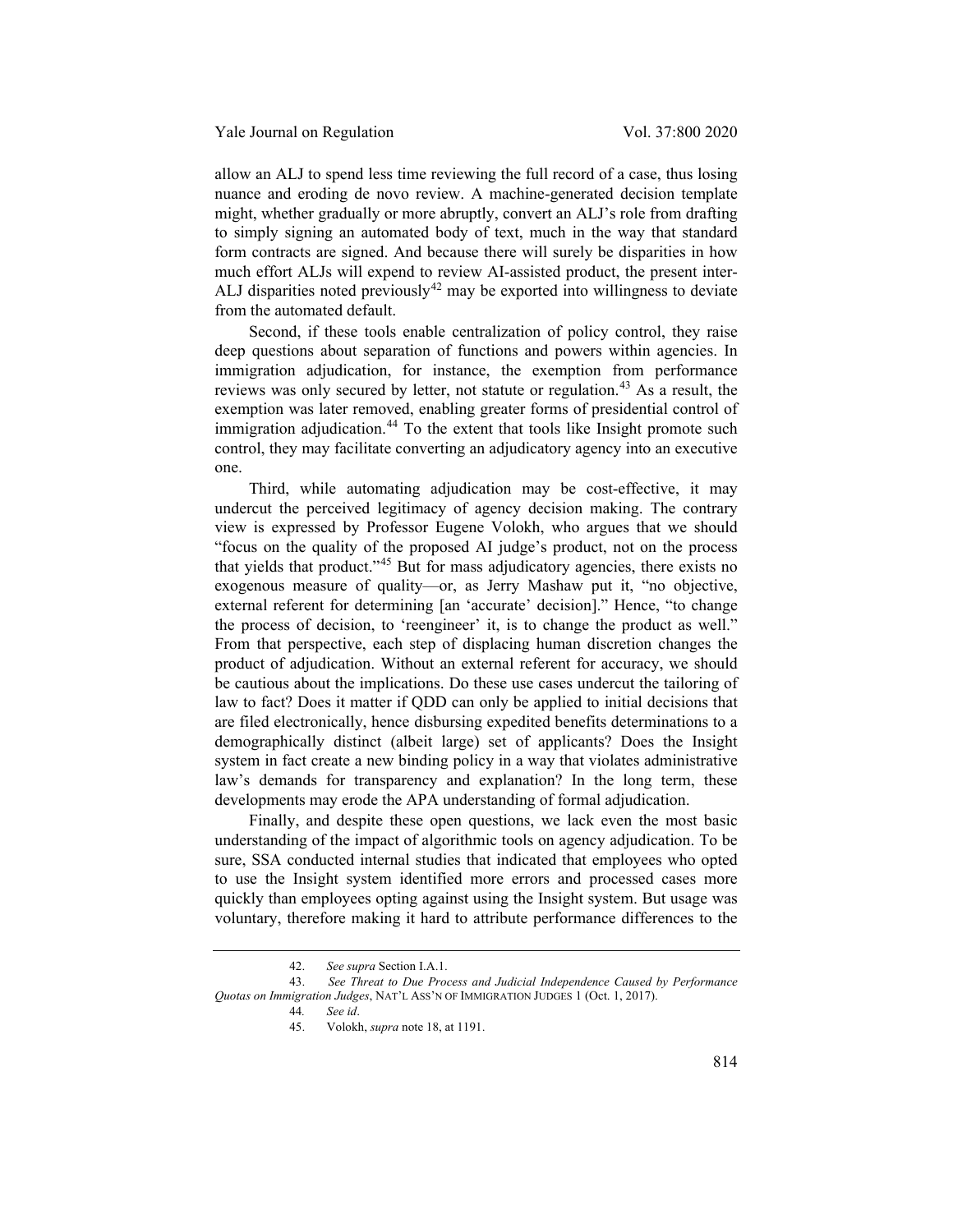# Algorithmic Accountability in the Administrative State

Insight system itself. If more motivated employees adopted the Insight system, the performance differences may stem simply from different levels of buy-in. In an audit of the Insight system, SSA's Office of the Inspector General echoed this sentiment and concluded that "management should define objectives in measurable terms so performance toward achieving those objectives can be assessed."[46](#page-15-0) Given what is at stake, it is critical that administrative law take seriously the turn to algorithmic adjudication, which we consider beginning in Part III.

#### *B. Regulatory Enforcement at the Securities and Exchange Commission*

### <span id="page-15-6"></span>1. The Challenge of Enforcement

Agency enforcement poses a classic tradeoff between discretion and accountability.[47](#page-15-1) Discretion is necessary because agency resources are finite but regulatory targets, and the monitoring and search costs that an agency accrues in identifying them, are nearly limitless.<sup>[48](#page-15-2)</sup> Monitoring and search costs can quickly eat up agency budgets. Moreover, optimal deterrence does not support proceeding against every possible regulatory target. Even enforcement actions that are formally cost-justified—that is, actions in which the social benefit exceeds the social cost of bringing them—may not be a sound use of agency resources given other agency imperatives and priorities.<sup>[49](#page-15-3)</sup> But prosecutorial discretion—and an agency's decision when to wield the coercive power of the state and when not to—also brings risks. Agency forbearance can mask an agency's infidelity to statutory design and purposes.<sup>[50](#page-15-4)</sup> It can also conceal arbitrary selection of enforcement targets, which is itself socially costly.<sup>[51](#page-15-5)</sup> Indeed, the mere fact of being targeted for audit or investigation by an agency can impose significant harms on regulated parties, even if they are ultimately

<span id="page-15-0"></span><sup>46.</sup> SOC. SEC. ADMIN., OFFICE OF THE INSPECTOR GEN., THE SOCIAL SECURITY ADMINISTRATION'S USE OF INSIGHT SOFTWARE TO IDENTIFY POTENTIAL ANOMALIES IN HEARING DECISIONS 5 (Apr. 2019).

<span id="page-15-1"></span><sup>47.</sup> *See* Margaret H. Lemos, *Democratic Enforcement? Accountability and Independence for the Litigation State*, 102 CORNELL L. REV. 929, 935 (2017) (noting "the challenge of designing enforcement institutions in a way that promotes accountability while preserving a role for independent, professional judgment").

<span id="page-15-2"></span><sup>48.</sup> *See* Robert A. Kagan, *Editor's Introduction: Understanding Regulatory Enforcement*, 11 L. & POL'Y 89, 110 (1989) ("Most regulatory agencies feel chronically understaffed and underbudgeted relative to their caseload.").

<span id="page-15-3"></span><sup>49.</sup> *See id*. at 93 (noting ideal agency pursues welfare-maximization by "focus[ing] its energies where it can do the most good, guided by a sense of what is legally, technologically, economically, and politically possible"); Gary Becker, *Crime and Punishment: An Economic Approach*, 76 J. POL. ECON. 169 (1968) (offering classic account of optimal deterrence).

<span id="page-15-4"></span><sup>50.</sup> *See* Rachel E. Barkow, *Overseeing Agency Enforcement*, 84 GEO. WASH. L. REV. 1129, 1150 (2016) (noting that agencies can "behave improperly if the targets it selects for enforcement are disproportionately singled out in ways that are unwarranted under the legal standards").

<span id="page-15-5"></span><sup>51.</sup> *See* Elizabeth Magill, *Foreword: Agency Self-Regulation*, 77 GEO. WASH. L. REV. 859, 901 (2009) ("If the agency chooses to pursue one class of violators instead of others, that places a burden on those who are pursued, and, if the two classes compete with one another, the agency's action provides a relative benefit to those who are not pursued.").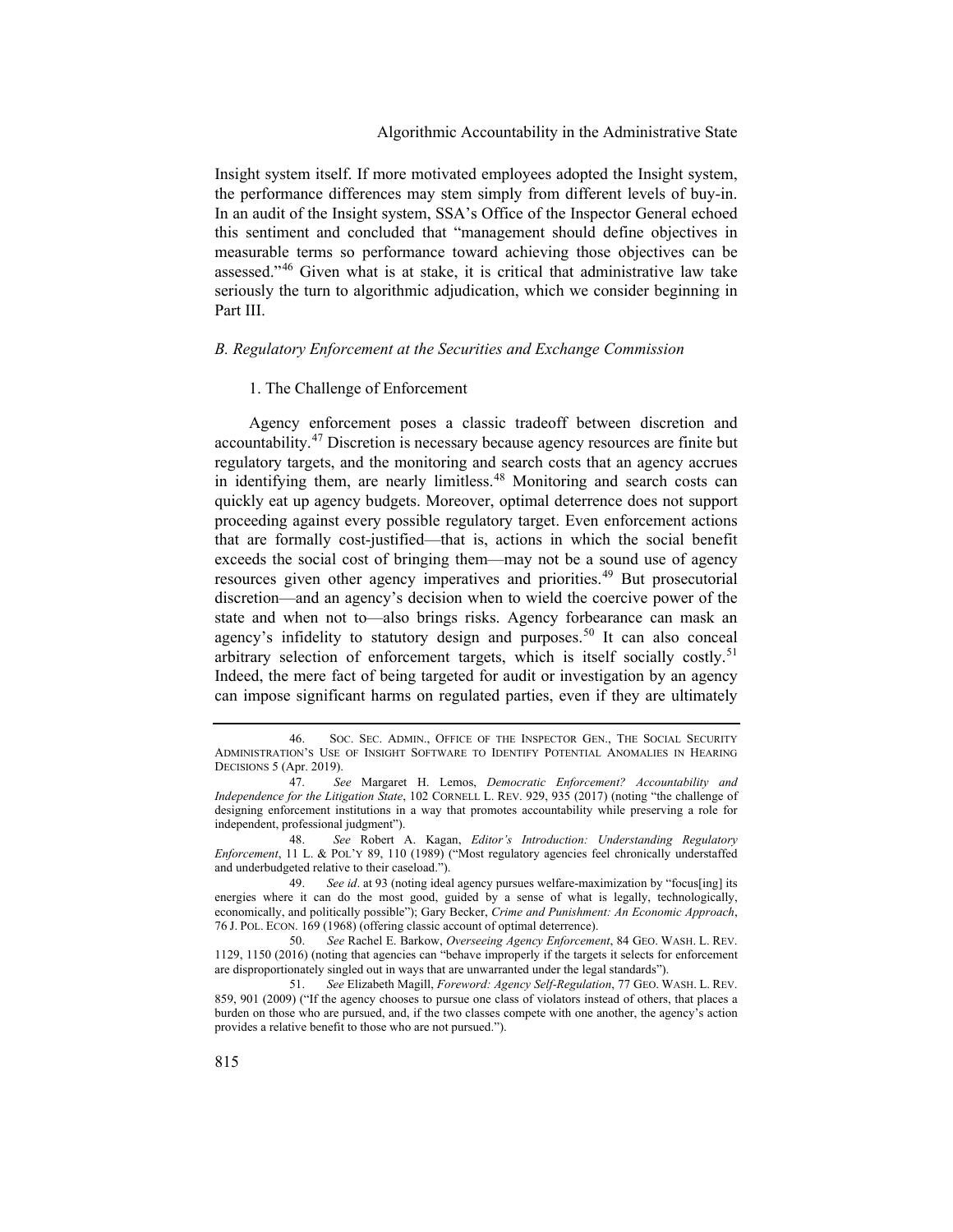vindicated.<sup>[52](#page-16-0)</sup> Process, as we have already noted, can be a costly and undue form of punishment.<sup>[53](#page-16-1)</sup>

## 2. Pioneering Applications of AI

The Securities and Exchange Commission's (SEC) development of a suite of algorithmic enforcement tools provides a window into the possibilities and limits of predictive analytics in reducing agency search costs and making agency enforcement decisions more precise and less arbitrary. Three tools in particular illustrate the agency's approach.

The first two tools target trading-based market-based misconduct. One of these, known as the Advanced Relational Trading Enforcement Metrics Investigation System, or ARTEMIS, identifies and assesses suspicious trading. ARTEMIS "analyzes patterns and relationships among multiple traders using the Division's electronic database of over six billion electronic equities and options trading records."[54](#page-16-2) This tool aims to catch all instances of insider trading in the market and powerfully enhances the SEC's monitoring and surveillance powers. ARTEMIS's focus is serial offenders and cheaters. This is generally thought to be an easier demographic of offenders to find as compared to first-time insider trading activities. The other tool, called the Abnormal Trading and Link Analysis System (ATLAS), is the newest of the SEC's algorithmic enforcement tools and complements the ARTEMIS tool by focusing on first-time, rather than serial, insider trading.

Neither ARTEMIS nor ATLAS is fully automated. Both first require agency enforcement staff to identify a suspected offender before more targeted data collection and a full-fledged investigation can proceed. The ARTEMIS process typically starts with automated analysis of the public filings of a company that has experienced significant stock movement. While companies announce important events in scheduled 10-K and 10-R filings, they are also required to make announcements regarding material events of particular relevance to shareholders in a separate 8-K form. In the first step of the process, SEC analysts systematically pool these 8-K forms and then use two separate algorithmic tools to parse them. The first tool is an NLP topic model to classify documents into categories of significant reported events<sup>[55](#page-16-3)</sup>—for instance, M&A

<span id="page-16-0"></span><sup>52.</sup> *See* Marshall v. Jerrico, Inc., 446 U.S. 238, 249 (1980) (noting that enforcement decisions can "result in significant burdens on a defendant or a statutory beneficiary, even if he is ultimately vindicated"). As noted below, however, the Court has not found these costs to be legally cognizable.

<sup>53.</sup> *See* FEELEY, *supra* not[e 30.](#page-9-3)

<span id="page-16-2"></span><span id="page-16-1"></span><sup>54.</sup> Mary Jo White, Chair, Sec. & Exch. Comm'n, Remarks at the International Institute for Securities Market Growth and Development (April 8, 2016), https://www.sec.gov/news/statement/statement-mjw-040816.html [https://perma.cc/NP5Z-3FHS].

<span id="page-16-3"></span><sup>55.</sup> The topic model represents filings in a term-document matrix ("bag of words") and models term generation as a function of latent topics. *See* David M. Blei & John D. Lafferty, *Topic Models: Classification, Clustering, and Applications*, *in* TEXT MINING 101 (Ashok N. Srivastava & Mehran Sahami eds., 2009).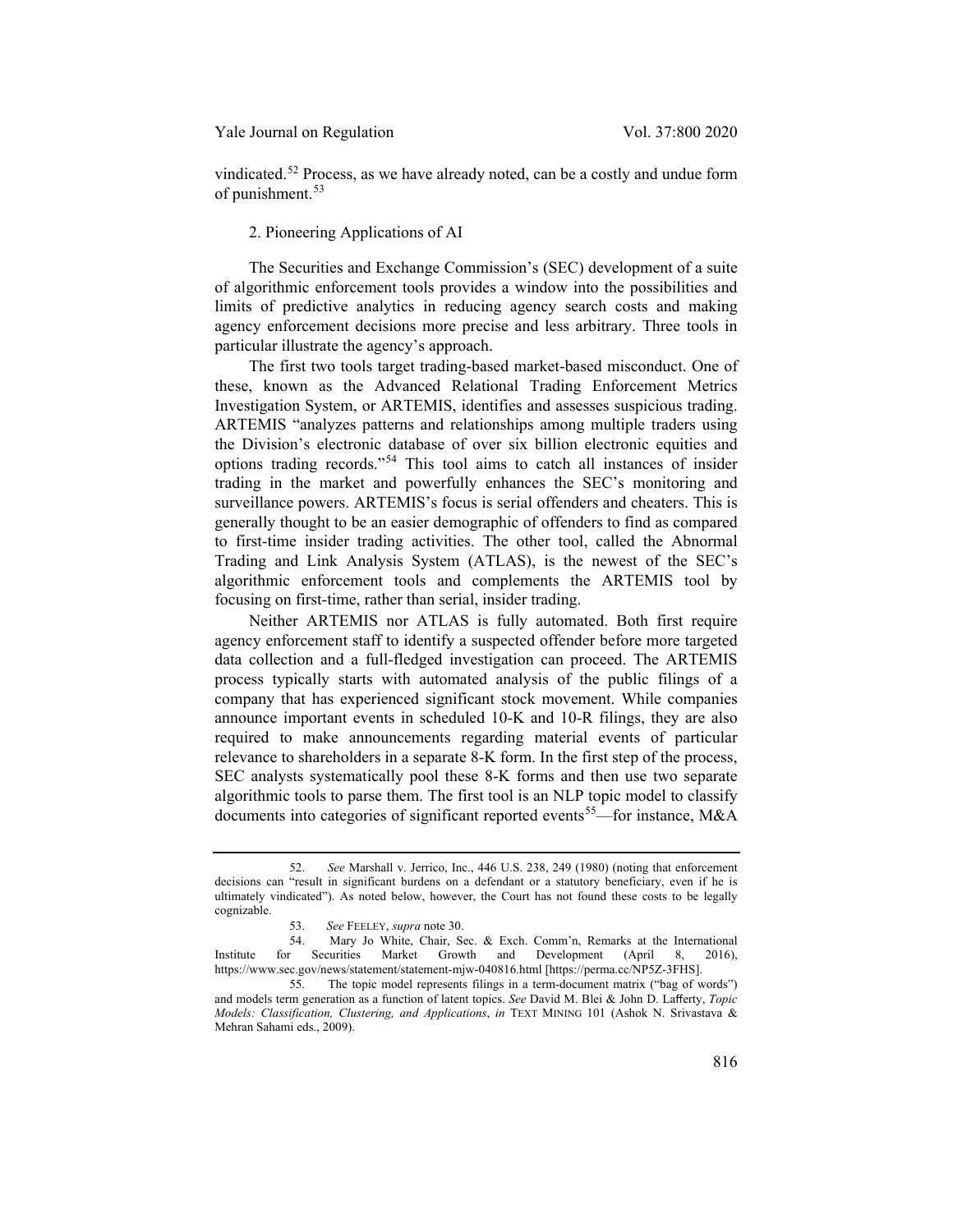targeting, CEO termination, or FDA approval decisions.<sup>[56](#page-17-2)</sup> At the second step, this labeled data is pushed through a supervised learning algorithm to flag current filings and trigger events that may warrant further investigation. Once the data has been sifted and analyzed, a human examiner reviews the results.

<span id="page-17-0"></span>An agency examiner who concludes that trading around a specific company's stock warrants further investigation prepares a "bluesheet request" and thus begins the more targeted collection and analysis of trading data.<sup>[57](#page-17-3)</sup> Staff must identify which broker/dealers traded the security at issue by obtaining the clearing reports submitted to FINRA.<sup>[58](#page-17-4)</sup> Staff must also must decide how far back in time to request data.<sup>[59](#page-17-5)</sup> In order to ensure that bluesheetderived data is high-quality, the SEC and  $FINRA^{60}$  $FINRA^{60}$  $FINRA^{60}$  regularly bring charges against brokerage firms for inaccurate or incomplete submissions.<sup>[61](#page-17-7)</sup>

<span id="page-17-1"></span>Once bluesheet data have been collected, SEC staff use the ARTEMIS and ATLAS tools to analyze those data alongside data from prior bluesheet requests to determine whether the trading activity in question constitutes a suspicious anomaly.<sup>[62](#page-17-8)</sup> The SEC has not disclosed the precise features the

<span id="page-17-4"></span>58. WILLIAM M. PRIFTI, SECURITIES: PUBLIC & PRIVATE OFFERINGS app. J7 (2d ed. 2013); SEC. & EXCH. COMM'N, DIV. OF ENF'T, ENFORCEMENT MANUAL § 3.2.2 (Nov. 28, 2017) [hereinafter SEC Enforcement Manual] (describing bluesheets).

<span id="page-17-5"></span>59. SEC Enforcement Manual, *supra* not[e 58,](#page-17-0) § *3.2.2*; Telephone Interview with Scott Bauguess, Former Deputy Dir. & Deputy Chief Economist, Sec. & Exch. Comm'n (Feb. 15, 2019) [hereinafter Bauguess Interview].

<span id="page-17-6"></span>60. FINRA is the acronym for the Financial Industry Regulatory Authority that, in its own words, is "a not-for-profit organization authorized by Congress to protect America's investors by making sure the broker-dealer industry operates fairly and honestly." *See* FINRA, https://www.finra.org/about [https://perma.cc/F7WV-GUTY].

62*.* Bauguess Interview, *supra* not[e 59.](#page-17-1)

<span id="page-17-2"></span><sup>56.</sup> Event categories include: M&A transaction target, bankruptcy, major commercial announcement, scheduled earnings announcements, unscheduled earnings announcement, clinical trial, FDA decision announcements, and court judgment.

<span id="page-17-3"></span><sup>57.</sup> A bluesheet is a statutorily authorized investigatory tool the SEC uses to request detailed trading data on a particular company's stock from the broker/dealer community. This information includes standard trading information (name of the security, whether the transaction was a buy or a sell, long or short, price, and date), as well as personal information about the trading participants (name, address, social security number). 17 C.F.R. § 240.17a-25 (2020). An example electronic bluesheet (also referred to as "EBS") is publicly available through the FINRA website, and can be examined to understand the criteria of data requested by the SEC. FIN. INDUS. REG. AUTH.,<br>ELECTRONIC BLUESHEET SUBMISSIONS 6 (Jan. 29, 2018), ELECTRONIC BLUESHEET SUBMISSIONS 6 (Jan. 29, 2018), http://www.finra.org/sites/default/files/notice\_doc\_file\_ref/Regulatory-Notice-18-04.pdf [https://perma.cc/5DGJ-2X9S].

<span id="page-17-8"></span><span id="page-17-7"></span><sup>61.</sup> For instance, in June 2016, FINRA fined Deutsche Bank Securities Inc. \$6 million for failing to meet regulatory reporting requirements in bluesheets generated from 2008-2015. The firm had submitted thousands of bluesheets that misreported or omitted critical information on over a million trades. *See* Press Release, Sec. & Exch. Comm'n, *Citigroup Provided Incomplete Blue Sheet Data for 15 Years* (Jul. 12, 2016), https://www.sec.gov/news/pressrelease/2016-138.html [https://perma.cc/KED7-5Y3G]. And in July 2016, Citigroup Global Markets Inc. was fined \$7 million by the SEC for submitting 2,382 erroneous bluesheets from 1999 to 2014. Citigroup contended that these errors were attributable to a coding failure in Citigroup's internal electronic bluesheet system. Press Release, Fin. Indus. Reg. Auth., FINRA Fines Deutsche Bank Securities Inc. \$6 Million for Submitting Inaccurate and Late Blue Sheet Data (June 29, 2016). Inaccurate and Late Blue Sheet Data (June 29, 2016), http://www.finra.org/newsroom/2016/finra-fines-deutsche-bank-securities-inc-6-million-submittinginaccurate-and-late-blue [https://perma.cc/U6JW-TQGC].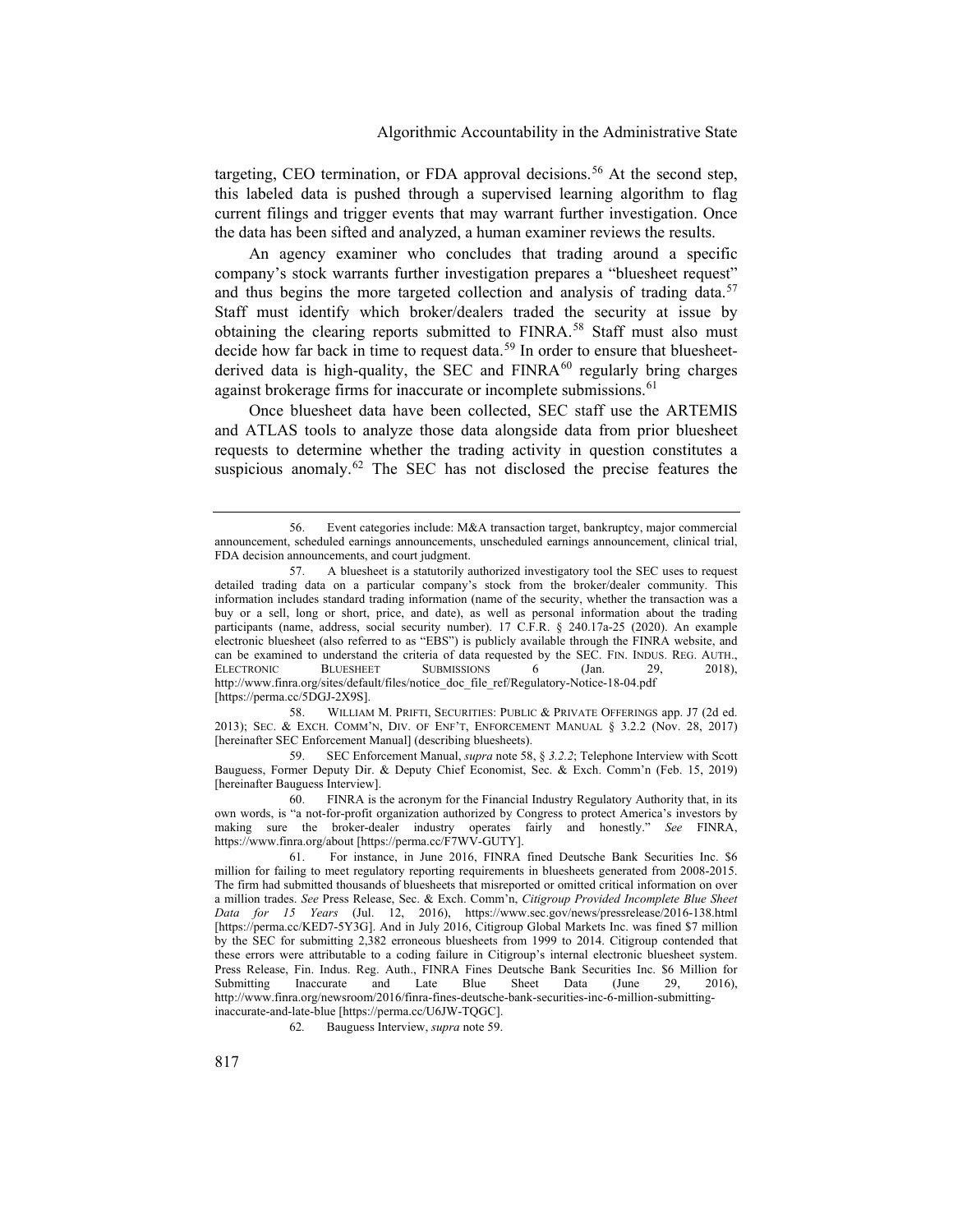<span id="page-18-0"></span>agency uses in either tool to make these determinations. However, the features used in the ATLAS tool are said to be "intuitive" and presumably focus on whether the trade was explicable for the trader given the context and also the trader's historical behavior.<sup>[63](#page-18-1)</sup> The ARTEMIS tool uses an unsupervised learning model for anomaly detection. The ATLAS tool, by contrast, uses a supervised model called a one-class support vector machine (SVM) to determine if a particular trade is suspicious.<sup> $64$ </sup> The potential regulatory targets who are fed into the ATLAS model are split into two categories: those who lost money on a trade, and those who made money. The SVM is trained on the former, then fit to the latter. The assumption is that the behavior of those who made money should not differ significantly from those who lost money over time. Outliers identified by both tools are treated as suspicious.<sup>[65](#page-18-3)</sup>

A third AI-based enforcement tool parses the narrative disclosures that investment advisors and other agency "registrants" make to the SEC to predict which among them may be violating the securities laws and so should be subject to more stringent treatment under the agency's examination program.<sup>[66](#page-18-4)</sup> Under that program, the SEC is responsible for conducting examination of a wide range of entities registered with the SEC, including tens of thousands of investment advisors, broker dealers, and mutual funds and exchange traded funds.<sup>[67](#page-18-5)</sup> The sheer scope of the program creates significant opportunities to economize on scarce agency resources by concentrating examination efforts on a subset of registrants.

Because the Form ADV disclosures that investment advisors make to the agency are comprised, at least in part, of free text, NLP algorithms are used to normalize the inputs for analysis.<sup>[68](#page-18-6)</sup> That process consists of three steps: (i) text

67. The SEC puts it this way:

<span id="page-18-1"></span><sup>63.</sup> Features might include how often a trader trades the company's stock, how often she trades other stocks, how many shares were traded in comparison to the trader's other trades, and the time between the announcement and the trade. Telephone Interview with Staff, Complex Financial Instruments Unit, Sec. & Exch. Comm'n (Feb. 15, 2019) [hereinafter SEC Staff Interview I].

<span id="page-18-2"></span><sup>64.</sup> An SVM is a classifier that uses training data to create an optimal hyperplane that categorizes new examples. Savan Patel, *Chapter 2: SVM (Support Vector Machine) — Theory*, *in* MACHINE LEARNING 101 (May 3, 2017), https://medium.com/machine-learning-101/chapter-2-svmsupport-vector-machine-theory-f0812effc72 [https://perma.cc/EGB4-DJDA].

<span id="page-18-7"></span><sup>65</sup>*.* SEC Staff Interview I, *supra* not[e 63.](#page-18-0)

<span id="page-18-5"></span><span id="page-18-4"></span><span id="page-18-3"></span><sup>66.</sup> The full name for these filings is the "Uniform Application for Investment Adviser Registration and Report by Exempt Reporting Adviser."

OCIE is responsible for conducting examinations of entities registered with the SEC, including more than 13,200 investment advisers, approximately 10,000 mutual funds and exchange traded funds, roughly 3,800 broker-dealers, about 330 transfer agents, seven active clearing agencies, 21 national securities exchanges, nearly 600 municipal advisors, FINRA, the MSRB, the Securities Investor Protection Corporation, and the Public Company Accounting Oversight Board, among others.

Press Release, U.S. Sec. & Exch. Comm'n, SEC Office of Compliance Inspections & Examinations Announces 2019 Examination Priorities (Dec. 20, 2018), https://www.sec.gov/news/press-release/2018- 299 [https://perma.cc/GT2H-GGJJ].

<span id="page-18-6"></span><sup>68.</sup> Telephone Interview with Staff, Office of Research and Data Services, Div. of Econ. & Risk Analysis and Office of Analytics and Research, Sec. & Exch. Comm'n (Feb. 20, 2019) [hereinafter SEC Staff Interview II]. That form contains two parts. The first concerns the investment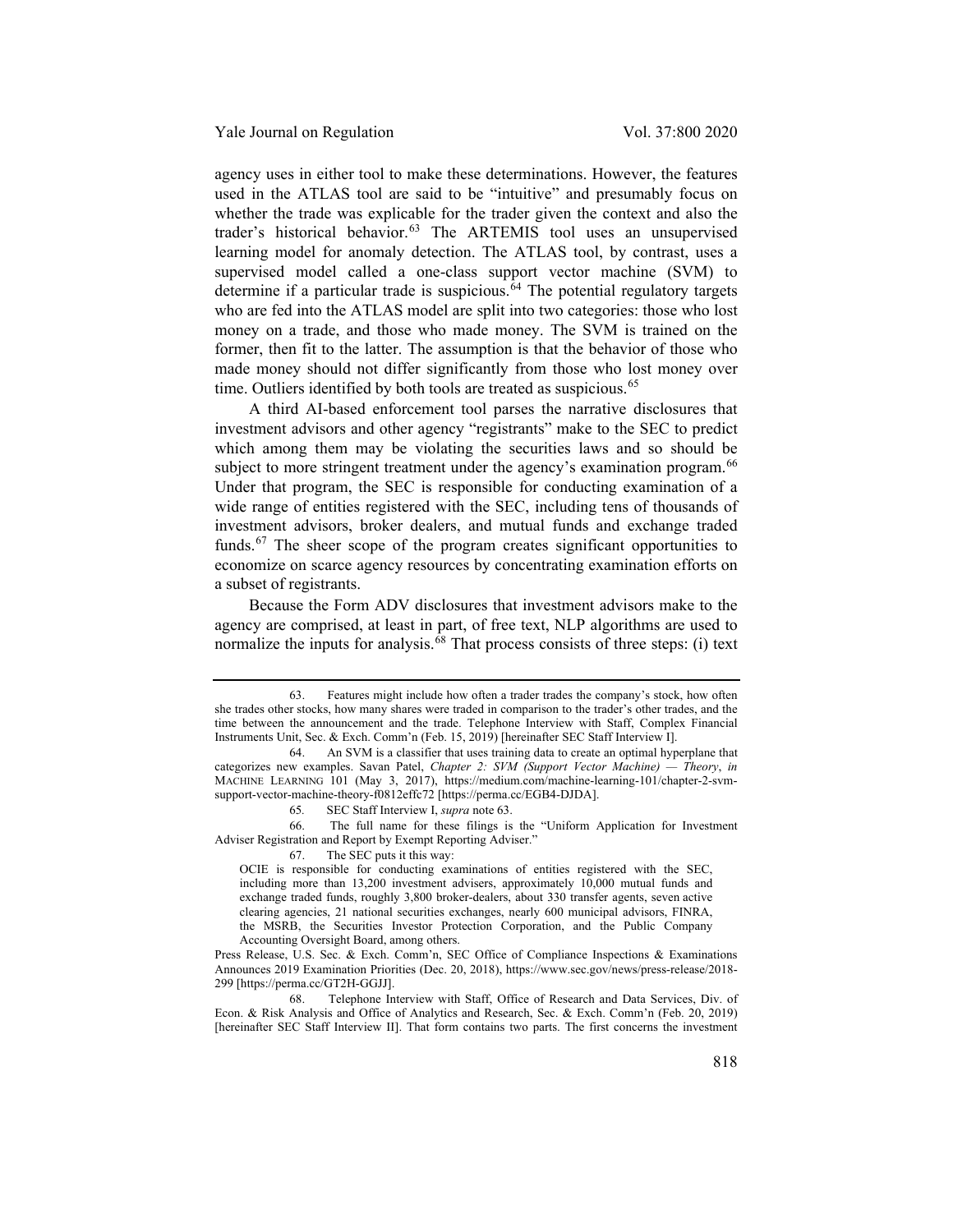extraction from PDF forms and segmentation into sections that answer specific questions from the form; $69$  (ii) unsupervised learning to cluster types of documents and detect anomalies;<sup>[70](#page-19-1)</sup> (iii) supervised learning using prior Form ADVs associated with referrals to the agency's enforcement arm to classify each investment advisor as "high," "medium," or "low" risk.<sup>[71](#page-19-2)</sup> Entities flagged as "high" risk are passed on to SEC enforcement staff, with an explanation detailing the weight each feature was given by the model in calculating the score.<sup>[72](#page-19-3)</sup>

## 3. Trajectory

As a well-resourced agency with significant technical capacity, the SEC sits well ahead of most other federal agencies in developing AI-based enforcement tools. But the SEC is by no means alone in its efforts. The Center for Medicare and Medicaid Services (CMS), the Internal Revenue Service, and the Environmental Protection Agency are all at various stages of development and deployment of algorithmic tools designed to predict illegal conduct or more precisely allocate scarce agency resources toward audit or investigation.<sup>[73](#page-19-4)</sup> More, and more advanced, enforcement tools are surely on the way. Continued advances in NLP are likely to improve the accuracy of enforcement targeting. While word embeddings are not easily adapted to the securities domain—one of the top 10 embeddings for the word "insider" is "bigwig"[74](#page-19-5)—cutting-edge language models (e.g., Google's BERT model) may facilitate transfer learning to adapt large-scale models to more jargon-filled legal texts and more domainspecific tasks with less training data. In the long-term, the most audacious

advisor's "business, ownership, clients, employees, business practices, affiliations, and any disciplinary events of the adviser or its employees." SEC. & EXCH. COMM'N, FAST ANSWERS: FORM ADV (Mar. 11, 2011), https://www.sec.gov/fast-answers/answersformadvhtm.html [https://perma.cc/HVD9-P2JL]. The second involves the advisor's services offered, fee schedule, "disciplinary information, conflicts of interest, and the educational and business background of management and key advisory personnel of the adviser." *Id*.

<sup>69.</sup> SEC Staff Interview II, *supra* not[e 68](#page-18-7)*.*

<span id="page-19-1"></span><span id="page-19-0"></span><sup>70.</sup> This approach can be done via Latent Dirichlet allocation (LDA), which uses a "bag of words" representation of text. This approach finds all of the words that are in a document and finds how many times they are repeated. The document "John bought stocks. Mary bought stocks", would be converted to BoW = {"John":1,"bought":2,"stocks":2,"Mary":1}. *See* David M. Blei, Andrew Y. Ng & Michael I. Jordan, *Latent Dirichlet Allocation*, 3 J. MACHINE LEARNING RES. 993 (2003).

<span id="page-19-2"></span><sup>71.</sup> This is done using a random forest model, an ensemble learning technique that generates many decision trees to classify data given a set of predicative labels. At inference time, each decision tree votes on how the data should be classified. *See* TREVOR HASTIE, ROBERT TIBSHIRANI & JEROME FRIEDMAN, THE ELEMENTS OF STATISTICAL LEARNING: DATA MINING, INFERENCE, AND PREDICTION 587-604 (2d ed. 2009).

<span id="page-19-3"></span><sup>72.</sup> Feature importance is calculated by calculating Gini importance. Cechine Lee, *Feature Importance Measures for Tree Models – Part I: An Incomplete Review* (Oct. 28, 2017), https://medium.com/the-artificial-impostor/feature-importance-measures-for-tree-models-part-i-47f187c1a2c3 [https://perma.cc/F9QQ-RZM8].

<sup>73.</sup> *See* GOVERNMENT BY ALGORITHM, *supra* not[e 17.](#page-4-6)

<span id="page-19-5"></span><span id="page-19-4"></span><sup>74.</sup> This is based on word2vec trained on the English GoogleNews Negative300 corpus. TURKUMLP GROUP, http://bionlp-www.utu.fi/wv\_demo [https://perma.cc/UDB4-CG5C].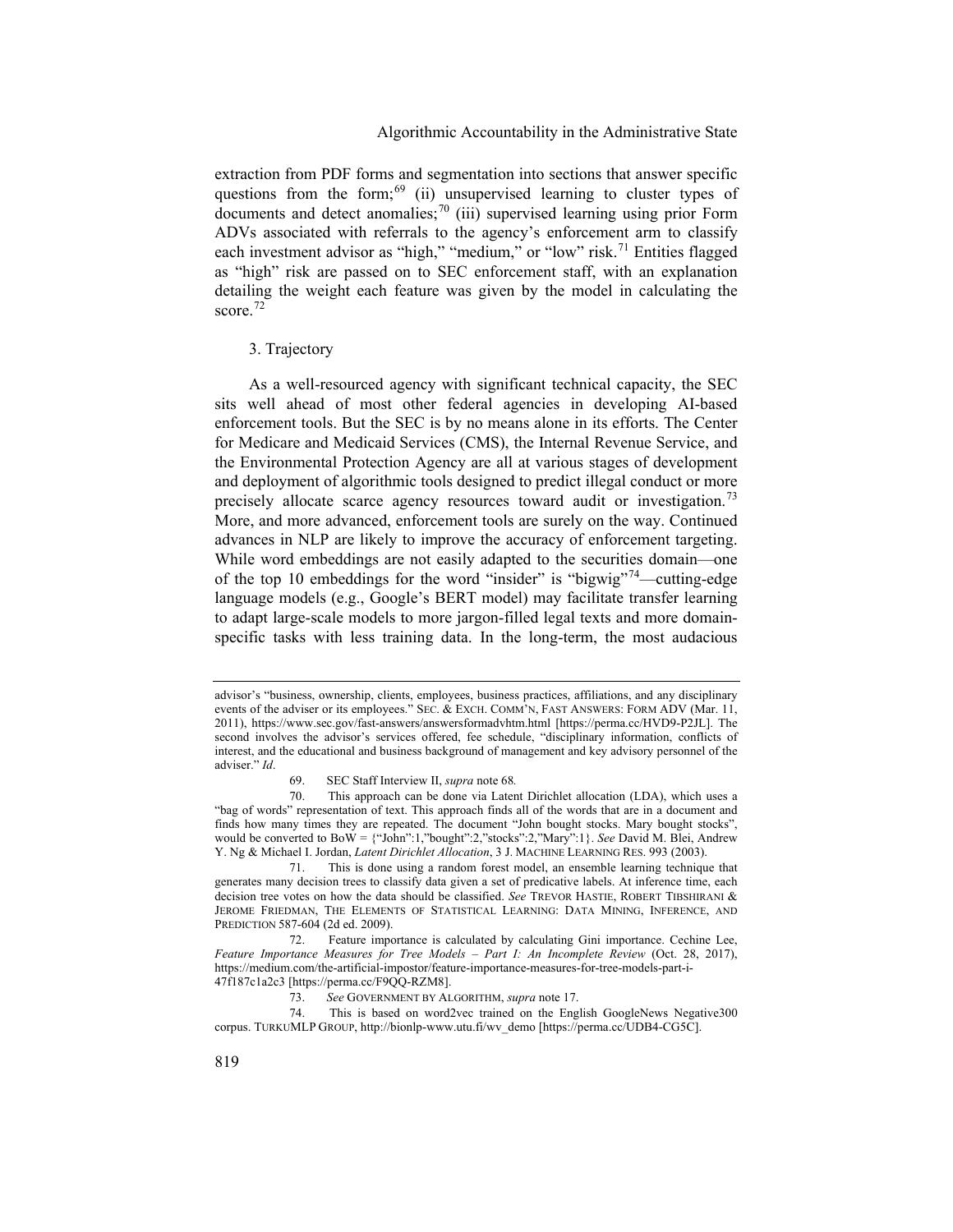applications of AI could automate each step of an investigation (e.g., sending inquiry letters, compiling answers) all the way to filing an enforcement action. Just as the SSA's tools could become auto-complete for adjudication, these tools could become auto-complete for enforcement.

That said, the SEC's new algorithmic enforcement toolkit highlights some challenges as well. Such tools can only be as good as their data inputs, and unlocking AI's full potential in the enforcement context requires abundant, well-labeled data that accurately reflect ground truth. An initial challenge is non-randomness, as exemplified by the bluesheet process that feeds the SEC's ARTEMIS and ATLAS tools. That process, as noted previously, is neither comprehensive nor random. Instead, it is hypothesis-driven and reflects the assumptions, heuristics, and biases of enforcement staff in each case. Moreover, the ARTEMIS and ATLAS tools are trained on a pool of trading data that includes only prior bluesheet requests, not total trading activity.<sup>[75](#page-20-0)</sup> When searching for patterns that suggest insider trading, the SEC's algorithmic tools compare current behavior to previously flagged behavior, not traders in the market as a whole, potentially impairing system accuracy. The IRS has historically solved this problem with random audit data, but no such gold standard data exists for the SEC.

A second and related challenge arises at the nexus of automation and human discretion. When line-level enforcement staff retain ultimate authority to initiate enforcement, uncritical reliance on automation may displace investigatorial attention away from false negatives and crowd out the exercise of discretion with suspected positives.<sup>[76](#page-20-1)</sup> If prior enforcement actions serve as training data or determine the labels applied to that data, the system may unduly confine enforcement to a subset of violations. This phenomenon is well established in the predictive policing context: when a predictive model is used to deploy police patrols, and the resulting arrest data is used to retrain the

<span id="page-20-0"></span><sup>75.</sup> Bauguess Interview, *supra* note [59.](#page-17-1) Interestingly, the extent of the agency's transparency across the entire market may soon change. On November 15, 2016, the SEC approved a joint plan with FINRA and SROs to develop a consolidated audit trail ("CAT"). Press Release, Sec. and Exch. Comm'n, SEC Approves Plan to Create Consolidated Audit Trail (Nov. 15, 2016), https://www.sec.gov/news/pressrelease/2016-240.html [https://perma.cc/EL63-6KMT]. Adopted under SEC Rule 613, CAT requires SROs and broker-dealers to significantly enhance their information technology capacities to maintain a comprehensive database of granular trading activity in the U.S. equity and options markets. *Rule 613 (Consolidated Audit Trail)*, SEC. AND EXCH. COMM'N (Apr. 22, 2020), https://www.sec.gov/divisions/marketreg/rule613-info.htm [https://perma.cc/LCW7-K49H]. Rule 613 establishes a timeline for implementing CAT in the national market system ("NMS"). The reporting requirement went into effect for SROs on November 15, 2017, and to large broker-dealers on November 15, 2018. Smaller broker-dealers will have to be compliant for CAT reporting by November 15, 2019. CAT is poised to become the biggest central repository of stock exchange data, and broadens the reporting requirement to every trade quote and order, origination, modification, execution, routing, and cancellation. *Id.;* see also Perspectives: Consolidated Audit Trail: The Wait Is Over, DELOITTE (Aug. 2019), https://www2.deloitte.com/us/en/pages/financial-services/articles/sec-rule-613-consolidated-2019), https://www2.deloitte.com/us/en/pages/financial-services/articles/sec-rule-613-consolidatedaudit-trail-national-market-system-nms-plan-banking-securities.html [https://perma.cc/J4CP-KGHZ].

<span id="page-20-1"></span><sup>76.</sup> For more on automation bias, see not[e 41,](#page-13-4) *supra*.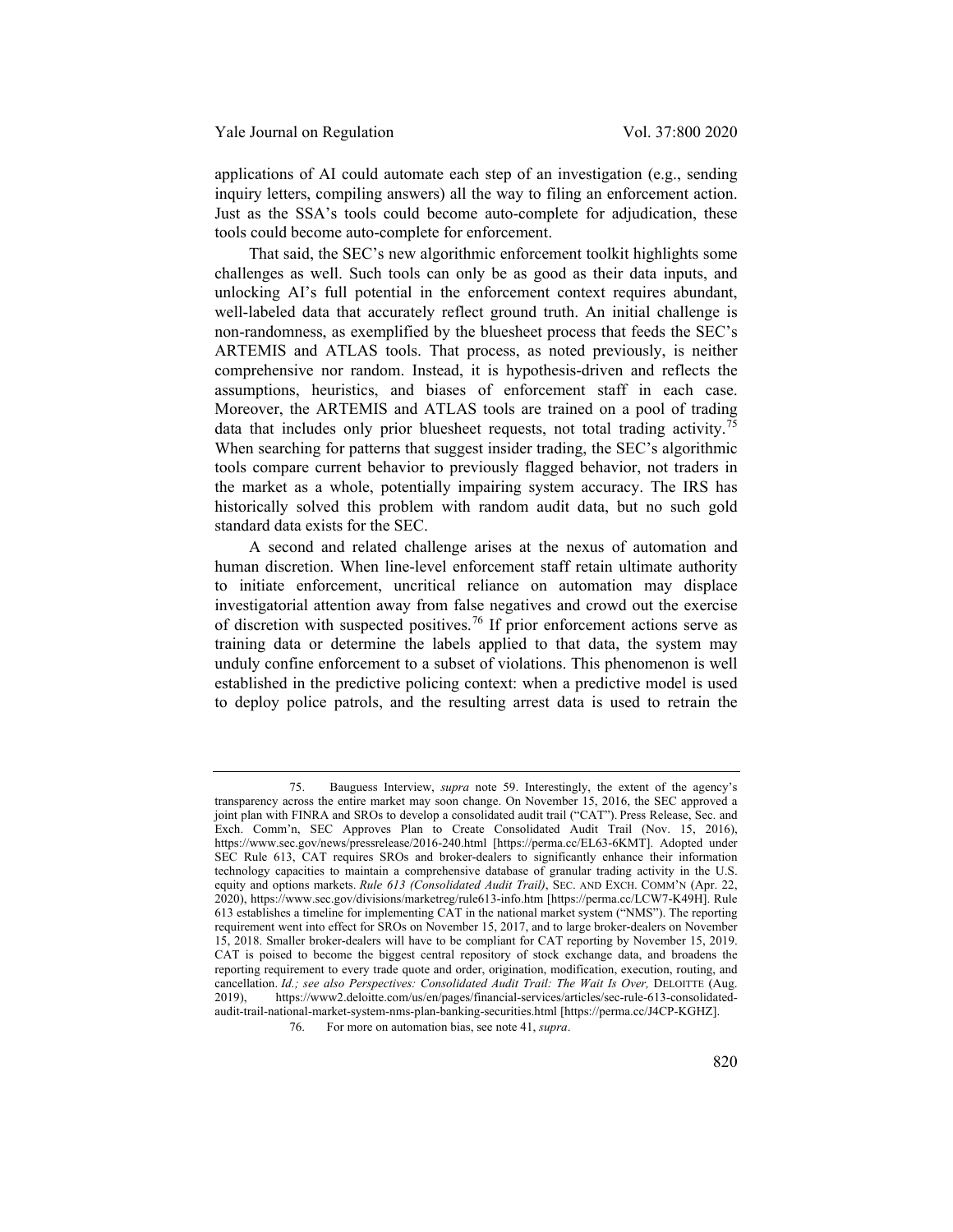model, the potential for a "runaway feedback loop" exists.<sup>[77](#page-21-0)</sup> Police may be sent to the same neighborhoods over and over again, even if the underlying crime rate was random. In short, without proper safeguards, algorithmic detection at the SEC and elsewhere could become dominated by superficial features from prior enforcement decision making, replicating the idiosyncrasies and biases of line-level enforcers rather than building richer and more precise models of noncompliance.

The dynamic nature of wrongdoing poses a final challenge. For many agencies, enforcement resembles a game of "whack-a-mole" as regulated parties develop new artifices designed to evade, or narrowly navigate between, announced rules. Taking an example from tax, an algorithmic tool might be able to flag the complicated and choreographed set of transactions needed to implement an illegal tax shelter. But once agency enforcement begins, taxpayers and the tax compliance industry shift away and develop new artifices that are identifiable to algorithmic enforcement tools only if they are sufficiently similar to the prior ones.<sup>[78](#page-21-1)</sup> For agencies using algorithmic enforcement tools, the challenge is how to continually and iteratively update them to capture new modes of wrongdoing.<sup>[79](#page-21-2)</sup>

#### <span id="page-21-3"></span>4. Implications

Development and deployment of algorithmic tools at the SEC and other agencies hold significant implications for the future. Two broad implications dominate.

First, the new algorithmic enforcement tools hold important implications for the accountability of agency enforcement activities. It remains unclear whether the new tools will *degrade* or *enhance* legal and political accountability relative to the status quo. On the one hand, the technical opacity and "black box" nature of the more sophisticated AI-based tools may erode overall accountability by rendering agency enforcement decisions even more inscrutable than the human judgments of dispersed agency enforcement staff. But the opposite might also prove true: formalizing and making explicit agency priorities could render an agency's enforcement decision making relatively more tractable compared to pools of agency enforcement staff. We return to these possibilities in Part II's exploration of administrative law's response to the new algorithmic governance tools.

<span id="page-21-0"></span><sup>77.</sup> Danielle Ensign et al., *Runaway Feedback Loops in Predictive Policing* (Dec. 22, 2017), https://arxiv.org/abs/1706.09847 [https://perma.cc/4APU-N8QK]. For a more general survey of potential problems with predictive policing, see Andrew Guthrie Ferguson, *Policing Predictive Policing*, 94 WASH U.L. REV. 1109 (2017).

<span id="page-21-1"></span><sup>78.</sup> Erik Hemberg et al., *Tax Non-Compliance Detection Using Co-Evolution of Tax Evasion Risk and Audit Likelihood*, ICAIL '15 (2015), https://taxprof.typepad.com/files/taxpaper.pdf [https://perma.cc/Y3BR-M4AR].

<span id="page-21-2"></span><sup>79.</sup> *Cf.* Deven R. Desai & Joshua A. Kroll, *Trust but Verify: A Guide to Algorithms and the Law*, 31 HARV. J.L. & TECH. 1, 21 (2017) (noting that systems require "ongoing monitoring and evaluation to ensure the model remains accurate given that the real-world changes").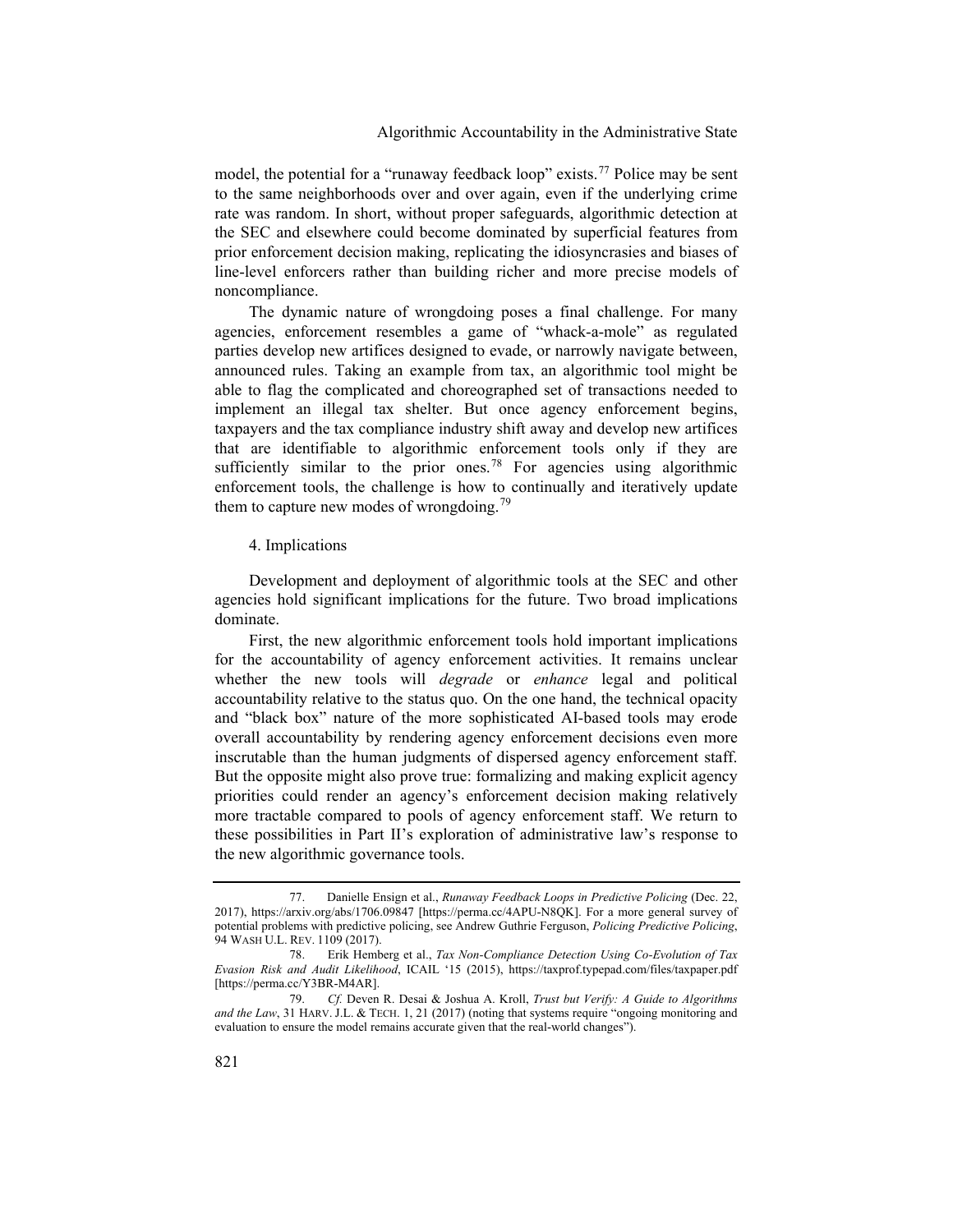Yale Journal on Regulation Vol. 37:800 2020

Second, AI-based enforcement tools may work a fundamental change in the structure and legitimacy of the regulatory state. Algorithmic enforcement tools can, by reducing agency search costs, facilitate more robust enforcement activity by permitting agencies to identify regulatory targets more efficiently and shift scarce resources away from regulatory search and toward prosecution. These tools can also serve as force multipliers, narrowing the public-private technology gap and helping to level the playing field between underfunded agencies and well-resourced regulated parties. They could hence halt or even reverse the decades-long shift away from public enforcement and toward private litigation as a regulatory mode.<sup>[80](#page-22-0)</sup> Indeed, one explanation for the shift from public to private enforcement, achieved largely via legislative creation of private rights of action, was a fiscally focused legislative desire to move enforcement costs from on-budget to off-budget forms. $81$  A significant reduction in regulatory search costs could alter that core legislative calculus.

<span id="page-22-4"></span>That said, as algorithmic tools move closer to the core of the state's coercive power, they may systematically shift patterns of state action in ways that raise distributive and, ultimately, political anxieties about a newly digitized public sector. One broad concern centers on the potential distributive effects of algorithmic enforcement, particularly from gaming.<sup>[82](#page-22-2)</sup> Well-heeled regulated parties may be better able than their less advantaged peers to reverse-engineer an agency's algorithmic tools and take actions to avoid or even foil detection. As just one example, major investment banks may be more likely to have a stable of sophisticated employees with computer science and quantitative training who can reverse-engineer the SEC's algorithmic tools, thus shielding their own registrants from agency enforcement efforts.[83](#page-22-3) If citizens come to believe AI systems are rigged, political support for a more effective, tech-savvy government could quickly evaporate.

Still another concern is that the advent of algorithmic enforcement will supplant expertise within the bureaucracy, exacerbating a perceived trend toward politicized administration and the hollowing out of the expertise of the

<span id="page-22-0"></span><sup>80.</sup> SEAN FARHANG. THE LITIGATION STATE: PUBLIC REGULATION AND PRIVATE LAWSUITS IN THE UNITED STATES (2010).

<span id="page-22-1"></span><sup>81.</sup> Sean Farhang, *Public Regulation and Private Lawsuits in the American Separation of Powers System*, 52 AM. J. POL. SCI. 821, 823-28 (2008) (reviewing the debate); David Freeman Engstrom & David Hausman, *Rights, Redistribution, and the Rise of the "Litigation State": The Case of Disability Discrimination Laws*, 45 LAW & SOC. INQUIRY (forthcoming 2020) (testing the theory).

<span id="page-22-2"></span><sup>82.</sup> *See* David Freeman Engstrom et al., *Enforcement by Algorithm* (June 2020) (unpublished manuscript) (on file with author); *see also* Jane R. Bambauer & Tal Zarsky, *The Algorithm Game*, 94 NOTRE DAME L. REV. 1, 10 (2018) (exploring more general phenomenon of "gaming," in which a clever adversary identifies and then exploits weaknesses in an algorithmic system).

<span id="page-22-3"></span>A further example we discuss in more detail below comes from the adjudication side of things: A firm that knows that the PTO is using "deep learning" to detect similar trademarks could, in theory, develop an adversarial model to fool trademark examiners into thinking that a trademark is distinctive.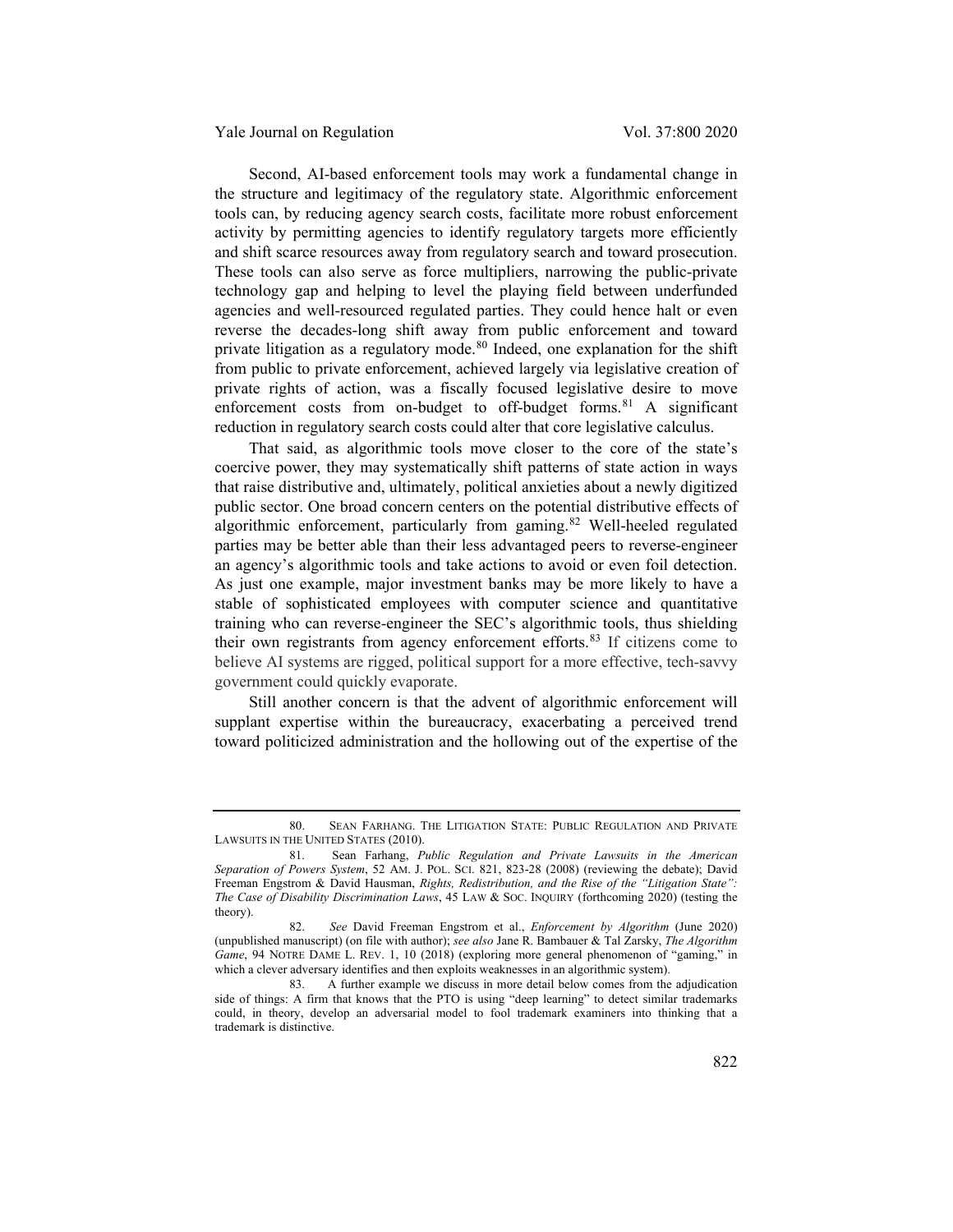administrative state. $84$  This is especially worrying because, at least for the moment, line-level enforcers can play a key role in bolstering accountability. Currently, use of algorithmic enforcement tools by SEC enforcement staff is entirely voluntary. As a result, agency technologists must sell skeptical linelevel staff on their tools and provide user-friendly interfaces. Perhaps more importantly, SEC technologists report that line-level enforcement staff are often unmoved by a model's sparse classification of an investment advisor, based on dozens of pages of disclosures, as "high risk."[85](#page-23-1) They want to know which section of a disclosure triggered the classification and why. This has further pressed agency technologists to focus on explainability in their models. Staff skepticism thus raises the interesting possibility that governance of public sector AI tools will at times come from "internal" due process, not the judge-enforced, external variety.<sup>[86](#page-23-2)</sup> That said, SEC officials could change the agency's current approach, making use of the tools mandatory or keying agency decisions primarily or entirely to machine outputs. To that extent, the SEC could quickly increase the centrality and significance of the tools and sharpen accountability concerns.

### <span id="page-23-4"></span>II. Current Administrative Law and the Puzzle of Algorithmic Accountability

The new algorithmic governance tools like those on display at the SSA and SEC trigger a sharp collision. On the one hand, the body of law that governs how agencies do their work is premised on transparency, accountability, and reason giving. $87$  When government takes action that affects

<span id="page-23-0"></span><sup>84.</sup> On the risks of hollowing out, see PETER H. SCHUCK, WHY GOVERNMENT FAILS SO OFTEN: AND HOW IT CAN DO BETTER (2014); and PAUL VERKUIL, VALUING BUREAUCRACY: THE CASE FOR PROFESSIONAL GOVERNMENT (2017).

<sup>85.</sup> GOVERNMENT BY ALGORITHM, *supra* not[e 17,](#page-4-6) at 28.

<span id="page-23-2"></span><span id="page-23-1"></span><sup>86.</sup> To that extent, bureaucratic implementation of algorithmic enforcement tools may roughly resemble a dynamic noted by others in which the interactions of internal and sometimes "rivalrous" bureaucratic actors shape agency behavior. *See* Neal Kumar Katyal, *Internal Separation of Powers: Checking Today's Most Dangerous Branch from Within*, 115 YALE. L.J. 2314 (2006); Amanda Leiter, *Soft Whistleblowing*, 48 GA. L. REV. 425, 429 (2014); Gillian E. Metzger, *The Interdependent Relationship Between Internal and External Separation of Powers*, 59 EMORY L.J. 423 (2009); Jon. D. Michaels, *Of Constitutional Custodians and Regulatory Rivals: An Account of the Old and New Separation of Powers*, 91 N.Y.U. L. REV. 227 (2016).

<span id="page-23-3"></span><sup>87.</sup> In the American context, this norm pervades administrative law, both in the Administrative Procedure Act, see 5 U.S.C. § 557(c)(3)(A) (2018) ("All [agency] decisions [with respect to procedures requiring a hearing] . . . shall include a statement of . . . findings and conclusions, and the reasons or basis therefor . . . ."), and in judicial decisions, *see Judulang v. Holder*, 565 U.S. 42, 45 (2011) ("When an administrative agency sets policy, it must provide a reasoned explanation for its action."); *FCC v. Fox Television Stations, Inc.*, 556 U.S. 502, 515 (2009) (noting "the requirement that an agency provide reasoned explanation for its action"). Similar versions can be found in many Western legal systems. For a review, see Henrik Palmer Olsen et al., *What's in the Box? The Legal Requirement of Explainability in Computationally Aided Decision-Making in Public Administration* 14-22 (iCourts Working Paper Series No. 162, 2019).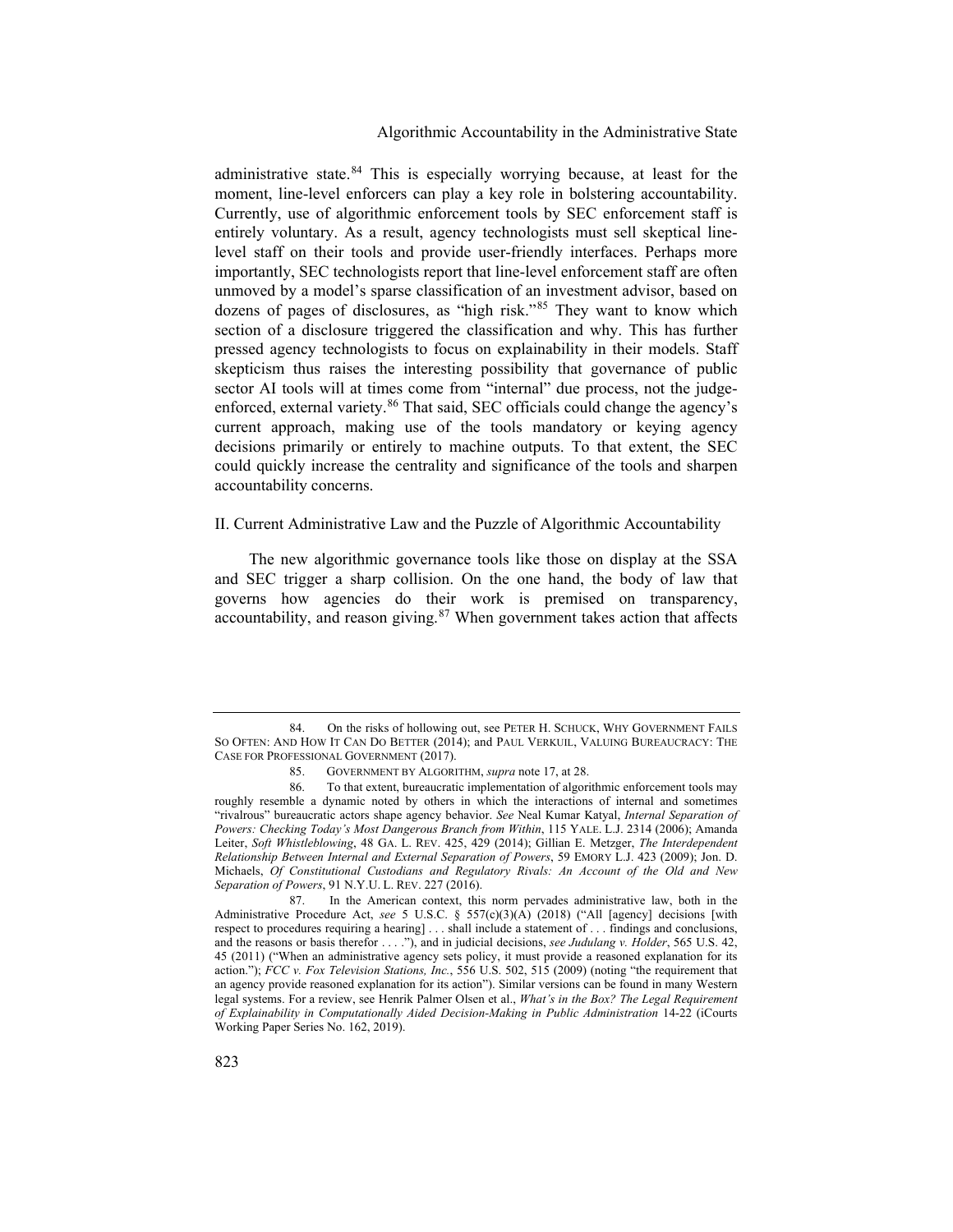rights, it must explain why. On the other hand, the most advanced forms of AI are not yet, by their structure, fully explainable.<sup>[88](#page-24-0)</sup>

This Part addresses this core collision. It begins by reviewing an emerging algorithmic accountability literature and highlights that literature's shortcomings, particularly its failure to reckon in any sustained manner with the possibilities and limits of conventional administrative law in achieving meaningful accountability. It then makes a start toward more sustained attention to administrative law as the front-line regulator of AI-based governance tools, following administrative law's foundational distinction between ex post and ex ante review of agency action and detailing some of the common and also distinctive legal puzzles that arise when applied to adjudication and enforcement. It concludes by mining Part I's technical and operational descriptions of the SSA's and SEC's new algorithmic tools to build an account of the non-legal, informational challenges of APA-based review of algorithmic agency action.

Throughout we make the case that judicial review of agency action, at least in its current guise, is unlikely to yield systematic, as opposed to pocketed and even idiosyncratic, oversight of agency use of algorithmic decision making tools. Under existing interpretations and doctrines, administrative law will provide few systematic incentives for agency administrators to improve internal administration and, at best, yield a checkerboard system of external accountability.

#### *A. The Existing Algorithmic Accountability Literature*

A fast-growing academic literature explores the clash between algorithmic opacity and legal demands of accountability and reason giving, much of it through the lens of constitutional due process. That high-level framing, with its focus on balancing the private interest, the government interest, and the marginal value of additional process, has spawned inquiry along two distinct tracks.

<span id="page-24-2"></span>The first track asks what level of transparency into an algorithmic system's workings is necessary to gauge the system's fidelity to law. It starts from a well-established pair of ideas. One is that advanced machine learning outputs are *inscrutable* in the sense that even their own engineers cannot necessarily understand how the most advanced models arrived at a given result.[89](#page-24-1) Machine learning outputs are also often *non-intuitive* in that the rules they derive to make predictions are so complex and multi-faceted that they defy practical inspection or do not comport with any practical human belief about

<span id="page-24-0"></span><sup>88.</sup> *See*, *e.g.*, Jenna Burrell, *How the Machine "Thinks": Understanding Opacity in Machine Learning Algorithms*, 3 BIG DATA & SOC'Y 1 (2016).

<span id="page-24-1"></span><sup>89.</sup> *See* Andrew Selbst & Solon Barocas, *The Intuitive Appeal of Explainable Machines*, 87 FORDHAM L. REV. 1085, 1094-96 (2018). For a highly accessible version, see JUDEA PEARL & DANA MCKENZIE, THE BOOK OF WHY: THE NEW SCIENCE OF CAUSE AND EFFECT 359 (2018).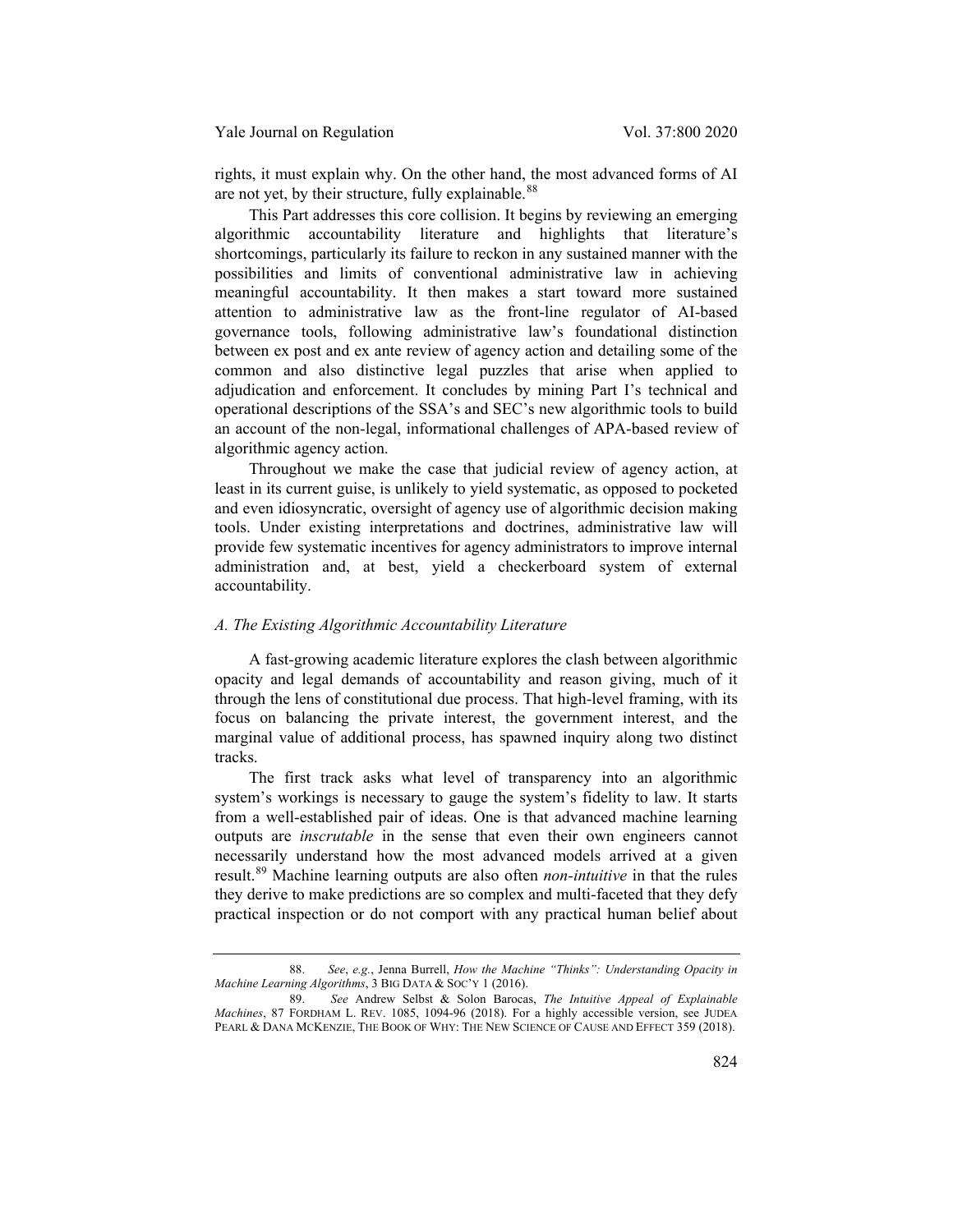<span id="page-25-5"></span><span id="page-25-4"></span>how the world works.<sup>[90](#page-25-0)</sup> As a result, even perfect transparency into an algorithmic system—that is, unfettered access to its source code and data and the chance to observe its operation "in the wild"<sup>[91](#page-25-1)</sup>-may not yield accountability in the sense of rendering decisions fully legible to data subjects or surfacing all of a system's flaws. [92](#page-25-2) Indeed, we know surprisingly little about why the most advanced neural networks work, although much active work exists to provide explainable AI.<sup>[93](#page-25-3)</sup> Instead, desired transparency may only be approximated by mixing and matching multiple, partial modes of explanation. That is, one might be able to gain insight into a system's operation by combining a "decision-level" accounting of a given decision's "provenance" via the machine's inputs and outputs with a "system-level" accounting of the

<sup>90.</sup> *See* Selbst & Barocas, *supra* not[e 89,](#page-24-2) at 1096-99.

<span id="page-25-1"></span><span id="page-25-0"></span><sup>91.</sup> *See* Aaron Rieke, Miranda Bogen & David G. Robinson, *Public Scrutiny of Automated Decisions: Early Lessons and Emerging Methods*, UPTURN & OMIDYAR NETWORK 19 (2018),

https://www.omidyar.com/sites/default/files/file\_archive/Public%20Scrutiny%20of%20Automated%20 Decisions.pdf [https://perma.cc/2755-G9B8].

<span id="page-25-2"></span><sup>92.</sup> Joshua A. Kroll et al., *Accountable Algorithms*, 165 U. PA. L. REV. 633, 661 (2017) (noting that input-output testing—that is, basic "black box testing"—is "least powerful" among testing methods because of the inability to attribute a cause to a change in output or gauge its significance). For a more general version of the point, see Ananny & Crawford, *supra* note [21,](#page-5-3) at 980 ("Seeing inside a system does not necessarily mean understanding its behavior or origins."); and *id*. at 981 (noting that the "ephemeral nature of computational representations" may be incompatible with transparency). On the insufficiency of code alone, see Christian Sandvig et al., *Auditing Algorithms: Research Methods for Detecting Discrimination on Internet Platforms, Data and Discrimination: Converting Critical Concerns in Productive Inquiry*, 64TH ANN. MEETING OF THE INT'L COMM. ASS'N (May 22, 2014), http://www-personal.umich.edu/~csandvig/research/Auditing%20Algorithms%20— %20Sandvig%20—%20ICA%202014%20Data%20and%20Discrimination%20Preconference.pdf

<sup>[</sup>https://perma.cc/CTE7-L4UK]. Most agree that transparency requires, at a minimum, a description of a decision's "provenance," including an accounting of its inputs and outputs and the main factors that drove it. A more robust accounting of a decision's provenance would also convey the minimum change necessary to yield a different outcome and provide explanations for similar cases with different outcomes and different cases with similar outcomes. *See* Finale Doshi-Velez & Mason Kortz, Accountability of AI Under the Law: The Role of Explanation (Berkman Klein Ctr. Working Paper, 2019).<br>
https://dash.harvard.edu/bitstream/handle/1/34372584/2017-11 aiexplainability-1.pdf https://dash.harvard.edu/bitstream/handle/1/34372584/2017-11\_aiexplainability-1.pdf [https://perma.cc/D63K-8ELW]. However, while emerging techniques are rendering machine learning models more interpretable by ranking, sorting, and scoring data features according to their impact in the model, or using visualization techniques or textual justifications to lay bare a model's decision "pathway," challenges remain, especially with larger, multi-dimensional models. For a recent review of this highly active research area, see Ashraf Abdul, Jo Vermeulen, Dandling Wang, Brian Y. Lim & Mohan Kankanhalli, *Trends and Trajectories for Explainable, Accountable, and Intelligible Systems, An HCI Research Agenda*, CHI '18 (2018), https://dl.acm.org/doi/10.1145/3173574.3174156 [https://perma.cc/C2GS-PH25]. Another approach to interpretability uses visualization techniques or machine-based textual justifications to lay bare a model's decision "pathway." *See* L.A. Hendricks et al., *Generating Visual Explanations*, EUR. CONF. ON COMPUTER VISION 3-19 (2016); Chris Olah et al., *The Building Blocks of Interpretability*, DISTILL (Mar. 6, 2018), https://distill.pub/2018/building-blocks [https://perma.cc/HA2L-8MCP]. That said, input-output analysis need not be technical. Some advocate interactive "tinker" interfaces that allow data subjects to manually enter and change data and observe results, yielding a "partial functional feel for the logic of the system." Selbst & Barocas, *supra* note [89,](#page-24-2) at 1116.

<span id="page-25-3"></span><sup>93.</sup> Wojciech Samek, Thomas Wiegand & Klaus-Robert Müller, *Explainable Artificial Intelligence: Understanding, Visualizing and Interpreting Deep Learning Models* (2017), https://arxiv.org/abs/1708.08296 [https://perma.cc/4BRM-V3XZ].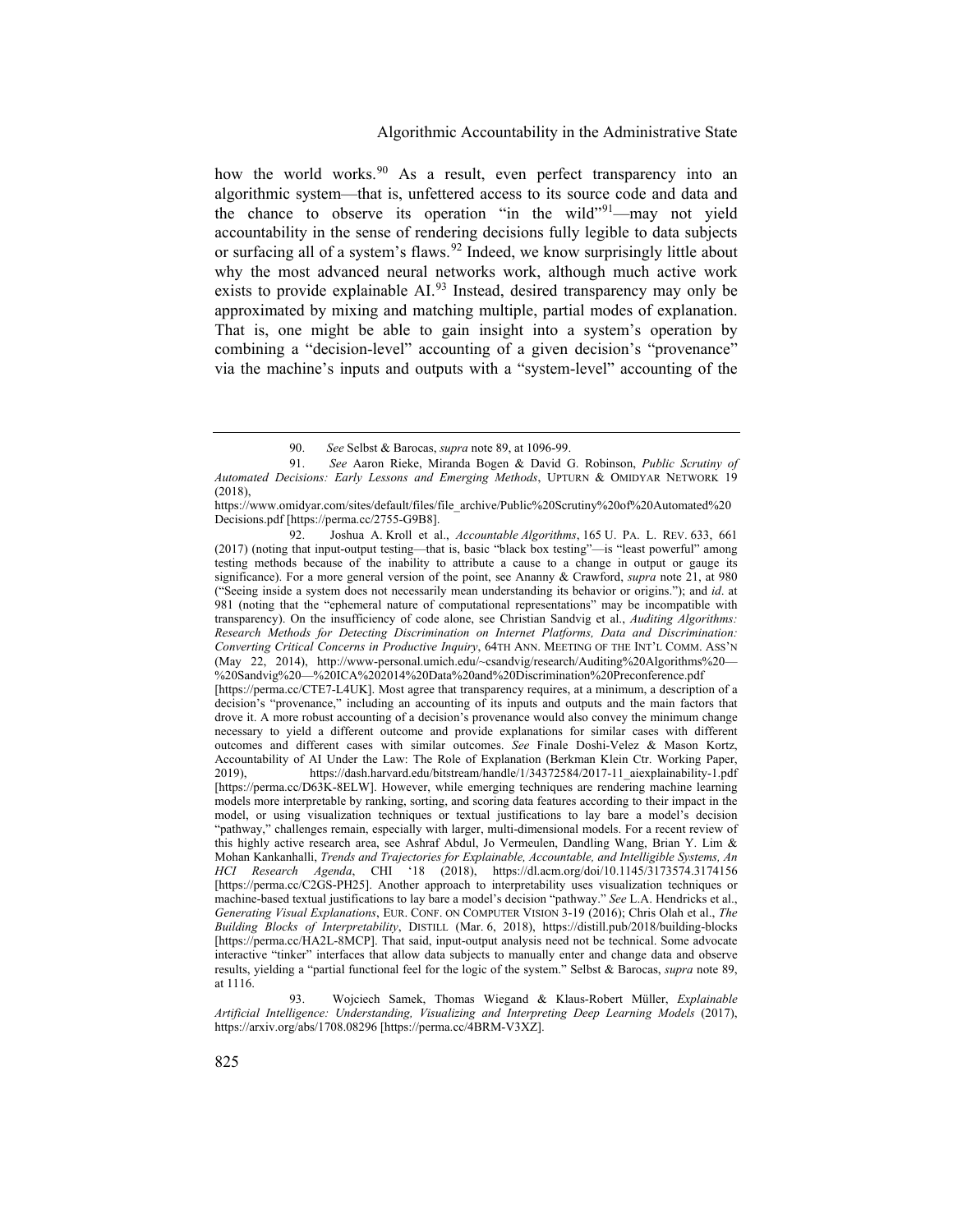tool's "purpose, design, and core functioning,"[94](#page-26-0) such as data descriptions, modeling choices, and the like.<sup>[95](#page-26-1)</sup>

The second track in the literature tours the mechanisms that regulatory architects might choose—in an ideal world, and without political constraints in order to translate a given level of transparency into desired accountability. The typical result is a menu of regulatory possibilities that tracks the options available in any regulatory context. These include individual, rights-based measures (e.g., private lawsuits; whistleblower schemes that incentivize those with insider knowledge to surface misconduct; vesting data subjects with rights to notice, consent, correction, and erasure), more systemic modes of oversight (e.g., public regulation by a separate oversight agency, or an FDA-like licensing or certification scheme, before an algorithmic system deploys), and assorted other accountability-boosting measures, including "soft" rules (e.g., impact assessments).<sup>[96](#page-26-2)</sup>

This literature has generated an initial set of insights about the accountability challenges of algorithmic governance. An example is Danielle Citron's observation that the test for procedural due process, which requires courts to focus on the case at hand and weigh the private interest, government interest, and likely value of additional process, may miss the fact that algorithmic tools are designed to operate at scale. Potentially lost in case-level balancing is the possibility that a one-time but costly increase in procedural

<span id="page-26-0"></span><sup>94.</sup> Selbst & Barocas, *supra* not[e 89,](#page-24-2) at 1099-1110 (offering an accessible explanation of the debate over "outcome-based" and "logic-based" explanations). For similar efforts to categorize explanation types, see Lilian Edwards & Michael Veale, *Slave to the Algorithm? Why a "Right to an Explanation" Is Probably Not the Remedy You Are Looking For*, 16 DUKE L. & TECH. REV. 18, 55-59 (2017) (distinguishing between "model-centric" and "subject-centric" explanations); and Sandra Wachter, Brent Mittlestadt & Luciano Floridi, *Why a Right to Explanation of Automated Decision-Making Does not Exist in General Data Protection Regulation*, 7 INT'L DATA PRIVACY L. 76 (2017) (distinguishing between explanations of "system functionality" and "specific decisions").

<span id="page-26-1"></span><sup>95.</sup> *See* RIEKE ET AL., *supra* note [91,](#page-25-4) at 18; Coglianese & Lehr, *Transparency*, *supra* note [20,](#page-4-4) at 20-22; Selbst & Barocas, *supra* note [89,](#page-24-2) at 1129; *see also* Katherine J. Strandburg, *Rulemaking and Inscrutable Automated Decision Tools*, 119 COLUM. L. REV. 1851 (2019) (noting the potential for rulemaking processes to memorialize modeling and other design choices). Beyond the transparency issue, a second foundational point made along the first track is that algorithms are not selfexecuting technical creations, but rather human-machine "assemblages." Ananny & Crawford, *supra* note [21,](#page-5-3) at 983; *see also* Citron, *supra* note [20,](#page-4-4) at 1264-66 (providing a taxonomy of "mixed systems"). Programmers must make myriad decisions, from how to partition the data, what model types to specify, what dataset, target variables (or class labels), and data features to use, and how much to tune the model. David Lehr & Paul Ohm, *Playing with the Data: What Legal Scholars Should Learn About Machine Learning*, 51 U.C. DAVIS L. REV. 653, 683-700 (2017); *see also* Coglianese & Lehr, *Transparency*, *supra* note [20,](#page-4-4) at 12 (noting that algorithms are "repeatedly guided and nudged, but not dictated, by humans in the establishment and refinement of the algorithm"). For an accessible account of target variables, class labels, and data features, see L. Jason Anastasapoulos & Andrew B. Whitford, *Machine Learning for Public Administration Research, with Application to Organizational Reputation*, 29 J. PUB. ADMIN. RES. & THEORY 491 (2019). As a result, arbitrary or biased outputs can result from tainted code and data, but also from numerous other human-made design choices. *See* Barocas & Selbst, *supra* note [20,](#page-4-4) at 678; Kroll et al., *supra* not[e 92,](#page-25-5) at 679-82.

<span id="page-26-2"></span><sup>96.</sup> *See* Margot Kaminski, *Binary Governance*, 92 S. CAL. L. REV. 1529, 1564 (2019); *see also* Desai & Kroll, *supra* not[e 79,](#page-21-3) at 46; Tutt, *supra* note [25.](#page-7-3)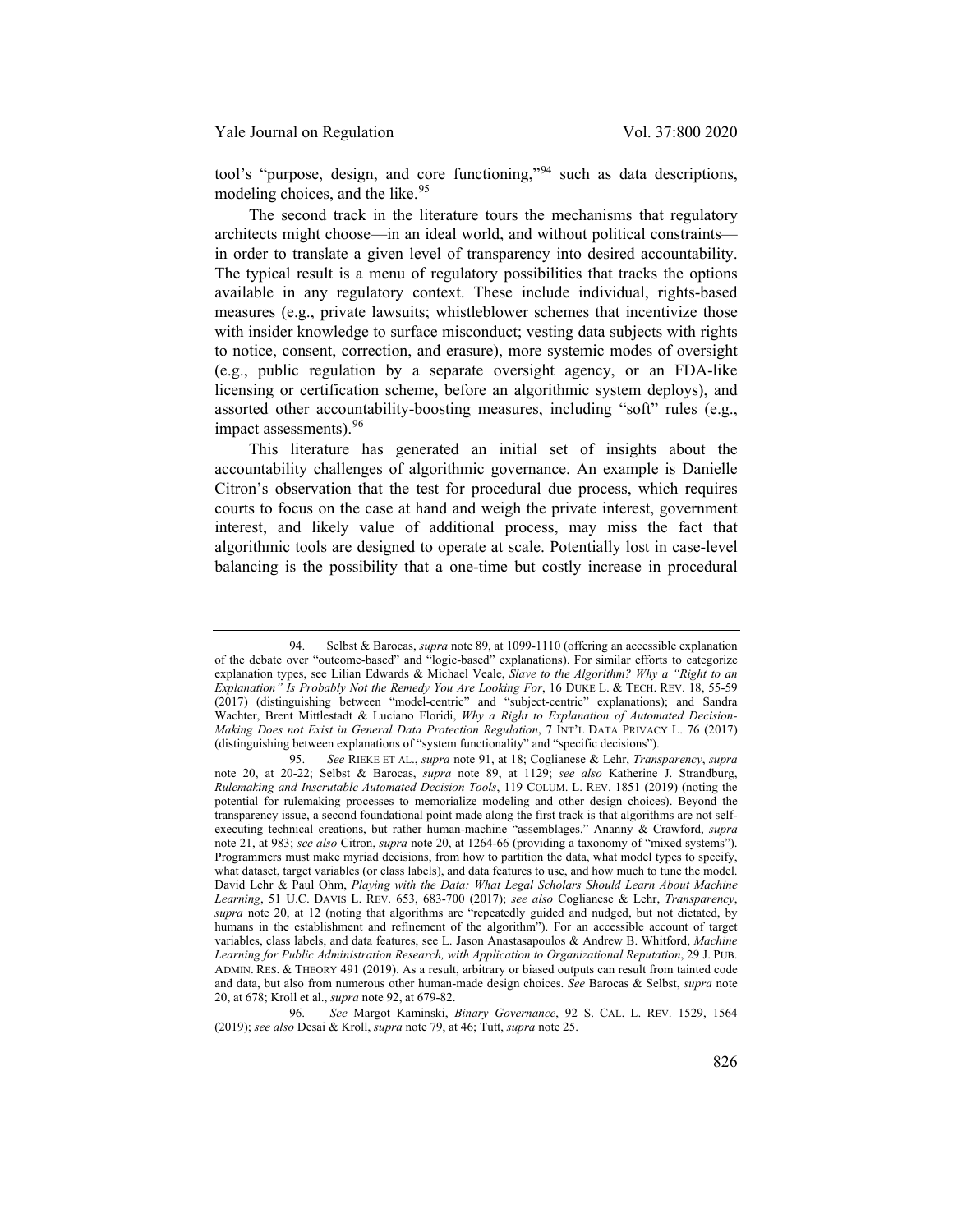scrutiny of an algorithmic tool can yield massive social benefits across the thousands or millions of cases to which the tool is applied.<sup>[97](#page-27-0)</sup>

However, the existing literature also falls short on several counts. For instance, most treatments abstract away from the technical and operational details of actual algorithmic tools. These analyses often commingle public and private sector AI use despite the very different logics, stakes, and legal imperatives governing each.<sup>[98](#page-27-1)</sup> Both shortcomings have pushed much of the inquiry to a level of abstraction that lends itself to broad mappings of normative concerns rather than concrete regulatory solutions.

A third issue is a more crippling blind spot: a near-total lack of any sustained or close consideration of administrative law. This is concerning because administrative law, far more than constitutional law, will modulate agency use of algorithmic governance tools as they are incorporated into the work of government. The canon of constitutional avoidance—which holds that courts should avoid ruling on constitutional issues in favor of other, often statutory, grounds—means that administrative law, not constitutional law, will often be the legal constraint of first resort.<sup>[99](#page-27-2)</sup> The virtual absence of administrative law from the emerging literature on algorithmic governance tools is also narrowing and even self-defeating. Administrative law's approach to the issues of transparency and reason giving that are fueling concerns about the new algorithmic governance is multi-faceted and tailored to particular governance tasks, providing a richer and as yet unexplored set of frames for assessing and resolving the accountability dilemmas in an increasingly digitized government.

The rest of this Part makes a start toward more sustained attention to administrative law as the front-line regulator of AI-based governance tools. It does so by following administrative law's foundational distinction between ex post and ex ante review of agency action, detailing some of the legal puzzles raised by each. It then mines Part I's effort to surface the technical and operational details of the SSA's and SEC's new algorithmic tools to build an account of the non-legal challenges of APA-based review of algorithmic agency action. Throughout we make the case that judicial review of agency decisions incorporating algorithmic analyses will not, without significant adaptation of existing administrative law doctrine, yield systematic external accountability.

<sup>97.</sup> Citron, *supra* not[e 20,](#page-4-4) at 1249.

<sup>98.</sup> *See supra* note[s 21](#page-5-3)[-22](#page-5-4) and accompanying text.

<span id="page-27-2"></span><span id="page-27-1"></span><span id="page-27-0"></span><sup>99.</sup> Escambia County v. McMillan, 466 U.S. 48, 51 (1984) ("[N]ormally the Court will not decide a constitutional question if there is some other ground upon which to dispose of the case.").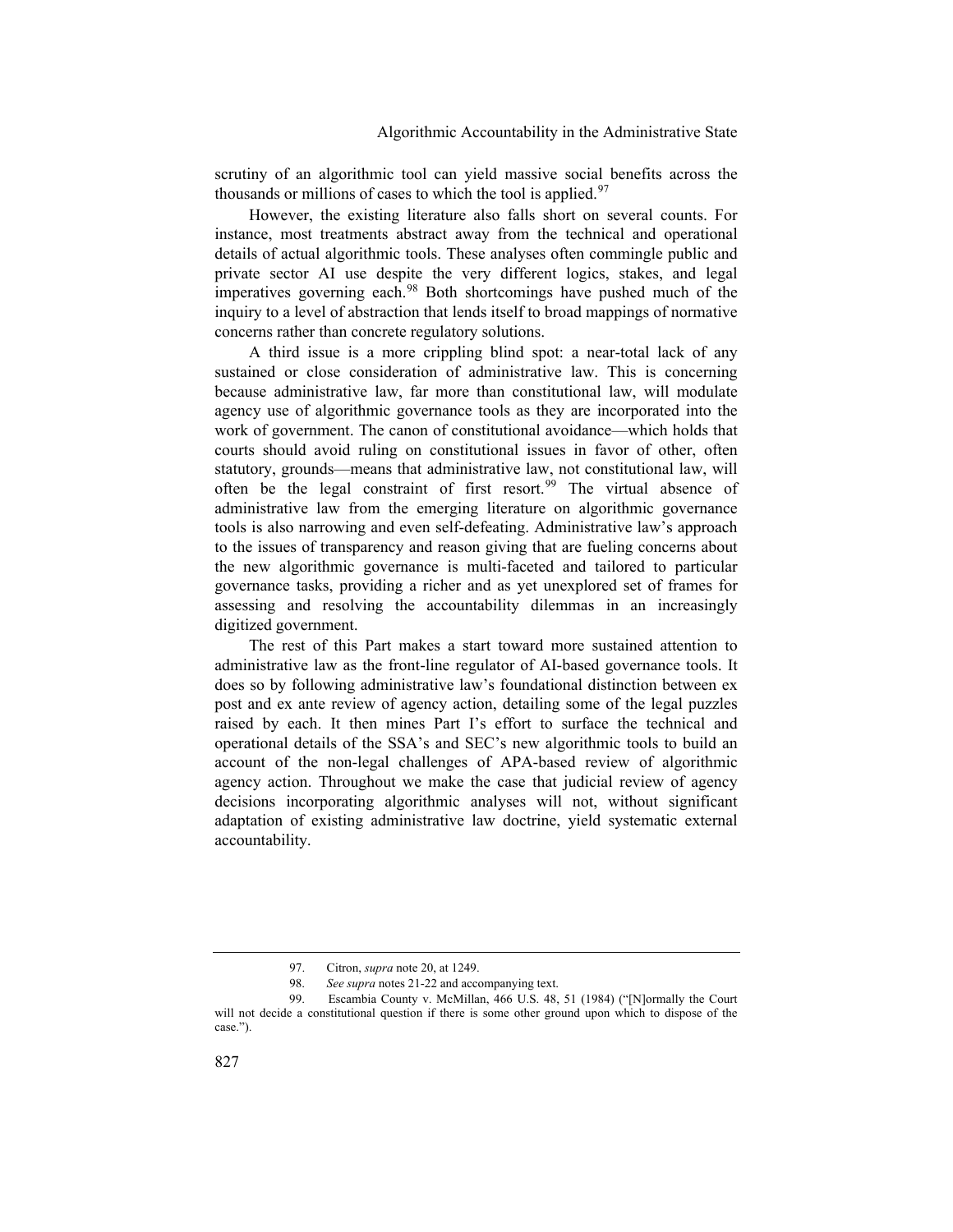#### *B. Current Administrative Law: Ex Post Review of Algorithmic Decisions*

Under current administrative law, ex post judicial review of agency action using AI is unlikely to yield systematic scrutiny. In the adjudication context, administrative law's various reviewability doctrines do not shield agency action, but the chance of ex post review of something like the QDD algorithm remains slim. In the enforcement context, by contrast, a thicket of reviewability and related doctrines largely insulate algorithmic decision making from judicial oversight. In what follows, we explore these difficulties to securing judicial review, but it is worth noting at the outside that they might also account for *why and where* AI innovation has transpired in federal agencies. Indeed, our interviews corroborate that strategic agency officials have piloted use cases precisely with insulation from judicial scrutiny in mind.<sup>[100](#page-28-0)</sup>

#### 1. Ex Post Review of Adjudicatory Decisions

While we will see that reviewability poses less of a concern in formal adjudication than in enforcement, the chances of judicial review of existing algorithmic decision tools like the SSA's QDD tool for detecting "easy grants" remain slim.

For QDD beneficiaries, the early grant consummates the agency's decision process. Such QDD beneficiaries are unlikely to challenge the QDD methodology and likely lack standing to do so. On the other hand, individuals who were not selected for the QDD process may be able to challenge SSA's decision once final, but harmless error may insulate scrutiny of the algorithm. In *Webb ex rel. Z.D. v. Colvin*, the appellant challenged an ALJ's refusal to consider reclassifying the case as a "critical case" for expedited processing because the ALJ misunderstood the Hearing Appeals and Litigation Law Manual.<sup>[101](#page-28-1)</sup> The court found that the judge's failure to reclassify the case did not prejudice the ultimate benefits determination, rejecting the claim. A similar logic would likely govern review of the QDD model. As in the enforcement context, for litigants who lost their ultimate determination, their challenge to QDD would simply merge with the merits. In that posture, litigants are unlikely to focus much effort on the QDD algorithm itself. For litigants who won their final claim, but did not receive the benefit of QDD, the question is closer. They are the group most likely to have been misclassified by the algorithm and hence harmed by the time delay in receiving benefits. (If resources were fixed, the net effect on these claimants may indeed have been to *prolong* the benefits adjudication process.) While back pay would ultimately be awarded, the hardship to either (a) borrow money or (b) restrict consumption while claims

<sup>100.</sup> GOVERNMENT BY ALGORITHM, *supra* not[e 17,](#page-4-6) at 39.

<span id="page-28-1"></span><span id="page-28-0"></span><sup>101.</sup> No. 12-1059, 2013 WL 5020495, at \*20 (N.D. Tex. Sept. 13, 2013) (quoting Newton v. Apfel, 209 F.3d 448, 459 (5th Cir. 2000)) ("[B]ecause 'HALLEX does not carry the authority of law,' the ALJ's error warrants remand only if Plaintiff's claim was prejudiced by the error.").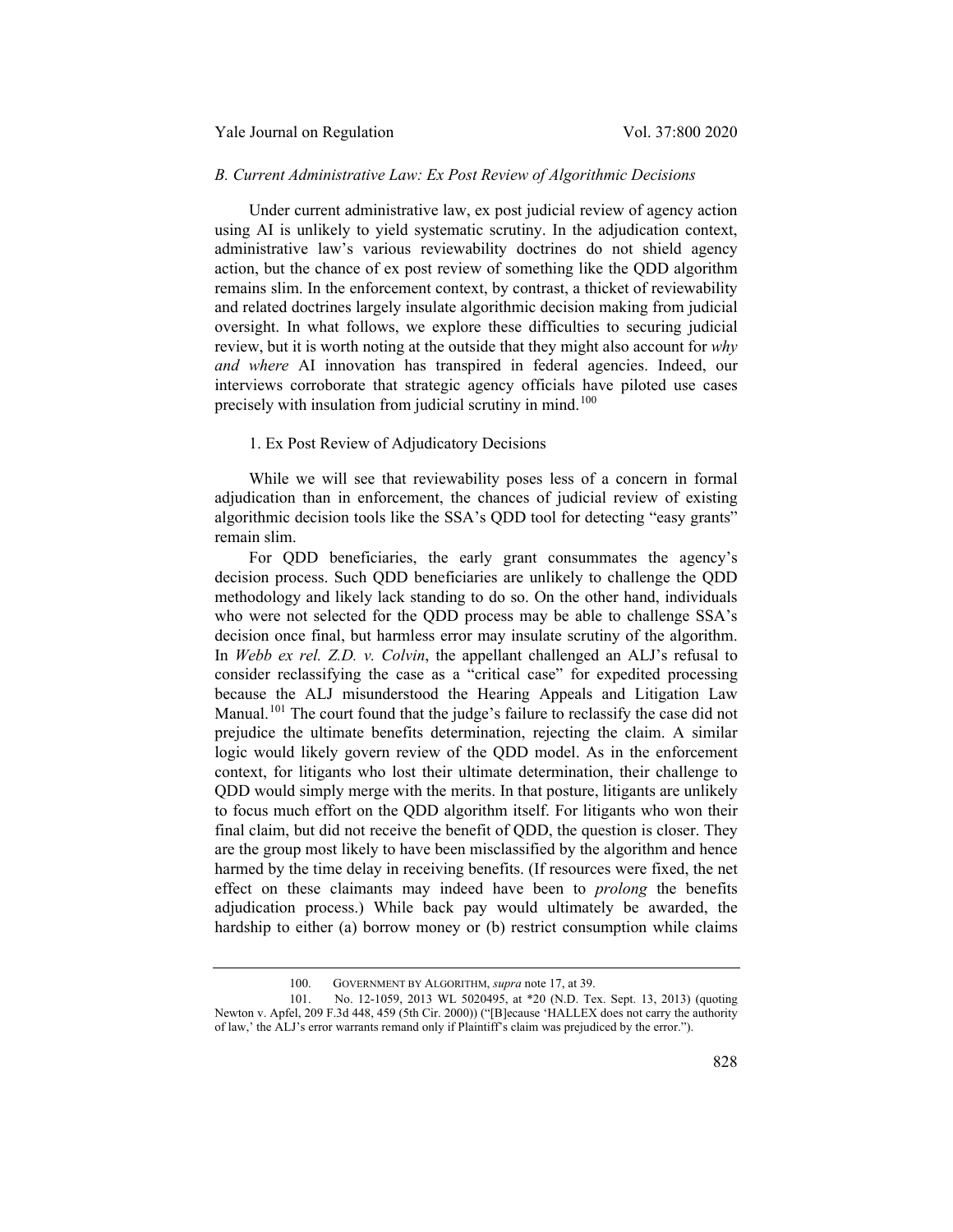are pending could be serious. The litigants might hence have standing to challenge the implementation of QDD.

On the merits, *Mathews v. Eldridge*'s due process framework offers limited hope.<sup>[102](#page-29-0)</sup> The private interest—the earlier receipt of benefits in the presence of backpay—may not be deemed large. Second, the probable value of additional process—e.g., the ability to probe the validity of the algorithm—may not be high, at least relative to the additional cost in governmental procedures. Providing all SSA applicants notice and the ability to probe the validity of the QDD algorithm, when experts would need to participate in hearings, would be costly. To be sure, a hearing that allows parties to scrutinize the algorithm could lead to system-wide improvements in accuracy, but the piecemeal appeals process for SSA decisions arguably (a) provides little incentive for litigants to bear that cost when challenging a claimant-specific error, and (b) requires aggregating government cost of additional procedures to scrutinize algorithms. Indeed, subjecting all AI tools to opportunity for full-blown interrogation could undercut the incentive to adopt algorithmic decision tools in the first instance.

While procedural due process may not be well suited, litigants may challenge QDD—or the clustering tool or the Insight system—under standard APA review for adherence to the enabling act and for arbitrariness and capriciousness. Yet under such merits review, courts run into significant information challenges that we document further below.

# 2. Ex Post Review of Enforcement Decisions

In contrast to formal adjudication, modern administrative law erects substantial barriers to ex post judicial review of enforcement decisions.<sup>[103](#page-29-1)</sup> Selective prosecution—i.e., the assertion that another entity is just as bad or worse, or "why me and not them"—is a non-starter absent constitutionally recognized racial or other bias.<sup>[104](#page-29-2)</sup> Moreover, under the APA, courts generally

<sup>102.</sup> 424 U.S. 319 (1976).

<span id="page-29-1"></span><span id="page-29-0"></span><sup>103.</sup> Lisa S. Bressman, *Judicial Review of Agency Inaction: An Arbitrariness Approach*, 79 N.Y.U. L. REV. 1657 (2004); *see also* Van Loo, *supra* note 23, at 378 (noting that "regulatory monitors operate in the 'soft' administrative law space largely exempted from the APA's accountability mechanisms"). For a more general argument that administrative law focuses primarily on rulemaking and adjudicative hearings and thus misses large tranches of administrative action, see Edward Rubin, *It's Time to Make the Administrative Procedure Act Administrative*, 89 CORNELL L. REV. 95, 106-09 (2003); William H. Simon, *The Organizational Premises of Administrative Law*, 78 LAW & CONTEMP. PROBS. 61, 70-71 (2015).

<span id="page-29-2"></span><sup>104.</sup> Reno v. Am.-Arab Anti-Discrimination Comm., 525 U.S. 471, 489 (1999) (noting that selective prosecution claims are a "rara avis," and finding that the concerns that underscored its holding in Armstrong were "magnified" in the deportation context); United States v. Armstrong, 517 U.S. 456, 464-65 (1996) (articulating a strong presumption of regularity in prosecutorial decisions and requiring a defendant claiming selective prosecution to show discriminatory purpose and that the state's action was "'directed so exclusively against a particular class of persons . . . with a mind so unequal and oppressive' that the system of prosecution amounts to 'a practical denial' of equal protection of the law") (quoting Yick Wo v. Hopkins, 118 U.S. 356, 373 (1886)); Marshall v. Jerrico, Inc., 446 U.S. 238, 249 (1980) (noting that "traditions of prosecutorial discretion do not immunize from judicial scrutiny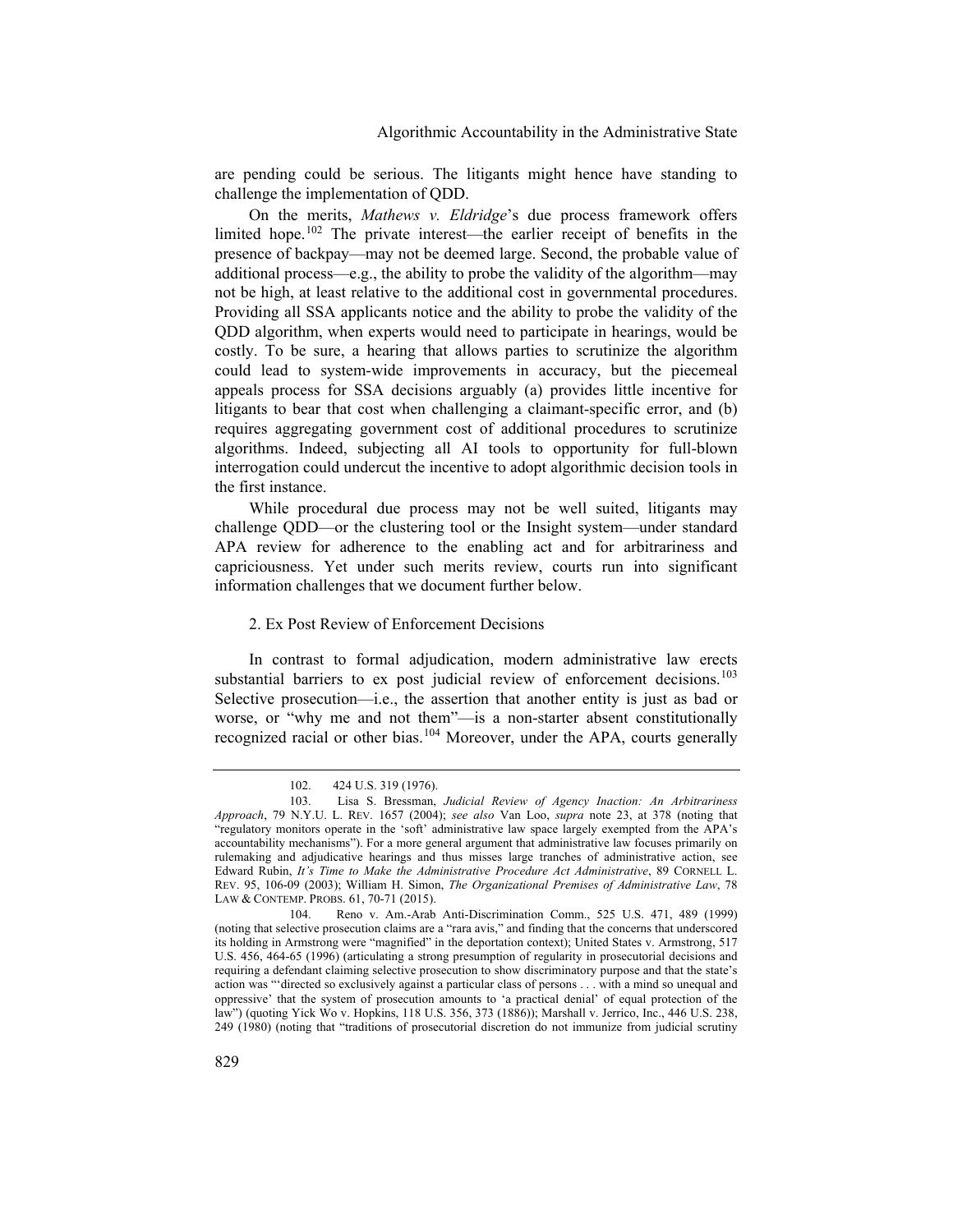Yale Journal on Regulation Vol. 37:800 2020

lack jurisdiction to review an agency's decision whether or when to enforce. In the doctrine's standard formulation, a federal agency's decision to initiate a civil enforcement action is, like a criminal prosecutor's charging decision, insulated from judicial review as a core executive responsibility committed to agency discretion by law.<sup>[105](#page-30-0)</sup> We consider first the case of a challenge to a nonenforcement decision (typically by a beneficiary of enforcement) and then a challenge to an enforcement decision (typically by the enforcement target itself).

## a) Regulatory Beneficiaries—Challenging Agency Non-Enforcement

The principle that agency enforcement decisions should be insulated from judicial review extends to both agency decisions to enforce and *not* enforce, but it has particular force in the latter context, as when regulatory beneficiaries seek to compel rather than block agency action.<sup>[106](#page-30-1)</sup> The well-known doctrinal fountainhead is *Heckler v. Chaney*, in which the Court created a strong presumption against review that can be rebutted only under narrow circumstances.<sup>[107](#page-30-2)</sup>

The first exception, articulated a decade before *Chaney* in *Dunlop v.*  Bachowski,<sup>[108](#page-30-3)</sup> triggers when Congress has articulated guidelines for the agency's exercise of its enforcement authority by making enforcement mandatory ("shall enforce") coupled with a standard against which to judge agency refusals to do so.<sup>[109](#page-30-4)</sup> Federal statutes meeting *Dunlop*'s requirements are rare, but, where they exist, an agency's use of an algorithmic tool can plainly be reviewed for its fidelity to congressional command. The resulting review can

108. 421 U.S. 560 (1975).

cases in which the enforcement decisions of an administrator were motivated by improper factors or were otherwise contrary to law," but then making clear that judicial concern will be limited to the context of the "financial or personal interest on one who performs a prosecutorial function"). Short of this, only a class-of-one, rational-basis challenge is possible. *See* Vill. of Willowbrook v. Olech, 528 U.S. 562, 564 (2000); *see also* Engquist v. Or. Dep't of Agric., 553 U.S. 591, 601 (2008) (citing *Olech* and noting that the standard for a "class of one" equal protection challenge is that the plaintiff was "intentionally treated differently from others similarly situated and that there is no rational basis for the difference in treatment"). For analysis of the interplay between selective prosecution claims and claims under the APA, see *United States v. American Electric Power Service Corp.*, 258 F. Supp. 2d 804, 806 (S.D. Ohio 2003).

<span id="page-30-0"></span><sup>105.</sup> 5 U.S.C. § 701(a)(2) (2018) (prohibiting review of questions that are "committed to agency discretion").

<span id="page-30-1"></span><sup>106.</sup> For an overview of administrative law doctrine that "forestall[s] challenges to systemic nonenforcement and agency inaction," see Gillian E. Metzger, *The Constitutional Duty to Supervise*, 124 YALE L.J. 1836, 1872 (2015).

<span id="page-30-2"></span><sup>107.</sup> Heckler v. Chaney, 470 U.S. 821 (1985). Lower courts have extended the *Chaney* principle to pre-enforcement monitoring activities. *See, e.g*., Gillis v. U.S. Dep't of Health & Human Servs., 759 F.2d 565, 576 (6th Cir. 1985) (finding HHS decision not to monitor hospitals' provision of reduced cost services was not reviewable); Madison-Hughes v. Shalala, 80 F.3d 1121, 1129-31 (6th Cir. 1996) (finding HHS decision not to collect data on race disparities was not reviewable because committed to agency discretion).

<span id="page-30-4"></span><span id="page-30-3"></span><sup>109.</sup> *Chaney*, 470 U.S. at 832-33 (noting lack of review unless Congress "has provided guidelines for the agency to follow in exercising enforcement powers."); *see also Bachowski*, 421 U.S. at 566-68.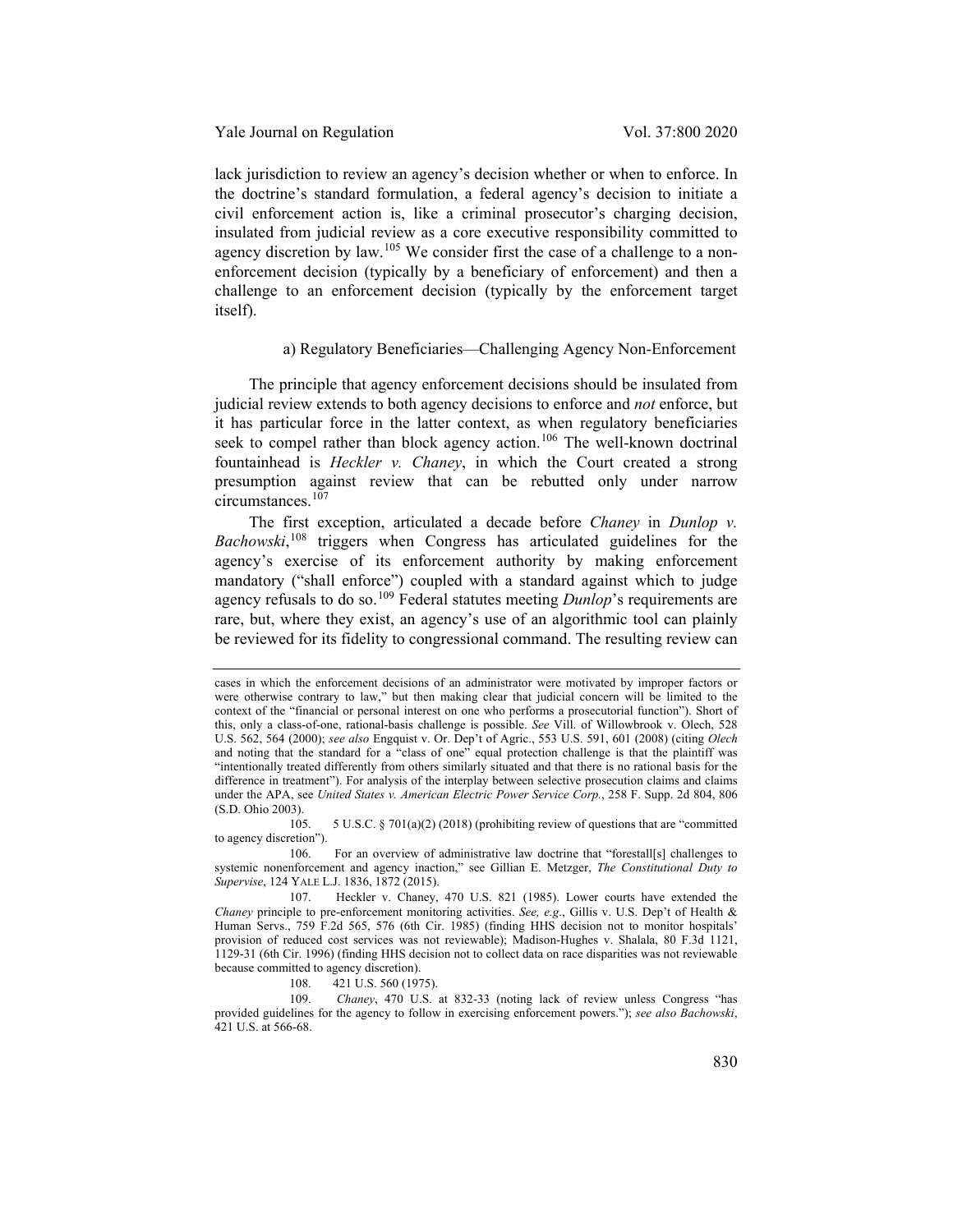be thorough: courts regularly require agencies to provide a full explanation,  $110$ including how the agency assessed the importance of specific considerations<sup>[111](#page-31-1)</sup> or why it departed from prior practice.<sup>[112](#page-31-2)</sup> At least in the relatively few pockets of the federal code where an agency's organic statute presents the requisite mandate-plus-standards, a court can require an agency to explain the structure or even the precise specification of an algorithmic enforcement tool.<sup>[113](#page-31-3)</sup>

The remaining exceptions, however, are narrower and offer only weak and irregular prospects of rebutting *Chaney*'s presumption of unreviewability. One exception triggers when an agency has adopted a policy of nonenforcement that rises to the level of an "abdication" of its statutory responsibilities.<sup>[114](#page-31-4)</sup> Note, however, that this is not typically a free-standing exception. Rather, instances of abdication are reviewable only because the statute, in commanding that an agency safeguard the public health or safety, might thereby indicate that the agency lacks discretion to adopt a wholesale policy of nonenforcement.<sup>[115](#page-31-5)</sup> The focus, as in *Dunlop*, remains on whether there are sufficient indicia of legislative intent to rebut the presumption of non-reviewability. Moreover, courts have been reluctant to find abdication in cases where the agency is

<span id="page-31-0"></span><sup>110.</sup> *See, e.g.*, Sullivan Indus. v. NLRB, 957 F.2d 890, 905 n.12 (D.C. Cir. 1992) ("Until the Board explains itself, we have no way of reviewing the Board's actions for consistency or rationality and no way of keeping our own precedents in harmony."); United States Dep't of Def. v. FLRA, 982 F.2d 577, 580 (D.C. Cir. 1993) ("Because the record and the FLRA's explanation for its decision are insufficient to support judicial review, the case is remanded to FLRA.").

<span id="page-31-1"></span><sup>111.</sup> *See, e.g.*, Sw. Pub. Serv. Co. v. FERC, 952 F.2d 555, 563 (D.C. Cir. 1992); Charlottesville v. FERC, 661 F.2d 945, 954 (D.C. Cir. 1981); City Fed. Sav. & Loan Ass'n v. FHLBB, 600 F.2d 681, 689 (7th Cir. 1979); City Nat'l Bank v. Smith, 513 F.2d 479 (D.C. Cir. 1975).

<span id="page-31-2"></span><sup>112.</sup> *See, e.g.*, Atchison, T. & S.F. Ry. Co. v. Wichita Bd. of Trade, 412 U.S. 800, 809 (1973) ("[I]t is enough to satisfy the requirements of judicial oversight of administrative action if the agency asserts distinctions that, when fairly and sympathetically read in the context of the entire opinion of the agency, reveal the policies it is pursuing."); Phila. Gas Works v. FERC, 989 F.2d 1246, 1247 (D.C. Cir. 1993) ("Of course, FERC can consider new facts and circumstances to limit *North Penn* and is entitled to weigh 'equitable' considerations as it thinks appropriate. But it must identify the facts, circumstances, and equitable factors on which it relies."); Pittsburgh Press Co. v. NLRB, 977 F.2d 652, 662 (D.C. Cir. 1992); Hatch v. FERC, 654 F.2d 825, 834 (D.C. Cir. 1981) (finding that FERC must provide "a reasoned explanation for any . . . failure to adhere to its own precedents").

<span id="page-31-3"></span><sup>113.</sup> That said, some courts have questioned how much proprietary information agencies might be required to disclose. A good example is *Corner v. Harris*, 519 F. App'x 942, 943 (7th Cir. 2013), a case challenging agency non-enforcement under the Labor–Management Reporting and Disclosure Act, which requires the secretary to "file suit if there is probable cause to believe that a violation of federal law probably affected the outcome of the election." *Id.* at 943. In declining to compel enforcement, the court there noted that "even federal statutes that, unlike  $\S$  402, create enforceable rights of access to information, have exceptions for material gathered in the course of prelitigation investigations." *Id.* And it reasoned that "*Bachowski* was clear that the Secretary must give *reasons,* not open the agency's files to disclose whatever evidence the complainant desires to see." *Id.* After all, a "prosecutor (the Secretary occupies a prosecutorial role) needs to be able to promise confidentiality in order to gather information—especially when there is a deadline that may prevent resort to compulsory process." *Id.*

<sup>114.</sup> *Chaney*, 470 U.S. at 833 n.4.

<span id="page-31-5"></span><span id="page-31-4"></span><sup>115.</sup> *See, e.g.*, Riverkeeper, Inc. v. Collins, 359 F.3d 156, 168-69 (2d Cir. 2004) (noting that the court could find abdication "only if [the NRC] has established a policy not to protect . . . public health and safety," and foreclosing such a finding by listing the various measures the NRC took to that end).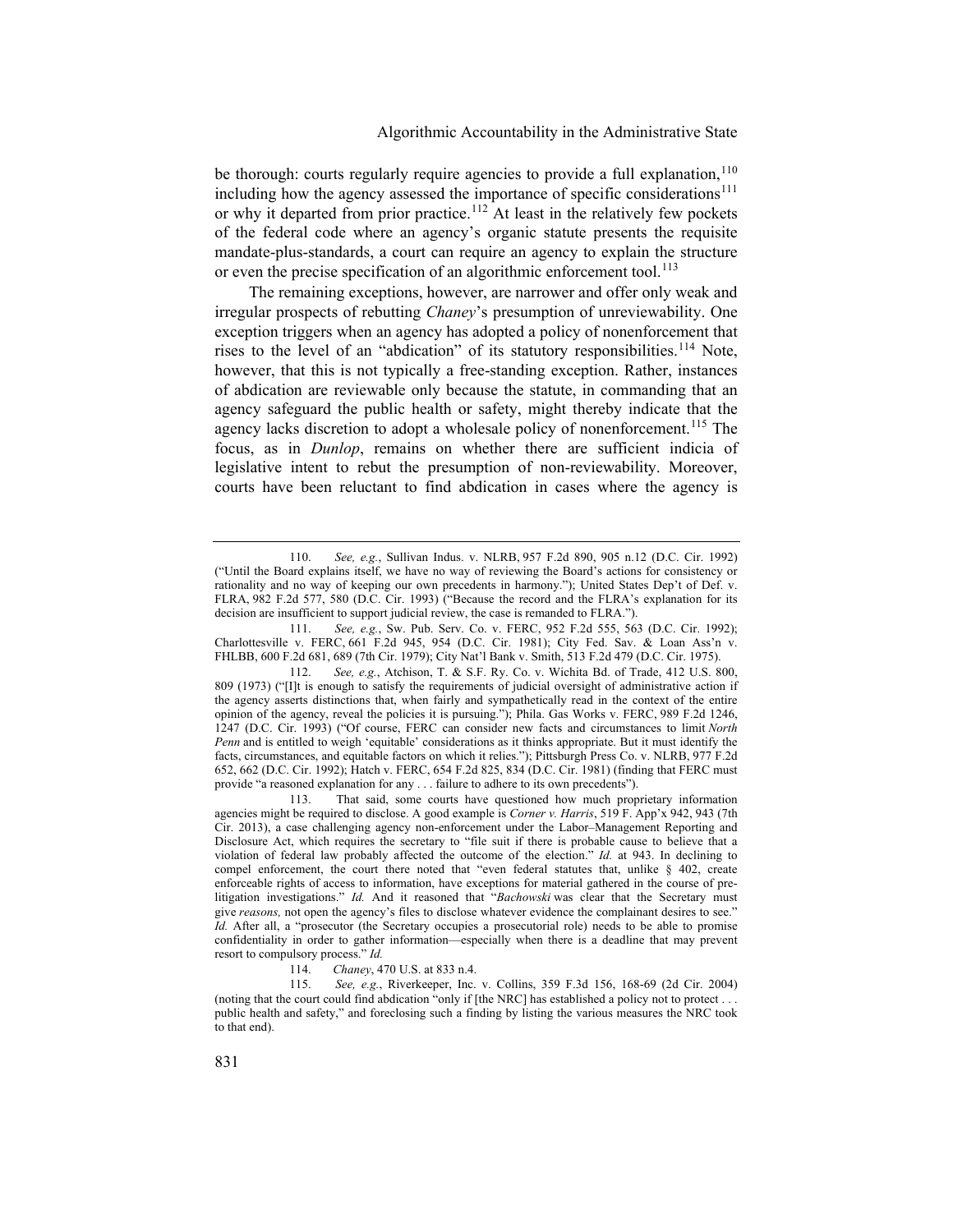engaged in at least some enforcement activity.<sup>[116](#page-32-0)</sup> So long as an algorithmic tool does not foreclose enforcement entirely, and merely pares down the universe of targets, the exception is not typically triggered.

A creative route around *Chaney* would exploit a possible ambiguity in the case's normative foundation. Beyond *Chaney*'s separation-of-powers framing of enforcement as a core executive responsibility, $117$  the doctrine is generally understood to be driven by the complexity and technical nature of enforcement decisions.[118](#page-32-2) A key question is whether this focus on complexity sounds in deference or indeterminacy. At the core of a deference-based reading is comparative expertise: generalist judges should not second-guess expert administrators on how best to achieve regulatory goals, particularly where that determination turns on the optimal allocation of scarce agency resources.<sup>[119](#page-32-3)</sup> That reading enjoys substantial support in *Chaney* itself,<sup>[120](#page-32-4)</sup> and it is hard to see

<span id="page-32-0"></span><sup>116.</sup> *See, e.g.*, Citizens for Responsibility & Ethics in Washington v. Fed. Election Comm'n, 892 F.3d 434, 440 n.9 (D.C. Cir. 2018) ("CREW cites this footnote but its own submissions show that the Commission routinely enforces the election law violations alleged in CREW's administrative complaint."); Am. Disabled for Attendant Programs Today v. U.S. Dep't of Hous. & Urban Dev., No. 96-5881, 1998 WL 113802, at \*3 (E.D. Pa. Mar. 12, 1998), *aff'd*, 170 F.3d 381 (3d Cir. 1999) (declining to entertain "broad-gauged review of HUD's entire agency-initiated enforcement program (or lack thereof), sought prior to any apparent recourse by plaintiffs to the privately-initiated administrative enforcement schemes").

<span id="page-32-1"></span><sup>117.</sup> A further normative foundation is the idea, however sound, that agency inaction is not as coercive an exercise of state power as agency action. *See* Balt. Gas & Elec. Co. v. F.E.R.C., 252 F.3d 456, 459 (D.C. Cir. 2001); *see also* Crowley Caribbean Transp., Inc. v. Pena, 37 F.3d 671, 675 (D.C. Cir. 1994) (declining to carve "reviewable legal rulings out from the middle of non-reviewable actions"). Courts have found normative foundations in other places as well, looking to pragmatic factors such as "the need for judicial supervision to safeguard the interests of the plaintiffs; the impact of review on the effectiveness of the agency in carrying out its congressionally assigned role; and the appropriateness of the issues raised for judicial review." Nat. Res. Def. Council, Inc. v. Sec. & Exch. Comm'n, 606 F.2d 1031, 1044 (D.C. Cir. 1979) (citing Hahn v. Gottlieb, 430 F.2d 1243 (1st Cir. 1970)); *see also* Nat'l Treasury Emp. Union v. Horner, 854 F.2d 490, 497 (D.C. Cir. 1988).

<span id="page-32-2"></span><sup>118.</sup> *See Baltimore Gas & Electric*, 252 F.3d at 459. In addition to the above discussion, complexity and technicality can mean many things. One commonly cited discussion is Judge Oakes concurrence in *Dina v. Attorney General of United States*, 793 F.2d 473, 477 (2d Cir. 1986), which notes that nonreviewability is determined primarily by the fact that it is "hard to review" cases without appropriate guidance. *See* Chong v. Dir., U.S. Info. Agency, 821 F.2d 171, 177 (3d Cir. 1987) (citing *Dina* as authority for this proposition). For this reason, Judge Oakes rejects the notion that it applies to a relatively narrow category of cases. Of course, this justification also sounds in comparative expertise. *See, e.g.*, NAACP v. Trump, 298 F. Supp. 3d 209, 227 (D.D.C. 2018), *adhered to on denial of reconsideration*, 315 F. Supp. 3d 457 (D.D.C. 2018). Note that comparative expertise will not always carry the day when the below-mentioned considerations are present. *See, e.g.*, Salazar v. King, 822 F.3d 61, 76 (2d Cir. 2016) (declining to apply *Chaney* where an agency's decision involves a "complicated balancing of factors," but where the agency was exercising its "coercive power").

<span id="page-32-3"></span><sup>119.</sup> It is also the case that an agency may pursue multiple goals simultaneously, such as maximizing its win rate, maximizing the total amount of fines or other sanctions, or achieving what the agency sees as an optimal, or congressionally specified, level of enforcement effort or deterrence. *See* David Freeman Engstrom, *Public Regulation of Private Enforcement: Empirical Analysis of DOJ Oversight of Qui Tam Litigation Under the False Claims Act*, 107 NW. U. L. REV. 1689, 1703 (2013) (noting different agency objective functions and "maximands" when engaged in enforcement-related decision making).

<span id="page-32-4"></span><sup>120.</sup> As the *Chaney* Court itself noted, an agency's enforcement decision "involves a complicated balancing of a number of factors which are peculiarly within [agency] expertise," *Heckler v. Chaney*, 470 U.S. 821, 831 (1985), making the agency "far better equipped than the courts to deal with the many variables involved in the proper order of its priorities." *Id*. at 831-32.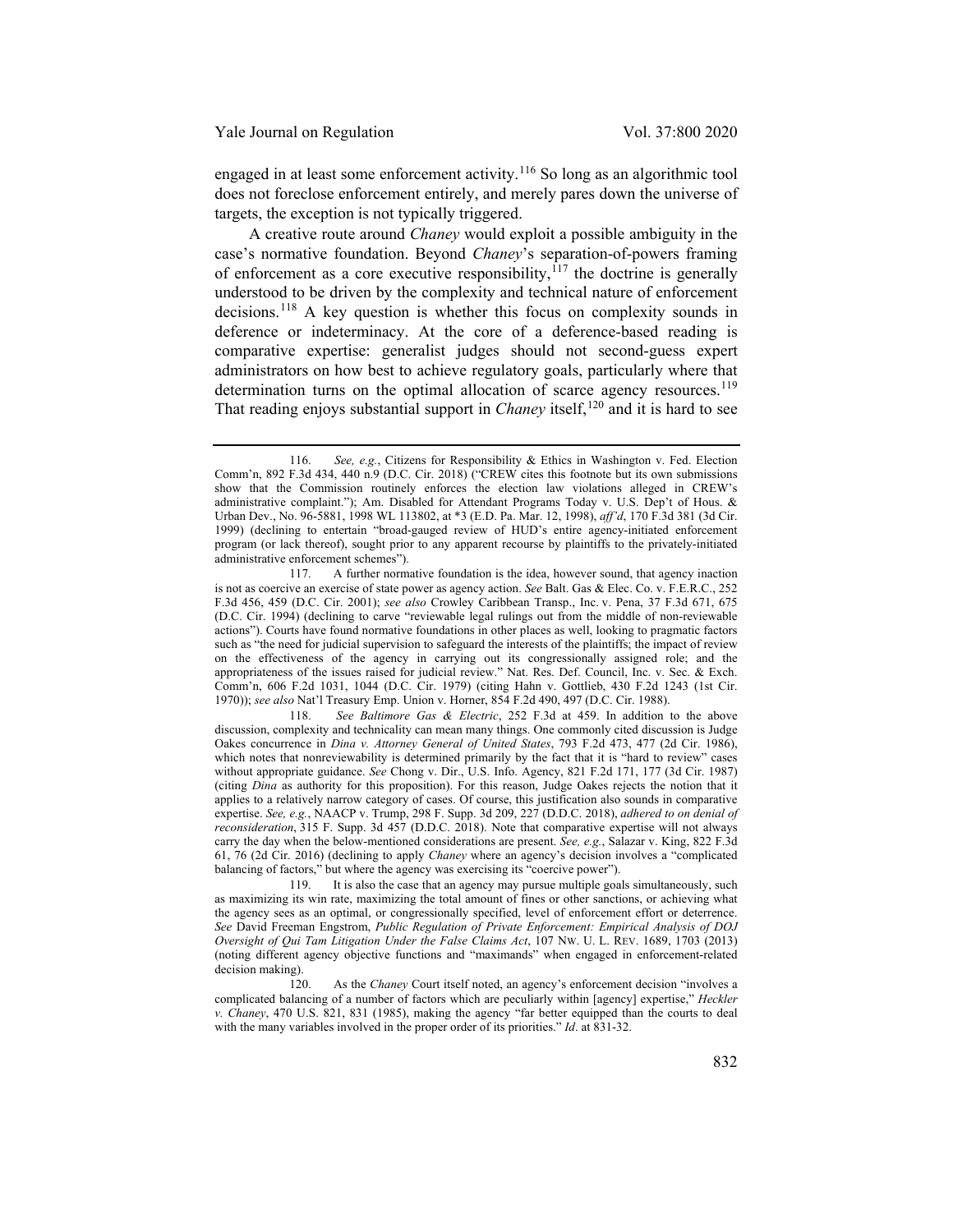how an agency's use of an algorithmic tool to optimize its allocation of scarce resources could disturb this principle. But the picture is different if *Chaney* instead sounds in indeterminacy—that is, whether the precise grounds for agency non-enforcement decisions are knowable at all, and thus whether anyone, expert or otherwise, can reliably reconstruct the agency's decision in a particular case. This alternative reading also draws support in *Chaney* in a key passage where the Court contrasts affirmative agency action, which provides "a focus for judicial review," with agency failures to act, which often do not.<sup>[121](#page-33-0)</sup>

Interestingly, recentering *Chaney* around indeterminacy could lead courts in either direction on reviewability. On one hand, algorithmic tools must typically specify an objective function formalizing the agency's priorities. This can potentially convert a line-level enforcer's opaque, all-things-considered weighing of factors into a rule-bound and tractable calculus, providing the focal point and foothold for judicial review found missing in *Chaney*. On the other hand, a complex NLP-based machine learning tool of the sort the SEC utilizes may, because of technical opacity, be *more* indeterminate than even the efforts of line-level enforcement staff to work up cases in the analog way using a multi-factor protocol or other guidance document. The result seems paradoxical: algorithmic tools that are *more* intelligible are subject to review, those that are *less* so, or even fully opaque, are insulated from it. We offer a fuller discussion of questions arising from the dynamic and adaptive nature of certain machine learning tools below.

Finally, lower courts have entertained still other innovative paths around *Chaney*. First, some courts have held that an agency can, by adopting a policy statement or formal or informal guidelines imposing binding limitations on the exercise of its own enforcement discretion, provide the necessary law against which to measure its failure to initiate enforcement.<sup>[122](#page-33-1)</sup> Other courts, however, have expressed skepticism as to whether a mere policy statement, as opposed to a properly promulgated legislative rule, can provide the necessary law to apply.[123](#page-33-2) This latter position, it should be noted, would permit review of agency use of algorithmic enforcement tools only in situations in which the tool has already been subject to ventilation via notice and comment and so might not appreciably increase accountability. Second, lower courts have worked around *Chaney* by casting an agency's enforcement decision as a general policy or rule rather than a particularized action, especially when it involves the application of a "permanent standard" or a rule that is "mechanical" in form.<sup>[124](#page-33-3)</sup> There may,

<span id="page-33-0"></span><sup>121.</sup> *Id.* at 832; *see also* Texas v. United States, 809 F.3d 134 (5th Cir. 2015) (reasoning that deferred agency action is "affirmative agency action" because it confers lawful presence and employment authorization on a large class of people who would otherwise be removable).

<span id="page-33-1"></span><sup>122.</sup> GoJet Airlines v. FAA, 743 F.3d 1168 (8th Cir. 2014); Socop-Gonzalez v. INS, 208 F.3d 838 (9th Cir. 2000); Chong v. Dir., U.S. Info. Agency, 821 F.2d 171, 176 (3d Cir. 1987).

<span id="page-33-2"></span><sup>123.</sup> *See* Mass. Pub. Interest Research Grp. v. U.S. Nuclear Regulatory Comm'n, 852 F.2d 9 (1st Cir. 1988).

<span id="page-33-3"></span><sup>124.</sup> Edison Elec. Inst. v. EPA, 996 F.2d 326, 333 (D.C. Cir. 1993) (finding a policy statement reviewable on this basis); *see also* Kenney v. Glickman, 96 F.3d 1118, 1123 (8th Cir. 1996);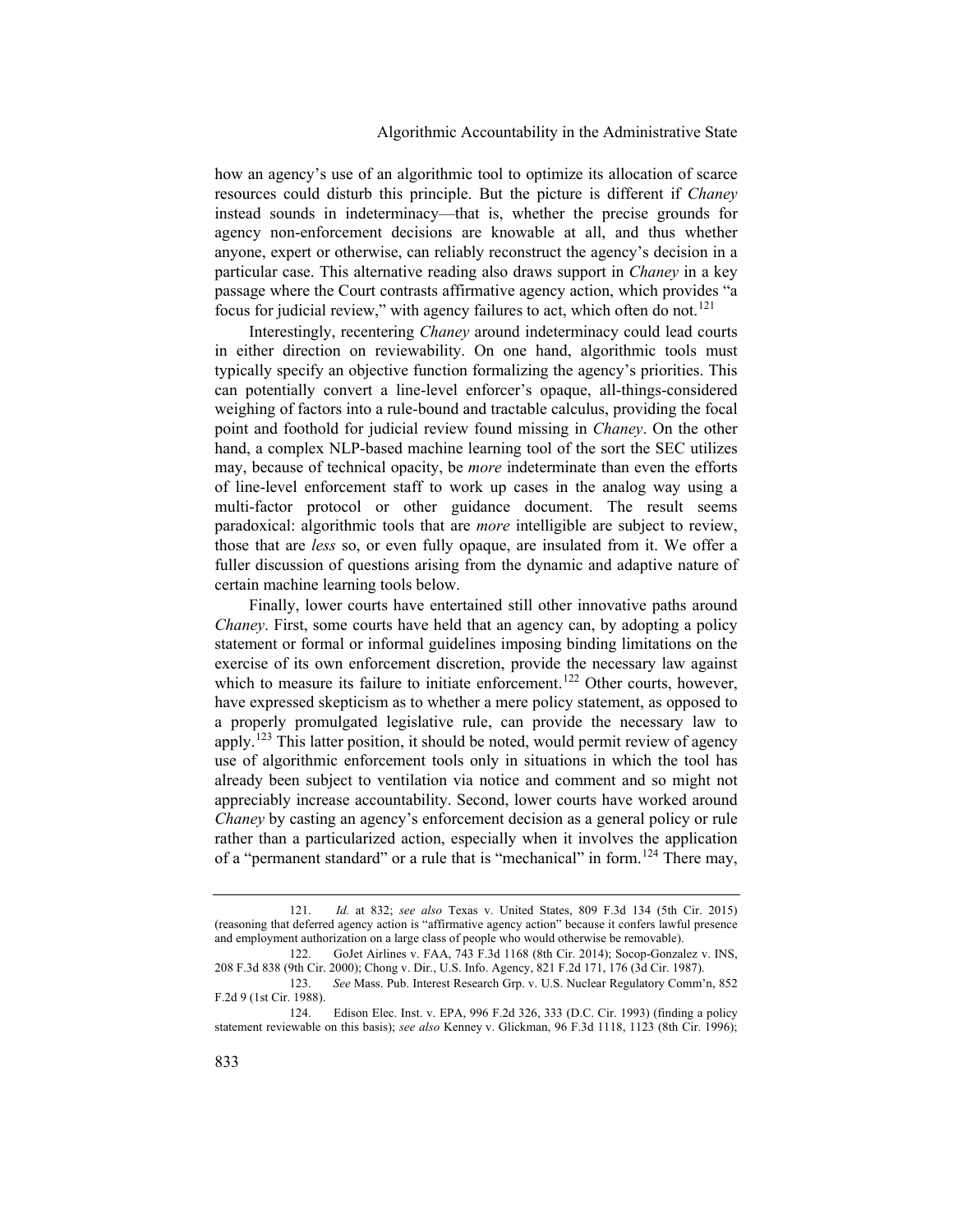however, be limits to this logic: the Supreme Court has pointedly rejected judicial review proceedings that level a "broad programmatic attack" at an agency's administration of its statute or otherwise seek "wholesale improvement" of an agency's programmatic activities rather than focusing on particular agency actions that cause particularized harm.[125](#page-34-0) Note as well that treating an algorithm as a rule in order to take the case outside *Chaney*'s ambit raises further and distinct questions of reviewability, particularly the availability of pre-enforcement review. The possibility that an algorithmic enforcement tool constitutes a rule, with all that such a designation would entail under the APA, is taken up more fully below.

Future research can and should parse this dense web of case law more deeply.<sup>[126](#page-34-1)</sup> For now, however, it seems safe to conclude that, save situations in which the mandatory framing of an agency's organic statute brings it within *Dunlop*'s domain, or a judicial willingness to recenter *Chaney* around agency self-cabining or indeterminacy, agency use of algorithmic enforcement tools will remain substantially insulated from judicial challenges by regulatory beneficiaries or other non-targets seeking to compel agency enforcement.

# b) Regulatory Targets—Challenging Agency Enforcement

*Chaney*'s presumption against reviewability is flipped when judicial review of an algorithmic enforcement tool is sought by an enforcement target itself.[127](#page-34-2) But even here, current administrative law erects substantial reviewability barriers that block the most likely avenues for judicial challenge, foiling anything resembling systematic review.

126. *See* Engstrom et al., *supra* note [82.](#page-22-4)

Arent v. Shalala, 70 F.3d 610, 614 (D.C. Cir. 1995) ("*Chaney* is of no assistance to the [agency] in this case because the [agency's] promulgation of a standard for 'substantial compliance' under the [Act] does not represent an enforcement action."); Nat'l Treasury Emp. Union v. Horner, 854 F.2d 490, 496 (D.C. Cir. 1988) ("OPM's decision to develop some but not other competitive examinations, in contrast, is a major policy decision, quite different from day-to-day agency nonenforcement decisions, or in its own context, from day-to-day personnel management decisions."); Capital Area Immigrant's Rights Coal. v. U.S. Dep't of Justice, 264 F. Supp. 2d 14, 24 (D.D.C. 2003) (per curiam) (declining to apply *Chaney* where "plaintiffs do not challenge any individual decision or agency enforcement action," but rather "general procedures for adjudicating immigration appeals"); *see also* Regents of the Univ. of California v. U.S. Dep't of Homeland Sec*.*, 908 F.3d 476, 499 n.13 (9th Cir. 2018); OSG Bulk Ships v. United States, 132 F.3d 808, 812 (D.C. Cir. 1998); Crowley Caribbean Transp. v. Pena, 37 F.3d 671, 674-75 (D.C. Cir. 1994). To that extent, courts may be picking up on a point legal academics have made that enforcement occupies a kind of nether-space between rulemaking, which is typically general and prospective in form, and adjudication, which is individualized and retroactive in form. *See* Lemos, *supra* note [47,](#page-15-6) at 933 (noting that enforcement shares features of both – and involves both wholesale and retail decisions).

<span id="page-34-0"></span><sup>125.</sup> *See* Norton v. S. Utah Wilderness Alliance, 542 U.S. 55, 64 (2004); Lujan v. Nat'l Wildlife Fed'n, 497 U.S. 871, 891 (1990). For an argument that administrative unduly forestalls challenges to agency failures of "systemic administration," see Metzger, *supra* not[e 86.](#page-23-4)

<span id="page-34-2"></span><span id="page-34-1"></span><sup>127.</sup> *See* Bowen v. Mich. Acad. of Family Physicians, 476 U.S. 667, 670 (1986) (noting strong presumption in favor of reviewability of "final agency action by an aggrieved person . . . unless there is persuasive reason to believe that such was the purpose of Congress"); *see also* Citizens to Preserve Overton Park v. Volpe, 401 U.S. 402 (1971) (articulating strong presumption of reviewability of final agency action under the APA).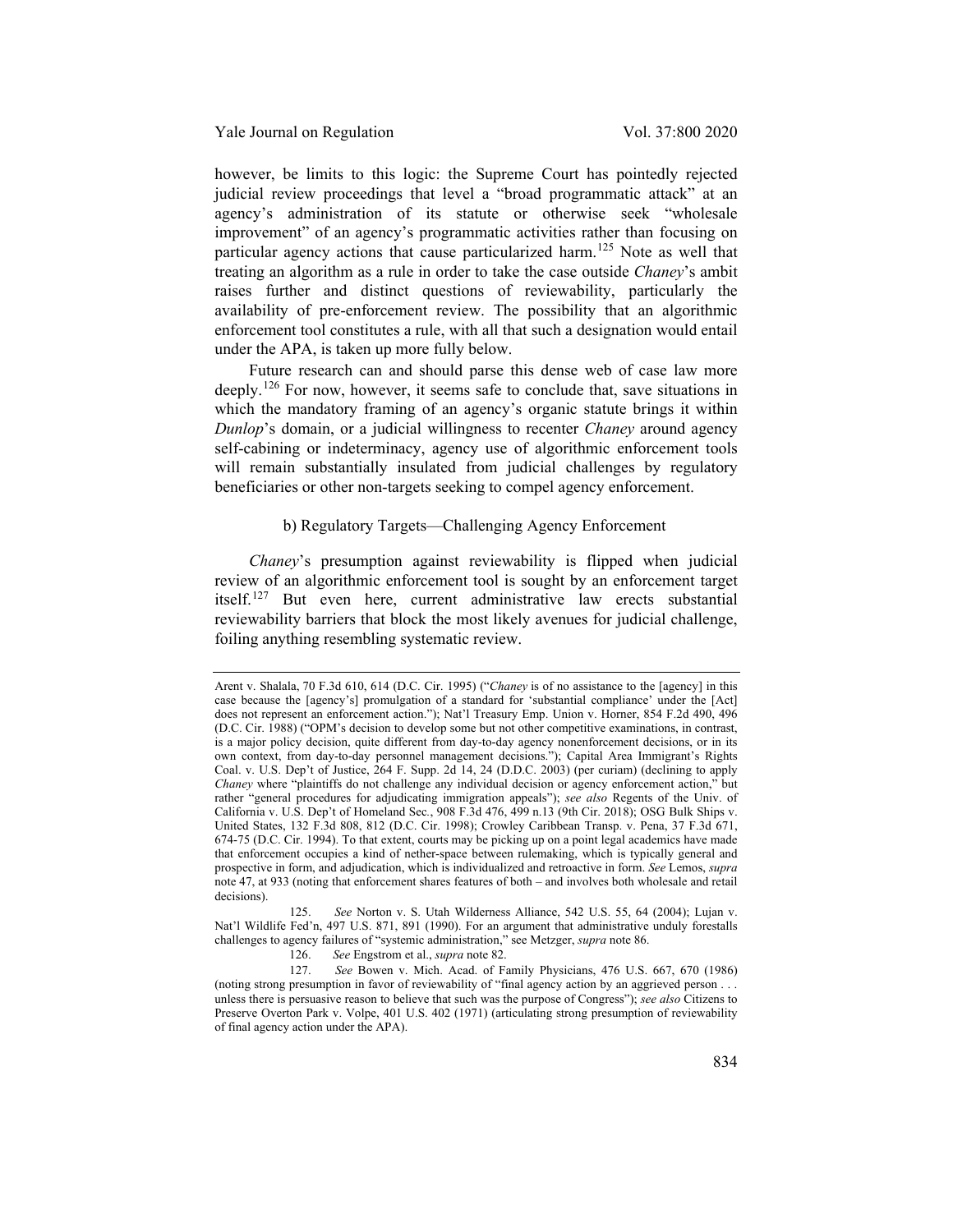The main barrier extends from the Supreme Court's holding in *Standard Oil of California v. FTC* that an agency's decision to proceed with an enforcement action—that is, its decision to initiate an investigation, audit, or enforcement action—is non-final agency action and so not immediately challengeable.[128](#page-35-0) In a key passage, the Court distinguished an agency's issuance of a complaint from the final rule at issue in *Abbott Laboratories* on the grounds that, in the latter, the FDA's rule had a substantial legal and practical effect on publicity-vulnerable pharmaceutical companies, who would otherwise, as the Court noted, be put to the Hobson's choice of costly compliance or a potentially ruinous public enforcement action. By contrast, the FTC's initiation of a complaint against Standard Oil had no similar impacts "other than the disruptions that accompany any major litigation."<sup>[129](#page-35-1)</sup> Litigation costs, as the Court had put it several decades earlier, are "part of the social burden of living under government."<sup>[130](#page-35-2)</sup>

For regulatory targets who seek to challenge an agency's use of an algorithmic enforcement tool, several implications follow. To begin, an enforcement target that believes it has been wrongly or arbitrarily identified by an algorithmic tool for investigation, audit, or enforcement cannot seek review of that decision on an interlocutory basis and instead must wait until the agency has brought its enforcement action to a conclusion.<sup>[131](#page-35-3)</sup> At that point, a regulatory target that has mounted an unsuccessful defense, and thus found liable, could attempt to argue that even an agency enforcement action that is unassailable as a substantive matter is nonetheless voidable where the agency's process—including an upstream algorithmic process used to identify it as a regulatory target at the outset—was inconsistent with the agency's organic statute or implementing regulations. The APA specifically contemplates such actions via § 704's decree that a "preliminary, procedural, or intermediate agency action or ruling not directly reviewable is subject to review on the review of the final agency action."[132](#page-35-4)

However, practical barriers remain. In cases in which the regulatory target was wrongly accused, the question of the propriety of the upstream use of the algorithm will, as a practical matter, merge with the substantive liability

<sup>128.</sup> FTC v. Standard Oil Co. of Cal., 449 U.S. 232, 242 (1980).

<sup>129.</sup> *Id*. at 243.

<span id="page-35-2"></span><span id="page-35-1"></span><span id="page-35-0"></span><sup>130.</sup> Petroleum Exploration, Inc. v. Pub. Serv. Comm'n, 304 U.S. 209, 222 (1938). Around the time of *Standard Oil*, the Court reiterated: "Mere litigation expense, even substantial and unrecoupable cost, does not constitute irreparable injury." Renegotiation Bd. v. Bannercraft Clothing Co., 415 U.S. 1, 24 (1974). At other times, the Court has paid lip service to the notion that being targeted for investigation or other enforcement action is costly. *See* Marshall v. Jerrico, Inc., 446 U.S. 238, 249 (1980) (noting that enforcement decisions can "result in significant burdens on a defendant or a statutory beneficiary, even if he is ultimately vindicated"). But the Court has never suggested that these costs are legally cognizable.

<span id="page-35-4"></span><span id="page-35-3"></span><sup>131.</sup> The analogy to interlocutory review is an apt one, as the *Standard Oil* Court noted: because an agency's issuance of a complaint will ultimately merge with an eventual decision on the merits, it would not qualify for interlocutory review under the collateral order doctrine. *Standard Oil*, 449 U.S. at 246.

<sup>132.</sup> 5 U.S.C. § 704 (2018).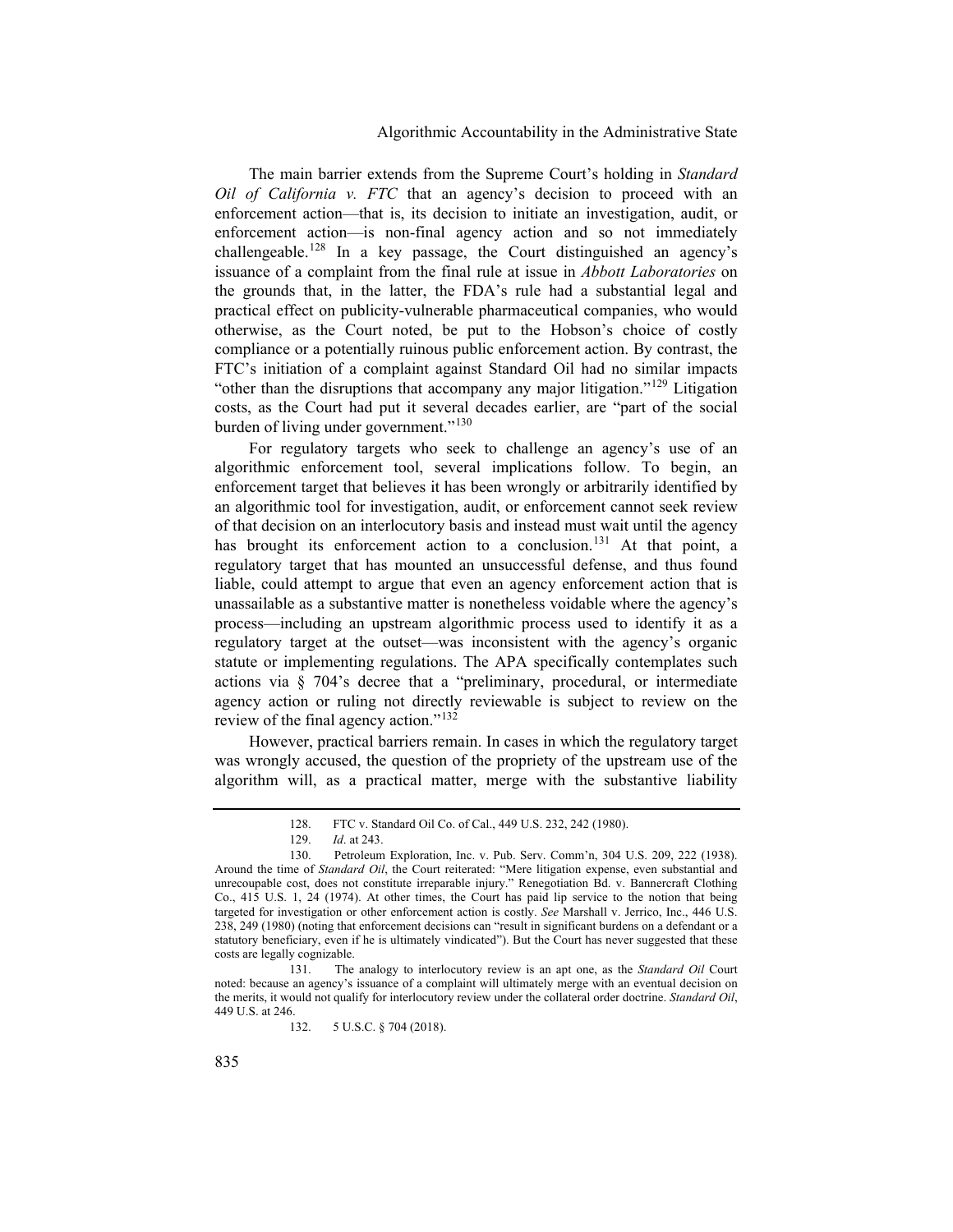Yale Journal on Regulation Vol. 37:800 2020

question. Moreover, *Standard Oil*'s rejection of litigation costs as cognizable legal injury negates any possible recourse other than reversal on liability.<sup>[133](#page-36-0)</sup> As a result, it is only cases in which a court upholds the agency's finding of substantive liability that will proceed to the question of the propriety of the agency's upstream use of the algorithm. But here, given *Standard Oil*'s clear rejection of litigation costs as a legally cognizable injury, a finding that the agency used an illegitimate means to reach a legitimate end can be dismissed as harmless error or would not provide grounds for recovery of damages. In short, neither scenario is likely to yield systematic review of an agency's algorithmic enforcement toolkit.

\* \* \*

In short, conventional ex post judicial review of agency action under the APA is unlikely to generate systematic or even consistent review of the government's new algorithmic toolkit in either the enforcement or adjudication context.

## *C. Current Administrative Law: The Limits of Ex Ante Review*

Another potential avenue for challenging agency use of algorithmic tools lies in characterizing the adoption of AI as a rule instead of a step in the adjudicatory or enforcement process. This path opens up two further potential mechanisms of accountability. One is the APA's requirement that "legislative" rules be subjected to notice and comment, which could apply to algorithms used for adjudication or enforcement. The other is pre-enforcement judicial review of an algorithmic tool in the enforcement context more specifically, before the tool is applied in a particular case and without the necessity of a violation. As with conventional ex post judicial review of agency action, however, these mechanisms still amount to a patchwork of accountability under current administrative law.

# 1. Algorithms as Legislative Rules Requiring Notice and Comment

A cornerstone of the APA's accountability regime is the requirement that "legislative" rules must be ventilated via notice and comment. That process requires that an agency explain what a proposed regulation is designed to achieve, solicit comments from interested parties, "consider[] . . . the relevant matter presented," and provide a "concise general statement of th[e] basis and

<span id="page-36-0"></span><sup>133.</sup> Other potential avenues of recourse are likewise unavailable. For instance, the Federal Tort Claims Act specifically withholds the Act's general waiver of sovereign immunity for malicious prosecution or abuse of process claims, carving out "[a]ny claim based upon an act or omission of an employee of the Government, exercising due care, in the execution of a statute or regulation, whether or not such statute or regulation be valid, or based upon the exercise or performance or the failure to exercise or perform a discretionary function or duty on the part of a federal agency or an employee of the Government, whether or not the discretion involved be abused." *See* 28 U.S.C. § 2680 (2018). This removes any possibility of common-law remedies.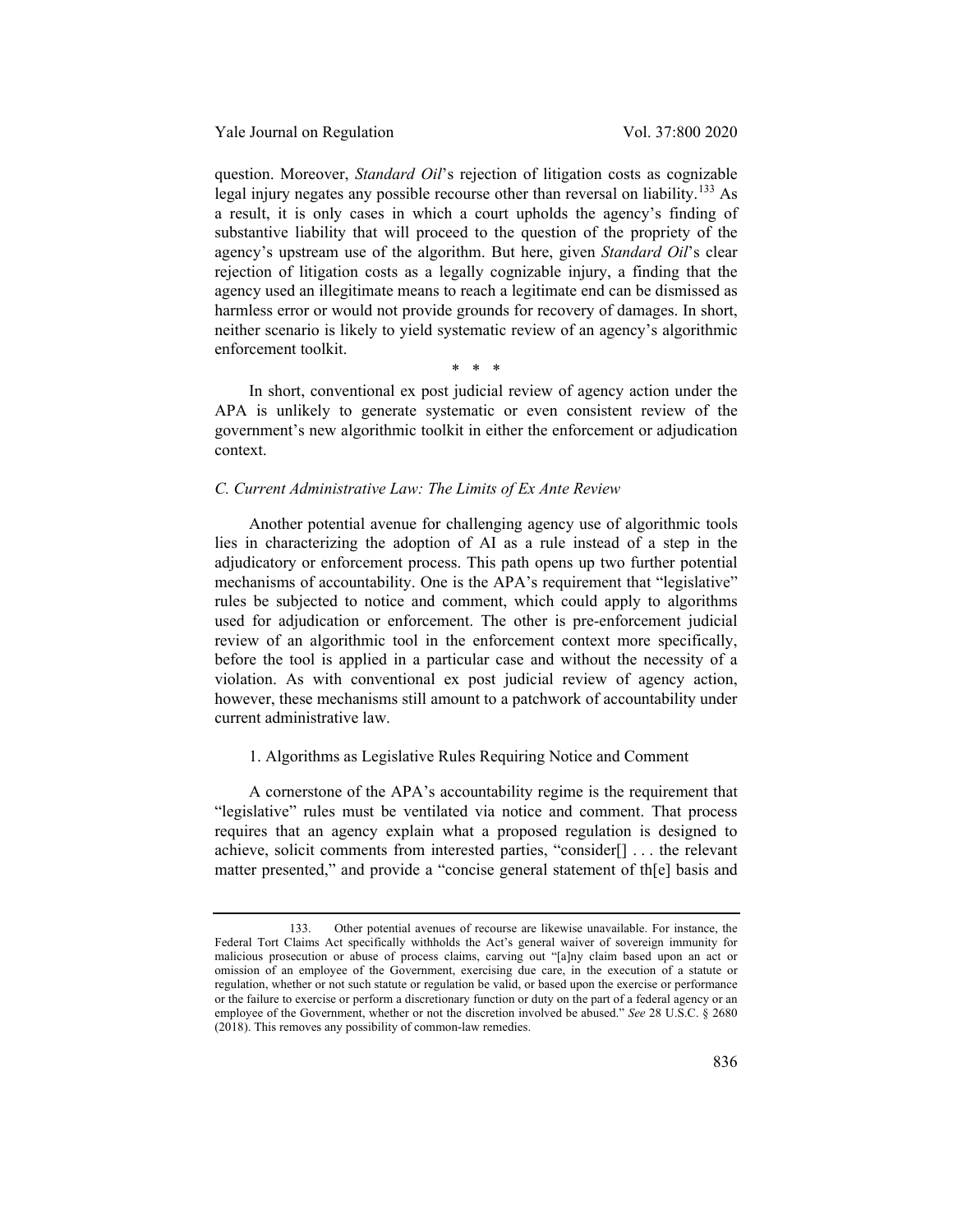purpose" of the rule.[134](#page-37-0) As a practical matter, the "concise general statement" is often neither concise nor general due to judicial scrutiny under an arbitrary and capricious standard.

Not all rules,<sup>[135](#page-37-1)</sup> however, qualify as legislative in nature. Lower courts have worked out a complicated doctrinal structure for sifting agency pronouncements that deserve the "legislative" label from those that are mere policy statements, rules of agency procedure or practice, or interpretative rules clarifying an agency's prior regulations.<sup>[136](#page-37-2)</sup> Painting with a broad brush, these line-drawings variously distill to: (i) whether the rule has a binding effect on the agency, particularly line-level staff, $137$  (ii) whether the rule substantially alters the rights and interests of regulated parties,[138](#page-37-4) and (iii) the amount of regulatory work the rule does relative to the governing statute or prior agency-promulgated rules.<sup>[139](#page-37-5)</sup> The resulting tangle of doctrines has been described as "tenuous," "blurred," "baffling," and "enshrouded in considerable smog."<sup>[140](#page-37-6)</sup>

These characterizations alone may be enough to establish that notice and comment is unlikely to provide a systematic source of accountability, but a brief examination of cases implementing the tests helps drive home the point. As just one example, the extent to which an algorithm binds will turn in significant part on the degree to which there is a human in the loop—a question that is itself a highly subjective one and also likely to change with informal shifts in agency practice. But courts regularly characterize policies as legislative rules, even where substantial discretion remains with the agency and its line-level prosecutors.[141](#page-37-7) An illustrative case is *McLouth Steel Prod. Corp. v. Thomas*, [142](#page-37-8) where the court had to characterize a model used by the EPA to predict a company's levels of hazardous waste. The EPA argued that the model was not subject to notice and comment rulemaking because it was "not solely determinative of EPA's action" and was instead "one of many tools" used. Despite finding that the rule was "not ironclad" and that it in fact permitted exercise of agency discretion, the court found the model, upon close review, to

<span id="page-37-5"></span>139. Paralyzed Veterans of Am. v. D.C. Arena L.P., 117 F.3d 579 (D.C. Cir. 1997); Am. Mining Cong. v. Mine Safety & Health Admin., 995 F.2d 1106, 1110-11 (D.C. Cir. 1993).

140. *Community Nutrition*, 818 F.2d at 946.

<sup>134.</sup> 5 U.S.C. § 553(c) (2018).

<span id="page-37-1"></span><span id="page-37-0"></span><sup>135.</sup> The APA capaciously defines a rule as "an agency statement of general or particular applicability and future effect designed to implement, interpret, or prescribe law or policy or describing the organization, procedure, or practice requirements of an agency." *See id.* § 551(4).

<span id="page-37-2"></span><sup>136.</sup> An agency might also claim that a rule is exempt from notice and comment under the APA's good cause exemption. *See id.* § 553(d)(2).

<sup>137.</sup> Cmty. Nutrition Inst. v. Young, 818 F.2d 943, 947 (D.C. Cir. 1987) (per curiam).

<span id="page-37-4"></span><span id="page-37-3"></span><sup>138.</sup> Nat'l Mining Ass'n v. McCarthy, 758 F.3d 243 (D.C. Cir. 2014) ("The most important factor concerns the actual legal effect (or lack thereof) of the agency action in question on regulated entities.").

<span id="page-37-8"></span><span id="page-37-7"></span><span id="page-37-6"></span><sup>141.</sup> *See, e.g.*, Guardian Fed. Sav. & Loan Ass'n v. FSLIC*,* 589 F.2d 658, 666–67 (D.C. Cir. 1978) (describing a legislative rule as a rule which "narrowly limits administrative discretion").

<sup>142.</sup> 838 F.2d 1317, 1319 (D.C. Cir. 1988).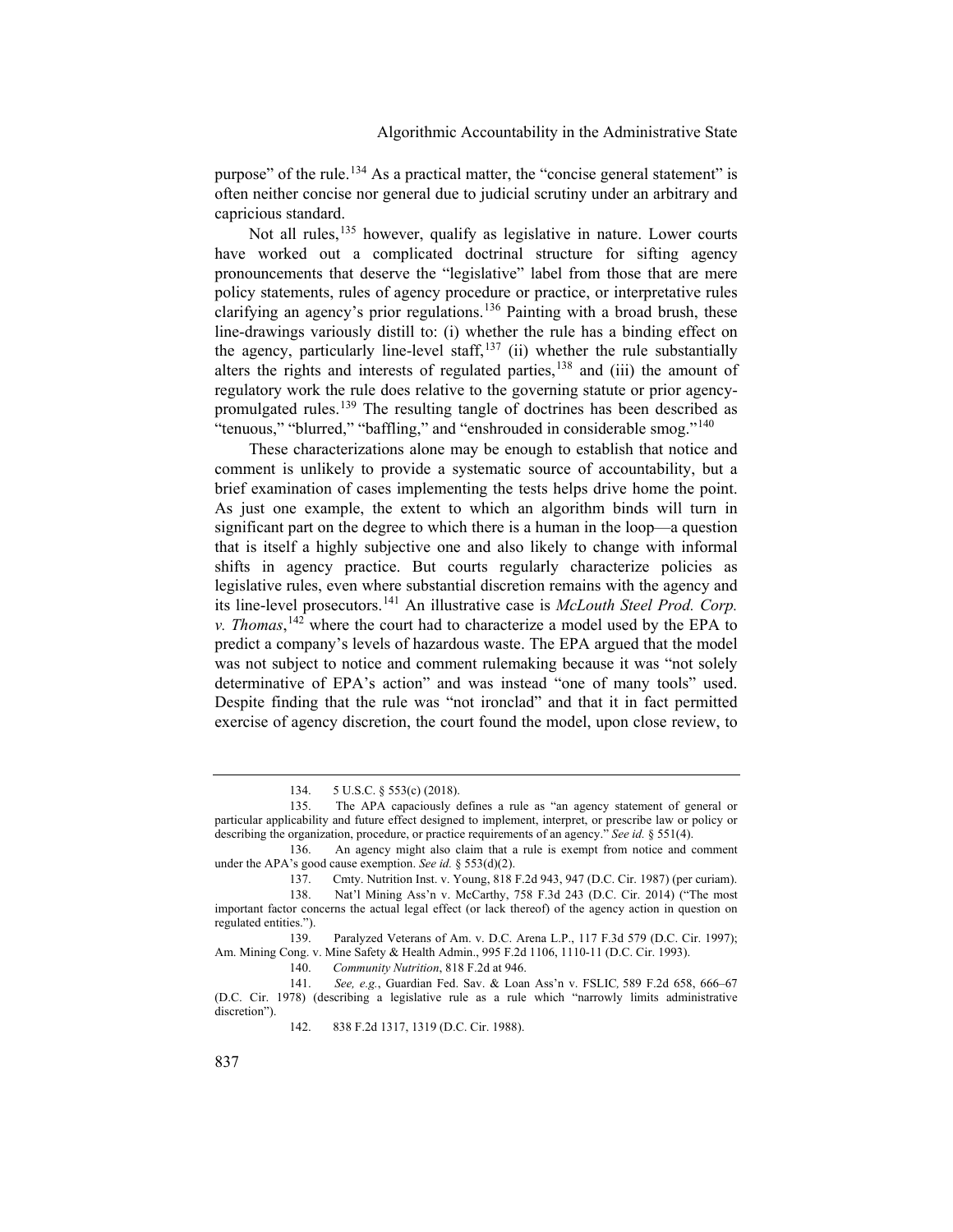be a legislative rule requiring notice and comment.<sup>[143](#page-38-0)</sup> Other courts, however, refuse to apply a legislative label even where an agency pronouncement leaves no discretion at all. For instance, the D.C. Circuit refused to apply the legislative label to a series of agreements the EPA entered into with animal feeding operations in which the EPA promised not to bring enforcement actions pending the development of a methodology for measuring emissions.<sup>[144](#page-38-1)</sup> Despite what amounted to a total cabining of enforcement discretion, the court reasoned that a narrow focus on discretion would extend the rule to nearly every consent agreement between an agency and a regulated entity.<sup>[145](#page-38-2)</sup>

Against this uncertain backdrop, consider the SSA's expedited grant process (QDD). Recall that the adoption of QDD in fact went through notice and comment, because it required amendment of existing procedural rules.<sup>[146](#page-38-3)</sup> Yet whether the proposal provided sufficient notice of the algorithmic decision tool is unclear.<sup>[147](#page-38-4)</sup> SSA stated that the "predictive model  $\dots$  will score claims by taking into account such factors as medical history, treatment protocols, and medical signs and findings."[148](#page-38-5) Claims would be subject to QDD if the model found a "high degree of probability" of a disability. No more detail was provided. On the one hand, key aspects of the model would seem to fit under the legislative rule rubric: the probability threshold would bind lower level officials (in the sense of removing cases from standard review to the QDD team) and a quick grant "substantially alter[s] the rights and interests" of regulated parties in light of the counterfactual delay of receipt of benefits.<sup>[149](#page-38-6)</sup> On the other hand, discretion would still rest (a) in the QDD review team to decide a recommended quick grant, and (b) in adjudicators for all other cases. And one might argue that, despite the value of an earlier benefits determination, there is no alteration of rights in the sense that eligibility criteria are unchanged and claimants may receive backdated benefits payments if ultimately found eligible. In that sense, the QDD adoption resembles the medical-vocational guidelines (sometimes referred to as "the grid"), replacing case-by-case vocational expert judgment. The grid still allowed ALJs to deviate under certain circumstances, but were promulgated via notice and comment.<sup>[150](#page-38-7)</sup> Under current administrative law, it is unclear whether SSA should have provided greater clarity about the QDD algorithm, but such operational details are critical to understanding its impact on the rights of beneficiaries.

150. *See* Heckler v. Campbell, 461 U.S. 458, 462 n.5 (1983).

<sup>143.</sup> *Id.* at 1319-23.

<sup>144.</sup> Ass'n of Irritated Residents v. EPA, 494 F.3d 1027, 1034 (D.C. Cir. 2007).

<sup>145.</sup> *Id*.

<span id="page-38-3"></span><span id="page-38-2"></span><span id="page-38-1"></span><span id="page-38-0"></span><sup>146.</sup> United States *ex rel*. Accardi v. Shaughnessy, 347 U.S. 260 (1954); Ariz. Grocery Co. v. Atchison, Topeka & Santa Fe Ry., 284 U.S. 370 (1932).

<span id="page-38-4"></span><sup>147.</sup> K.W. *ex rel*. D.W. Armstrong, 789 F.3d 962 (9th Cir. 2015) (finding notice lacking when the statistical budget calculation was altered).

<span id="page-38-7"></span><span id="page-38-6"></span><span id="page-38-5"></span><sup>148.</sup> Administrative Review Process for Adjudicating Initial Disability Claims, 71 Fed. Reg. 16,430 (Mar. 31, 2006).

<sup>149.</sup> *See* Am. Hosp. Ass'n v. Bowen, 834 F.2d 1037, 1041 (D.C. Cir. 1987).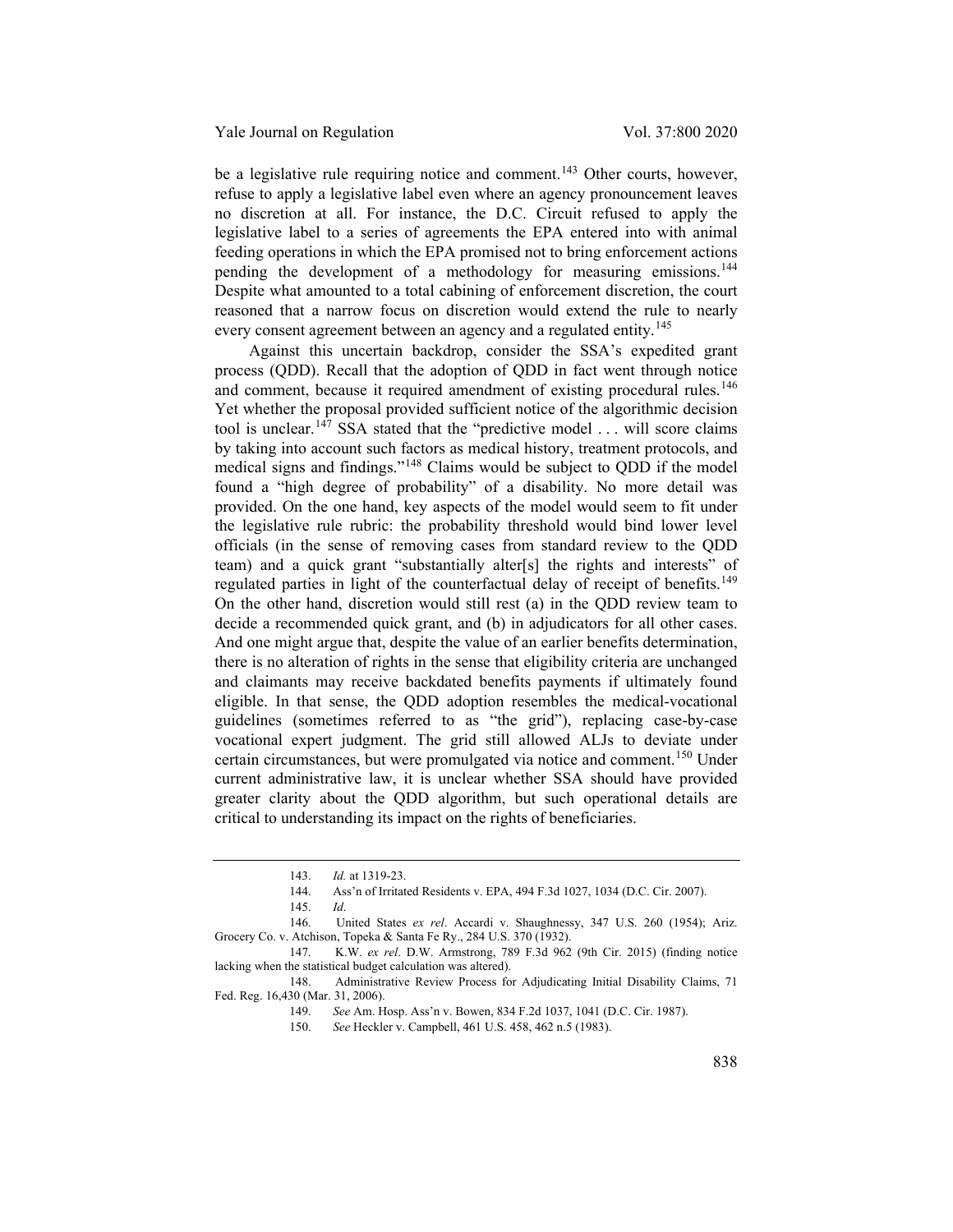# Algorithmic Accountability in the Administrative State

Finally, requiring notice and comment for all algorithmic tools would be suboptimal. As we have shown above, the range of algorithmic decision tools is considerable. The SSA tool profiled previously that clusters cases for processing falls much more squarely within the ambit of a rule of internal agency organization, and there is nothing about the use of unsupervised learning in that setting that mandates notice and comment.<sup>[151](#page-39-0)</sup> Moreover, our research into agency adoption of AI confirms that there is a considerable gap between private and public sector innovation. Notice and comment is a protracted process and, when combined with pre-enforcement review, can stymie innovation and prevent dynamic government responses to a changing policy problem or regulatory landscape. The use of technology itself is not a per se indicator of the kind of rule that necessitates notice and comment.

# 2. Algorithms and Pre-Enforcement Review

Pre-enforcement review of agency rules is available if a litigant can meet the familiar two-pronged test of fitness for judicial resolution and hardship.<sup>[152](#page-39-1)</sup> Fitness is determined by whether the disputed claims raise a purely legal question and also the finality of the agency's decision, defined as whether the rule is the consummation of an agency process from which legal consequences will flow.<sup>[153](#page-39-2)</sup> Hardship boils down to whether a rule's impact is sufficiently direct and immediate, which in turn asks whether the rule requires an immediate and significant change in the plaintiff's conduct of affairs with substantial penalties for noncompliance or otherwise imposes an injury that cannot be remedied upon review of an individual action.<sup>[154](#page-39-3)</sup>

Some parts of the fitness inquiry do not pose a barrier to pre-enforcement review of algorithmic tools of the sort deployed by the SSA and SEC. So long as an agency's use of an algorithmic tool has advanced beyond the pilot stage, it plainly represents a final and settled agency position. Likewise, an agency's potential initiation of an enforcement action plainly rises to the level of a legal consequence. Whether an algorithm's propriety is a purely legal question, however, is a closer question. On one view, the output of an algorithmic tool is a prediction as to an ultimate legal outcome—for the SSA, whether a disability benefits case is a likely grant, or for the SEC, whether a broker is likely to be violating the securities laws. Facts serve solely as model inputs—the data features that drive the model—in generating that conclusion. Given this, the most common question upon review of an algorithmic tool—whether the tool's legal predictions fit within the substantive law that governs the agency's action—entails a purely legal comparison of the encoded, algorithmic rule and

<span id="page-39-3"></span><span id="page-39-2"></span><span id="page-39-1"></span><span id="page-39-0"></span><sup>151.</sup> *See* 5 U.S.C. § 553(b)(3)(A) (2018) (exempting from notice and comment "rules of agency organization, procedure, or practice").

<sup>152.</sup> Abbott Labs. v. Gardner, 387 U.S. 136 (1967).

<sup>153.</sup> Bennett v. Spear, 520 U.S. 154, 177-78 (1997).

<sup>154.</sup> *Abbott Labs*, 387 U.S. 136.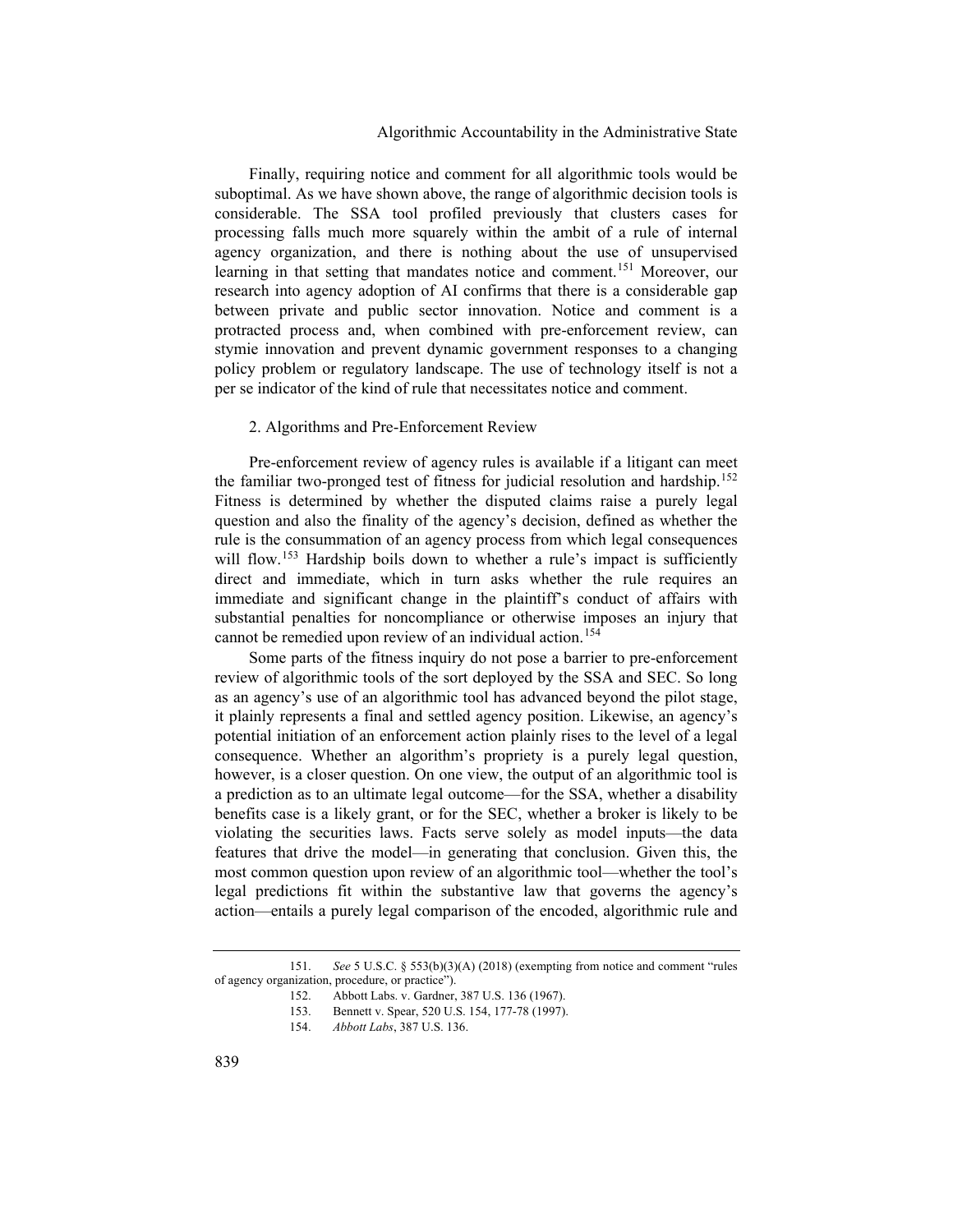the statute's substantive liability standard. If, by contrast, the propriety of the rule turns on details of its bureaucratic implementation—for instance, the degree to which front-line enforcement or adjudicatory staff rely on it, and thus the extent to which a human remains "in the loop"—then the question is likely one of mixed law and fact, thus undermining the required fitness showing.

Other contours of the doctrine deepen the risk of a checkerboard of accountability. For instance, the hardship question as articulated by the Court in the *Abbott Labs*/*Toilet Goods* duo makes industry characteristics, not features of the rule itself, the most salient part of the analysis.[155](#page-40-0) Algorithmic tools used to regulate the publicity-sensitive pharmaceutical industry will be more reviewable than tools used to regulate other industries. Still more variation in accountability is likely to arise out of the fierce debate among lower courts about whether ripeness doctrine should permit pre-enforcement challenges to non-legislative guidance documents<sup>[156](#page-40-1)</sup> and procedural rules.<sup>[157](#page-40-2)</sup> Several courts, for instance, have held that procedural challenges to policy pronouncements that were not promulgated as rules must await an agency effort to enforce the policy.[158](#page-40-3) The famously blurry line dividing legislative rules and other types of agency pronouncements adds another way in which some algorithmic tools will qualify for pre-enforcement review while others will not.

# *D. The Informational Challenges of Conventional APA Review*

Even if an algorithm were subjected to judicial review or notice and comment, substantial informational barriers impede review of algorithmic decision tools. The existing algorithmic accountability literature, we noted previously (in Section II.A), has begun to sketch an account of the regulatory challenges posed by the technical opacity of more sophisticated algorithmic tools. But Part I's concrete consideration of the technical and operational details of specific algorithmic governance tools, when combined with an understanding of the current landscape of administrative law, brings into relief a more concrete set of accountability challenges that go well beyond standard concerns about technical opacity.

<span id="page-40-3"></span><span id="page-40-2"></span>158. Pub. Citizen, Inc. v. U.S. Nuclear Regulatory Comm'n, 940 F.2d 679, 681-82 (D.C. Cir. 1991); Nat. Res. Def. Council, Inc. v. EPA, 16 F.3d 1395 (4th Cir. 1993).

<span id="page-40-0"></span><sup>155.</sup> For instance, the result in *Abbott Labs* arguably turns on the unique public relations vulnerability of a pharmaceutical company facing an FDA enforcement action.

<span id="page-40-1"></span><sup>156.</sup> Generally speaking, guidance documents are not open to pre-enforcement review. *See* Nat'l Park Hosp. Ass'n v. Dep't of Interior, 538 U.S. 803, 810 (2003) (policy statement not ripe); Florida Power & Light Co. v. EPA, 145 F.3d 1414, 1421 (D.C. Cir. 1998) (interpretative rule held not ripe.); Ciba-Geigy Corp. v. EPA, 801 F.2d 430, 434 (D.C. Cir. 1986) (policy statement not ripe); *see also* First Nat. Bank of Chi. v. Comptroller of Currency of U.S., 956 F.2d 1360 (7th Cir. 1992), *cert. denied*, 506 U.S. 830 (1992). However, there are exceptions. A leading case is *Aviators for Safe & Fairer Regulation, Inc. v. FAA*, 221 F.3d 222, 225 (1st Cir. 2000). There, the court found that where a notice was "final in a procedural sense," it could be ripe for pre-enforcement review. *Id.* This conclusion turned on the same ripeness analysis advanced in *Abbott Labs.* 387 U.S. at 148-49. It's sensible to think a similar approach could be taken towards the adoption of a new artificial intelligence program.

<sup>157.</sup> Abbs v. Sullivan, 963 F.2d 918 (7th Cir. 1992).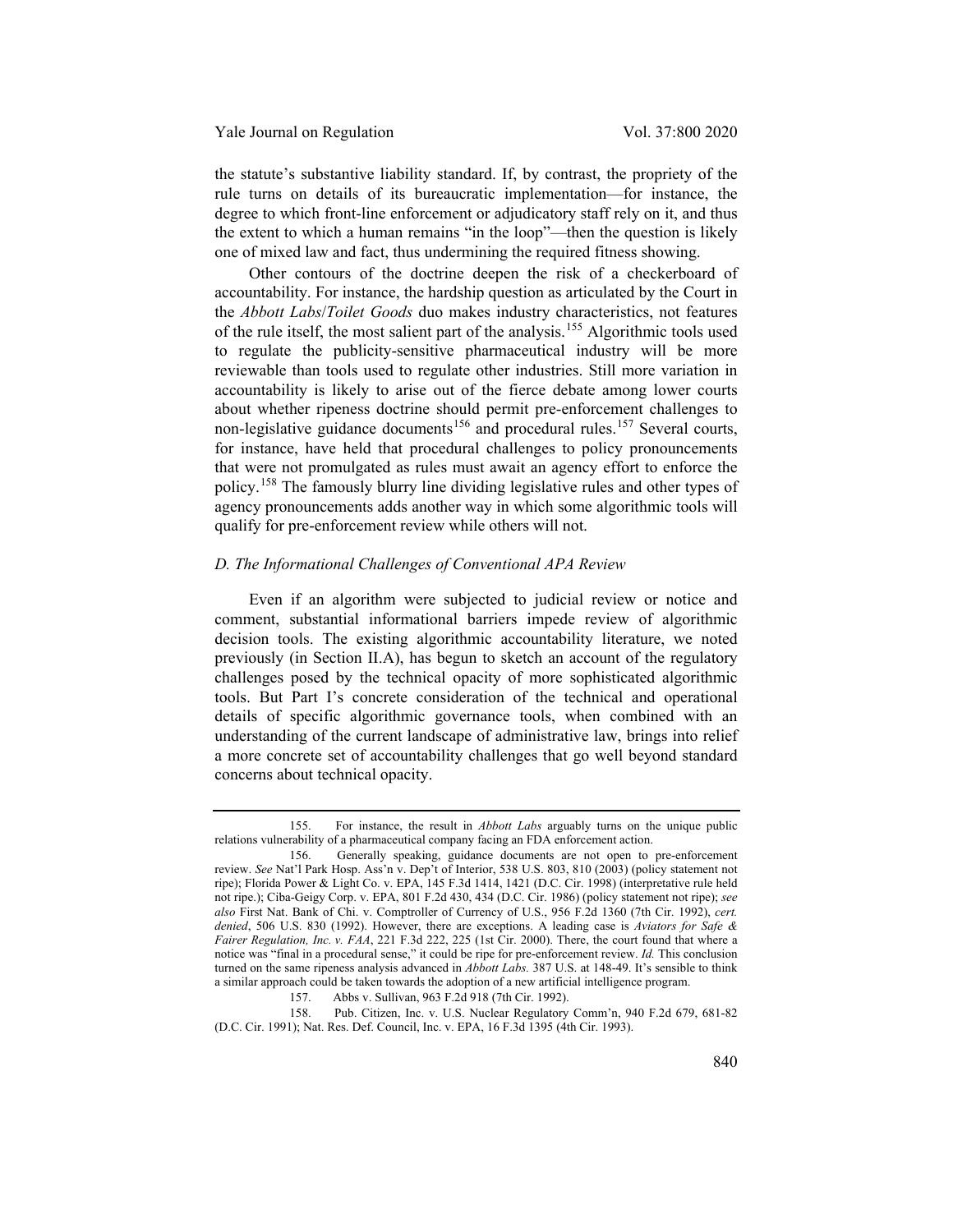#### Algorithmic Accountability in the Administrative State

First, public sector AI use implicates a different set of legal frameworks than applies to purely private sector use, occluding access to the technical and operational details of their use. For instance, when agencies have contracted with third parties to provide algorithmic governance tools, code and other technical details may be protected by the same patent, copyright, or trade secrecy rules that apply in the private sector context. Government use provides it no further right to distribute code.<sup>[159](#page-41-0)</sup> When produced in-house, however, code may instead be protected under FOIA's law enforcement or trade secrecy exemptions.<sup>[160](#page-41-1)</sup> And when produced in-house for adjudication, the status of such software remains unclear. Some agencies affirmatively exclude software in their FOIA implementing regulations.<sup>[161](#page-41-2)</sup> Others, like the U.S. Digital Service, have open sourced their code. Even when code is available, however, parties may be unable to understand how the algorithm works in practice, or fully identify errors and bias, without access to underlying data. A facial recognition model, for instance, may appear flawless in code, but gender and racial disparities can emanate from training data that underrepresent individuals with darker complexion.<sup>[162](#page-41-3)</sup> Yet in many agency domains, the underlying training data cannot be fully disclosed by law. In the SSA context, individual data is protected under the Privacy Act of 1974.[163](#page-41-4) And in the SEC context, while raw disclosures are available, data from prior investigations used in supervised learning models (e.g., which filings triggered elevated review) is likely protected under FOIA's exemption for law enforcement purposes.

Second, even if data and code were made available, courts performing judicial review of the APA sort remain poorly situated to review the accuracy of the machine learning model as a whole. As a preliminary matter, litigants typically seek to remedy the specific error in their case. A court might therefore find that the algorithm wrongly flagged a benefits applicant as undeserving and order the agency to correct the error. But it is much harder to probe and provide a remedy for systematic sources of algorithmic error within the confines of a single APA challenge. Consider the case of *Ledgerwood v. Arkansas Department of Public Health*, [164](#page-41-5) where Medicaid recipients challenged the method of allocating caregiver hours to recipients with disabilities under state law. Prior to 2015, nurses assessed individual need to assign caregiver hours. After publishing a notice of proposed rulemaking to merge two programs, the state switched to deploying an algorithm to assess needs. In 2018, a state trial

<sup>159.</sup> 48 C.F.R. § 12.212 (2019).

<sup>160. 5</sup> U.S.C. § 552(b)(4), (7) (2018).

<span id="page-41-2"></span><span id="page-41-1"></span><span id="page-41-0"></span><sup>161.</sup> *See, e.g.*, 32 C.F.R. § 291.3(b)(2)(ii) (2020) ("Normally, computer software, including source code, object code, and listings of source and object codes, regardless of medium are not agency records.").

<span id="page-41-5"></span><span id="page-41-4"></span><span id="page-41-3"></span><sup>162.</sup> Joy Buolamwini & Timnit Gebru, *Gender Shades: Intersectional Accuracy Disparities in Commercial Gender Classification*, CONF. FAIRNESS, ACCOUNTABILITY & TRANSPARENCY 77 (2018).

<sup>163.</sup> 5 U.S.C. § 552(a) (2018).

<sup>164.</sup> Ark. Dep't of Human Servs. v. Ledgerwood, 530 S.W.3d 336 (Ark. 2017).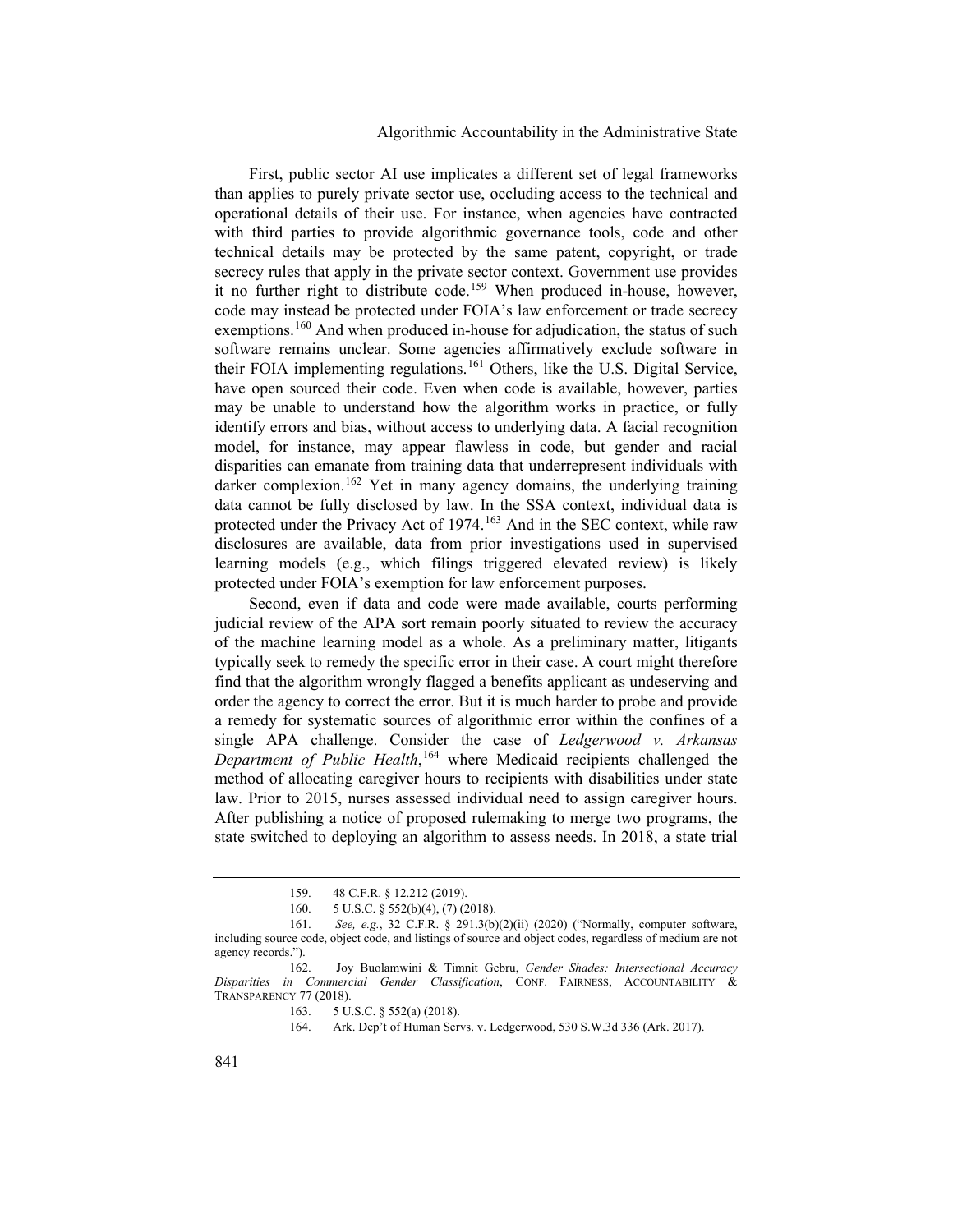court found that the failure to notify individuals of the algorithmic change was a statutory violation. The legal aid attorney Kevin De Liban obtained the algorithm in a twenty-one-page printout, making it extremely difficult to scrutinize. While the court enjoined the agency from using the algorithm, it resorted to relying on the procedural defect of failure to notify parties of the algorithmic change. This move reflects the lack of capacity of courts and litigants to engage with such tools. To be sure, expert witnesses could be hired, but, as *Ledgerwood* illustrates, this would likely have substantial distributive effects on what kind of errors can be corrected.

Third, data and algorithms may change dynamically, particularly in the enforcement context. Consider the SEC's supervised learning model for Form ADV disclosures. The model is trained on past referrals to the SEC's enforcement arm, but the set of referrals grows over time, with different forms of human input for each referral. This means that each model might be distinct, so that the model reviewed at one stage (notice and comment) may already be substantively quite different when deployed. Conversely, problematic predictions at one point (the initiation of a specific enforcement action) might vanish as the model is updated. These challenges become more acute as agencies adopt more advanced forms of machine learning that are dynamic in nature (e.g., active learning or reinforcement learning). By nature, the noticeand-comment process and APA-type challenges are static and fail to generate the kind of information required to understand an algorithm in action.

Fourth, and as noted previously, even full access to source code and data does not necessarily achieve interpretability, particularly for more sophisticated models. Explainable and interpretable AI is a frontier challenge in computer science research. And if the engineers cannot understand it, the ability of parties during a sixty-day commenting period or a judge in an adversarial judicial proceeding will be even more limited. Compounding this problem is the possibility that regulated parties can deploy adversarial learning to fool models. Figure 3 displays a well-known example of the brittleness of prevailing deep learning approaches: adding seemingly random noise can fool a deep learning model into misclassifying an image, when both images are indistinguishable to human eyes. Computer scientists are actively researching defensive protocols, but the basic finding to date has been that it is remarkably easy to fool these models.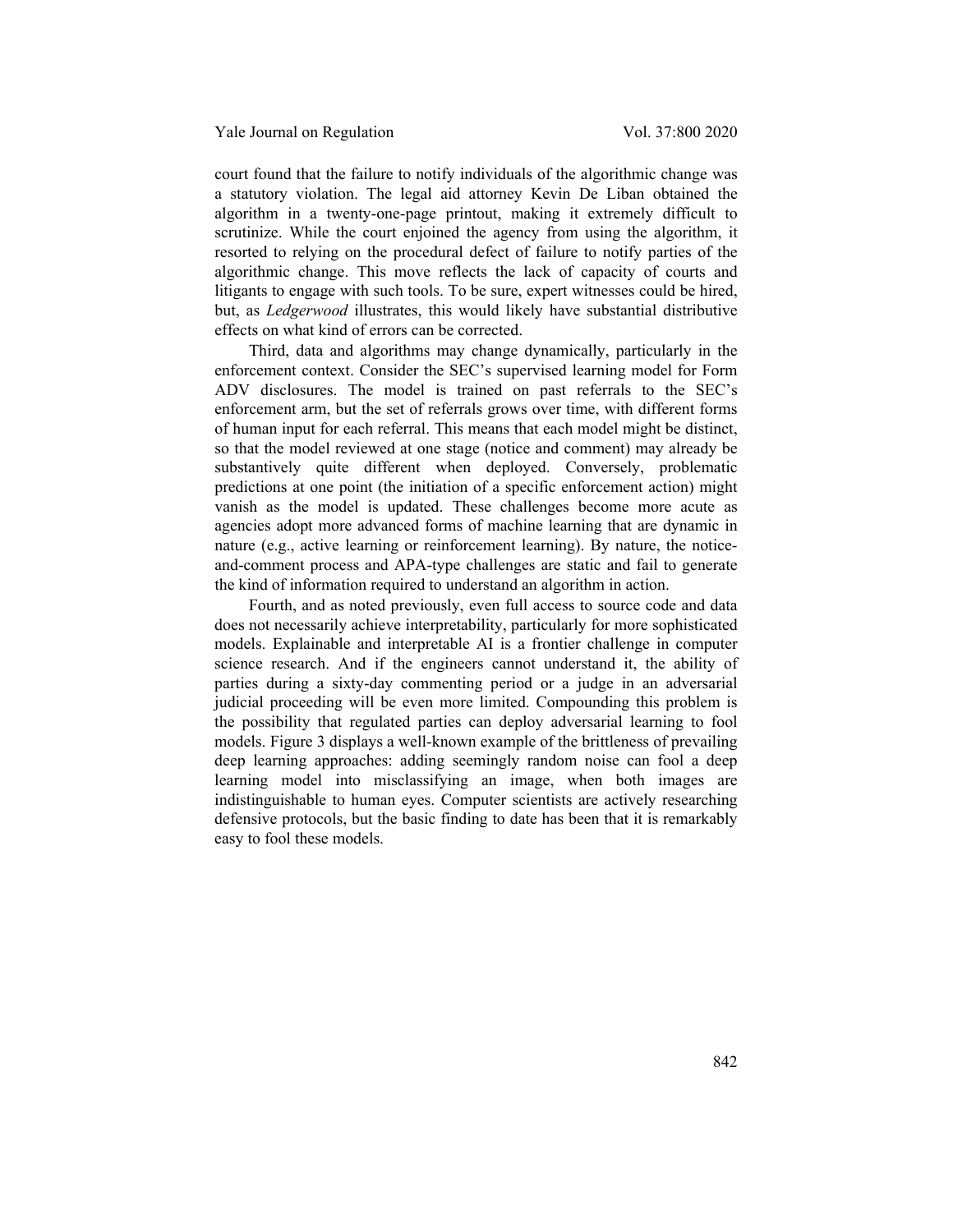# Algorithmic Accountability in the Administrative State





Consider an example of image similarity search piloted by the Patent and Trademark Office and Word Intellectual Property Organization in Figure 4. These models deploy state-of-the-art deep learning (convolutional neural networks trained on a large set of image data). The four images are the most similar images based on a search for the World Wildlife Fund panda logo. If implemented, this image similarity tool would displace the current manual search efforts that trademark examiners engage in, based on classification codes. Yet adversarial learning can fool the similarity search into failing to retrieve existing trademarks that are visually similar to a human, thus undermining the goals of the trademark system. Moreover, because wellresourced parties are more likely to have the capacity to develop adversarial models, such developments could cause unwarranted disparities between the haves and have-nots.

<span id="page-43-0"></span><sup>165.</sup> Ian J. Goodfellow, Jonathon Shlens & Christian Szegedy, *Explaining and Harnessing Adversarial Examples* (2014), https://arxiv.org/abs/1412.6572 [https://perma.cc/XN5P-NB7B].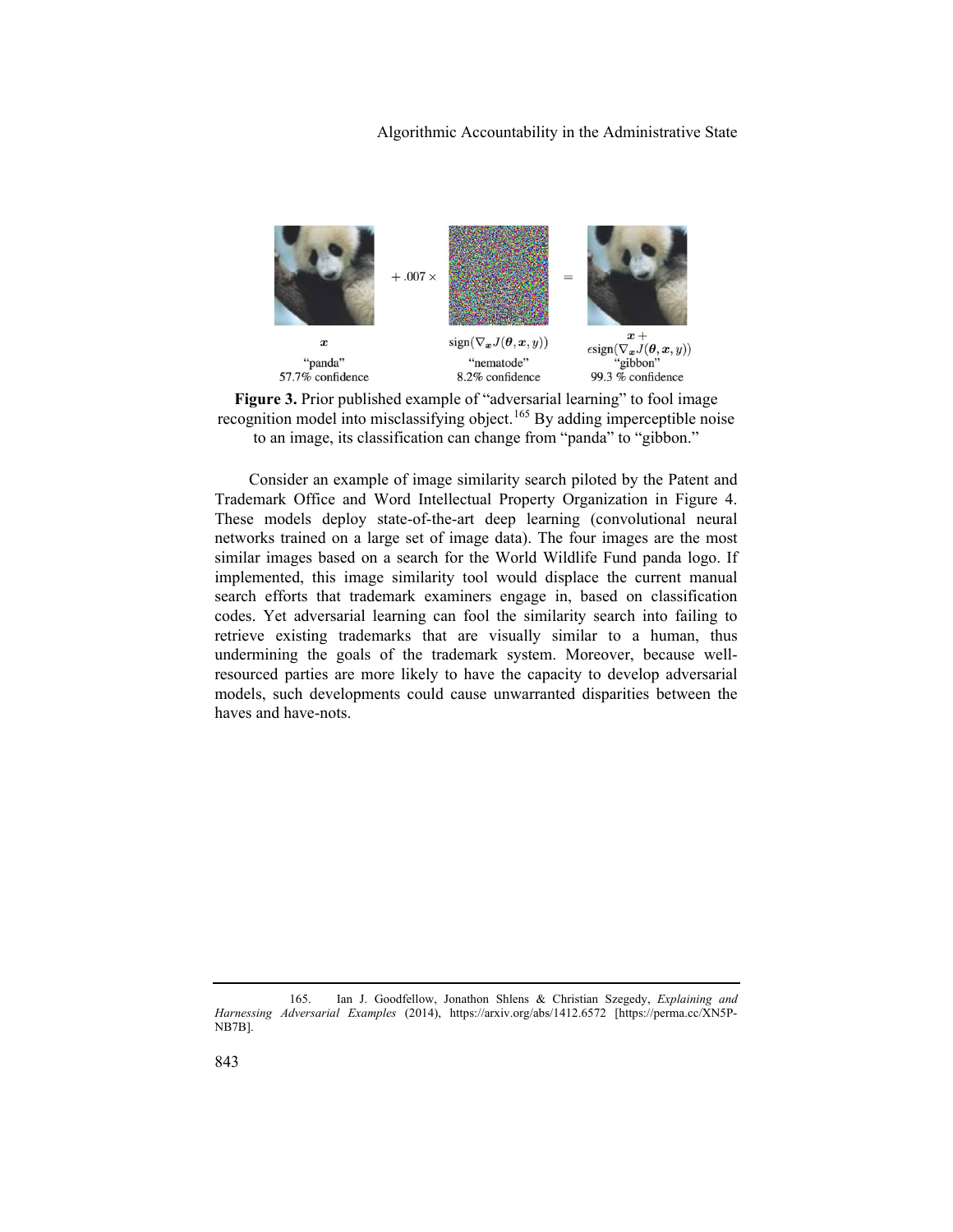

**Figure 4.** Example of prototype trademark similarity search model.<sup>[166](#page-44-0)</sup> Images provide the first four search results based on a search of the World Wildlife Fund trademarked panda logo.

Similar adversarial examples exist for NLP, where adding random text that results in no meaningful change for a human reader, may fool an NLP model into misclassifying the text. Just as in the trademark example, sophisticated parties may be able to develop models to fool the SEC's NLP model into classifying a registrant's disclosure as "low risk," hence evading enforcement efforts. While the trademark example provides a potential backstop under the Lanham Act, inadvertent underenforcement due to adversarial learning has no easy solution—and indeed might never be detected—by the SEC.

Last, even if the model is completely transparent, its usage may not be. As noted previously, when a line-level prosecutor retains the ultimate authority to initiate an enforcement action, automation may (a) displace investigative resources away from false negatives, and/or (b) crowd out the exercise of discretion with suspected positives. The result can be an idiosyncratic focus on a subset of violations or, worse, a runaway feedback loop. In the SEC context, AI tools may lead the agency to fight the last war, at the expense of spotting new trends in the evasion of the securities laws by sophisticated actors. In adjudication, formal authority for adjudicators may be functional abdication. Agency adjudicators face crushing caseloads and high production quotas, so the temptation to quickly ratify model-based predictions is high. This behavior might generate the appearance of improvement in the sense of higher consistency across adjudicators. The system might thus appear to have solved the problem of arbitrariness, but only because of the fiction of adjudicator review.

Having canvassed the APA landscape and its applicability to concrete AI use cases, it is hard to escape the conclusion that the current APA mechanisms

<span id="page-44-0"></span><sup>166.</sup> Christophe Mazenc, *Machine Learning Applied to Trademarks Classification and Search*, WIPO 39 (2018), https://www.wipo.int/edocs/mdocs/globalinfra/en/wipo\_ip\_itai\_ge\_18/wipo\_ip\_itai\_ge\_18\_p17.pdf [https://perma.cc/N8M9-LG5C].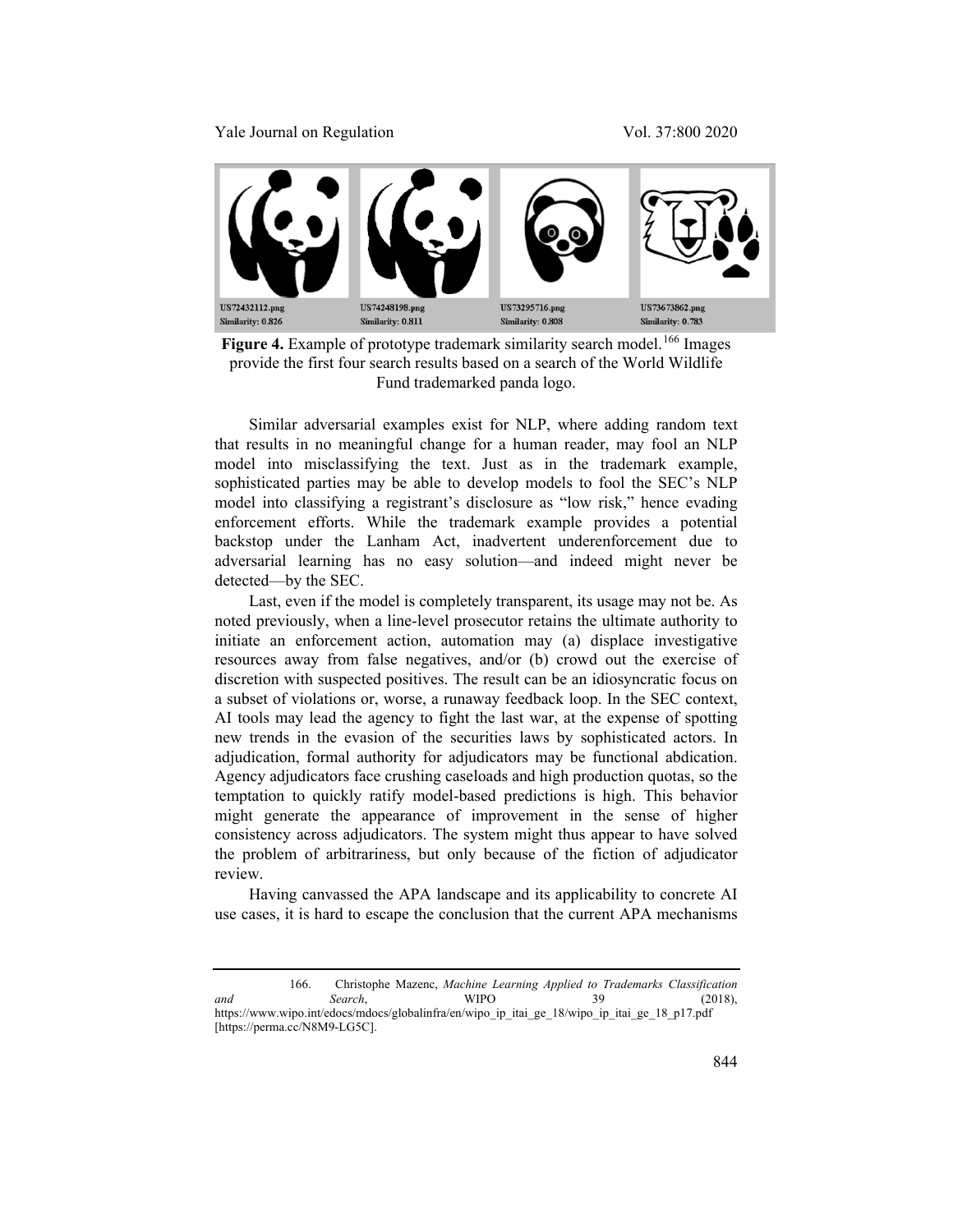remain ill-suited for providing meaningful accountability over rapid advances in AI.

#### III. Regulating the New Algorithmic Governance

This Part steps back and asks how current oversight of administrative action may be adapted and reformed to address the basic gaps we identified above. We spell out several possible reforms, ranging from a minimalist retrofitting of the APA to a maximalist creation of a comprehensive oversight board. We consider these options, as well as a middle-ground approach that would require agencies to engage in prospective benchmarking of AI governance tools, empowering agency administrator and external overseers alike to assess, diagnose, and correct for deviations between AI-augmented and human decisions.

# *A. Retrofitting the APA*

Retrofitting the APA would likely entail one of two moves: subjecting algorithmic tools to the APA's procedures for notice and comment and relaxing the APA's limitations on reviewability in the enforcement or other contexts.

# 1. Notice and Comment

One move would be to provide greater clarification for when the adoption of AI constitutes a legislative rule, given the novel questions presented by AI use cases. We suggest several factors that may guide courts and agencies in this analysis.

First, the more humans remain "in the loop," the less notice and comment should be triggered. The QDD process, for instance, still ultimately leaves it to a QDD review team to decide whether to grant benefits for expedited cases. Human review, however, cannot be a mere formality. The review process would have to be designed to permit genuine exercise of human discretion e.g., the QDD review team would need sufficient time and decisional independence to review proposed grants. Otherwise, the adoption of AI may functionally bind officials and "substantially alter[] the rights and interests of regulated parties," counseling in favor of notice and comment. An additional indicator of the extent of displacement of human discretion is the *threshold* for human review. In the enforcement context, a supervised learning algorithm that flags a case as "high risk" necessarily sets a (probability) threshold for the risk classification. The lower the threshold, the greater the chance of false positives and the lower the chance of false negatives. Indeed, when the threshold is zero, that is equivalent to using no algorithm at all; all cases would have to be processed by a human reviewer. The more the threshold approaches one, the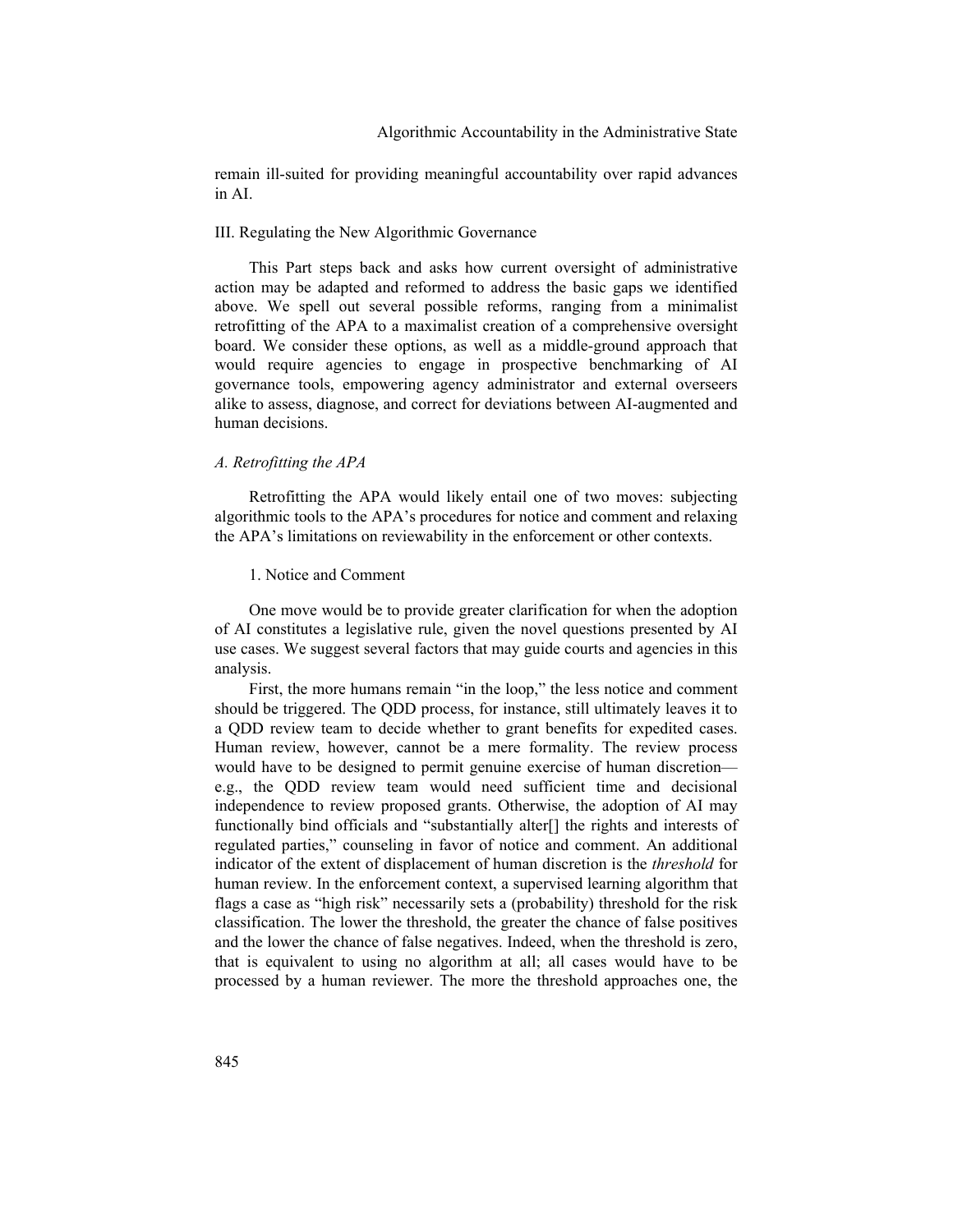greater the risk that human discretion is displaced by the algorithm.<sup>[167](#page-46-0)</sup> This fundamental tradeoff—between false positives and false negatives—may affect the amount of human discretion and the optimal threshold cannot be determined absent a weighing of the social costs of each type of error.<sup>[168](#page-46-1)</sup> The proper level at which to set the threshold is precisely where public participation via notice and comment may be most useful.

Second, notice-and-comment is more appropriate when AI adoption involves considerable distributive consequences. For instance, when QDD expedites benefits to a distinct demographic group, the decision presents larger policy questions best suited for notice and comment. How distinct are applicants that apply in paper form (along geography, age, race, or gender)? If so, is there a way to deploy resource savings from QDD to provide comparable benefits to these applicants? In the enforcement context, could machine learning inadvertently perpetuate prior enforcement priorities? These broader questions may benefit from notice and comment, even if the model remains at the development stage. For instance, research around predictive policing has yielded useful approaches to the runaway feedback loop: allow only new arrests to enter the training data when the arrest was surprising relative to the model.<sup>[169](#page-46-2)</sup> Here notice and comment genuinely allows agencies to secure input on how to design more robust AI tools.

Third, the desirability of notice and comment of the algorithm differs for enforcement and adjudication. In enforcement, for the same reasons that FOIA exempts enforcement data, notice and comment of an algorithmic adoption may do more to impede than improve the tool. In contrast, there is value to beneficiaries of understanding the method and criteria of benefits in the adjudicatory context. Because the process is itself product, algorithmic changes matter for claimants. It would be relevant, for instance, if claimant groups opposed expedited grants because of the omission of hearings. The adoption of AI for adjudication—when it implicates hearings and decisional independence—should hence be more likely to be subjected to notice and comment. Adoption of AI may "encode[] a substantive value judgment" that acts as more than a mere procedural rule.<sup>[170](#page-46-3)</sup>

While these factors help to clarify when the adoption of AI should be subjected to notice and comment, they merely provide guidance. Specific applications remain far from clear.

<span id="page-46-0"></span><sup>167.</sup> This is based on the assumption that human reviewers are much less likely to pay attention to the large pool of predicted negatives.

<span id="page-46-1"></span><sup>168.</sup> For instance, in the QDD setting, a low threshold for expedited resolution may mean that more agency resources are diverted, therefore lengthening the decision time for non-expedited decisions.

<span id="page-46-2"></span><sup>169.</sup> Danielle Ensign et al., *Runaway Feedback Loops in Predictive Policing*, CONFERENCE OF FAIRNESS, ACCOUNTABILITY, AND TRANSPARENCY (2018), https://arxiv.org/abs/1706.09847 [https://perma.cc/4APU-N8QK].

<span id="page-46-3"></span><sup>170.</sup> Air Transp. Ass'n v. Dept. of Transp., 900 F.2d 369 (D.C. Cir. 1990), *judgment vacated and remanded for mootness*, 498 U.S. 1077 (1991).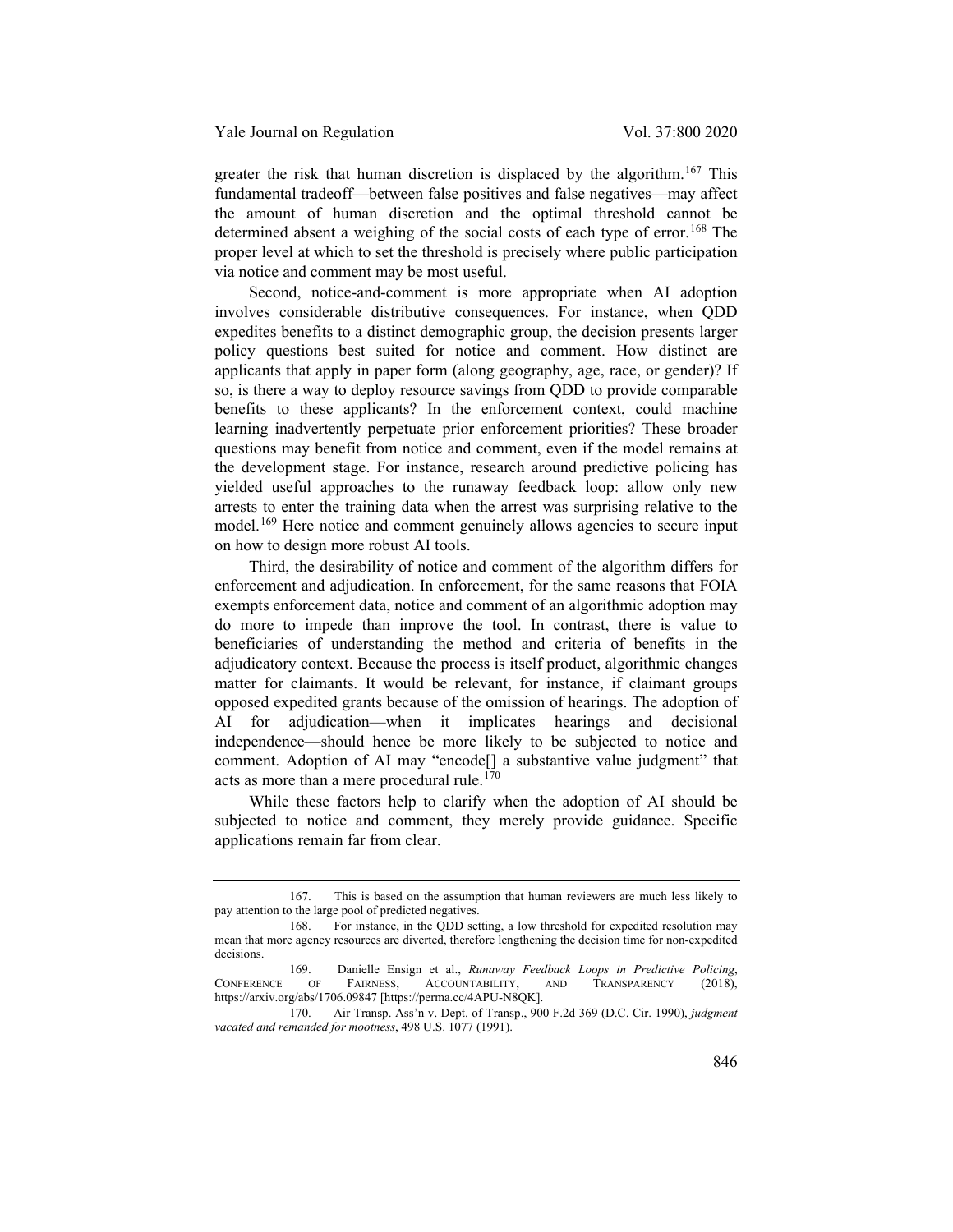#### 2. Reviewability

Our suggestions for reviewability are distinct across adjudication and enforcement. In adjudication, claimants can challenge the denial of disability benefits in district court. Yet jurisdiction channeling—whereby the remedy for an improper denial is to reverse the agency's decision—makes it more difficult for claimants to challenge systematic sources of error, which are much more likely to be prevalent when they stem from algorithmic decisions. Due process counsels in favor of enabling claimants to challenge algorithmic decision tools. For instance, if the SSA's Insight system fails to parse a particular functional impairment that is contested for a subgroup (e.g., balancing for individuals with chronic back pain<sup>171</sup>), litigants should be able to seek a remedy that goes beyond the granting of benefits, namely remedying the systematic error of the Insight program.

In the enforcement context, Congress or courts may wish to relax the presumption against reviewability of enforcement prioritization under *Heckler v. Chaney*. [172](#page-47-1) Alternatively, liberal characterization of algorithms as rules combined with pre-enforcement review would potentially enable parties to determine when an algorithm has deviated substantially from the formal goals of enforcement.

While these APA fixes would ensure greater accountability of AI tools, significant underenforcement against bad algorithms is likely to remain.<sup>[173](#page-47-2)</sup> Judicialization of agency decision making also brings well-known costs, introducing delay, diverting scarce agency resources, and disrupting agency priority setting.[174](#page-47-3)

# *B. Mixing Ex Ante and Ex Post Review: An Oversight Board*

Given the limitations of ex ante and ex post review, an institutional solution might be an oversight board of AI strategy within the agency.<sup>[175](#page-47-4)</sup> Congress could mandate this by statute or agencies could create an oversight board by rule. The charge to such an oversight board would be to (a) provide

<span id="page-47-0"></span><sup>171.</sup> Sara Kersnoveske, Libby Gibson & Jenny Strong, *Item Validity of the Physical Demands from the Dictionary of Occupational Titles for Functional Capacity Evaluation of Clients with Chronic Back Pain*, 24 WORK 157, 165-66 (2003).

<sup>172.</sup> 470 U.S. 821 (1985).

<span id="page-47-2"></span><span id="page-47-1"></span><sup>173.</sup> If Congress wanted to incentivize private enforcement, it could provide for attorney's fees when litigation results in a correction of government AI.

<span id="page-47-3"></span><sup>174.</sup> Nicholas Bagley, *The Puzzling Presumption of Reviewability*, 127 HARV. L. REV. 1285, 1338 (2014) (summarizing the debate).

<span id="page-47-4"></span><sup>175.</sup> The natural analogy here is Inspectors General offices or, in Margo Schlanger's framing, "offices of goodness" or other "ombudsman" approaches. *See* Margo Schlanger, *Offices of Goodness: Influence Without Authority in Federal Agencies*, 36 CARDOZO L. REV. 53 (2014). For studies of IGs, many in the civil rights context, see Mariano-Florentino Cuéllar, *Auditing Executive Discretion*, 82 NOTRE DAME L. REV. 227, 256 (2006); Katyal, *supra* note [86,](#page-23-4) at 2347-48; and Shirin Sinnar, *Protecting Rights from Within? Inspectors General and National Security Oversight*, 65 STAN. L. REV. 1027, 1035 (2013).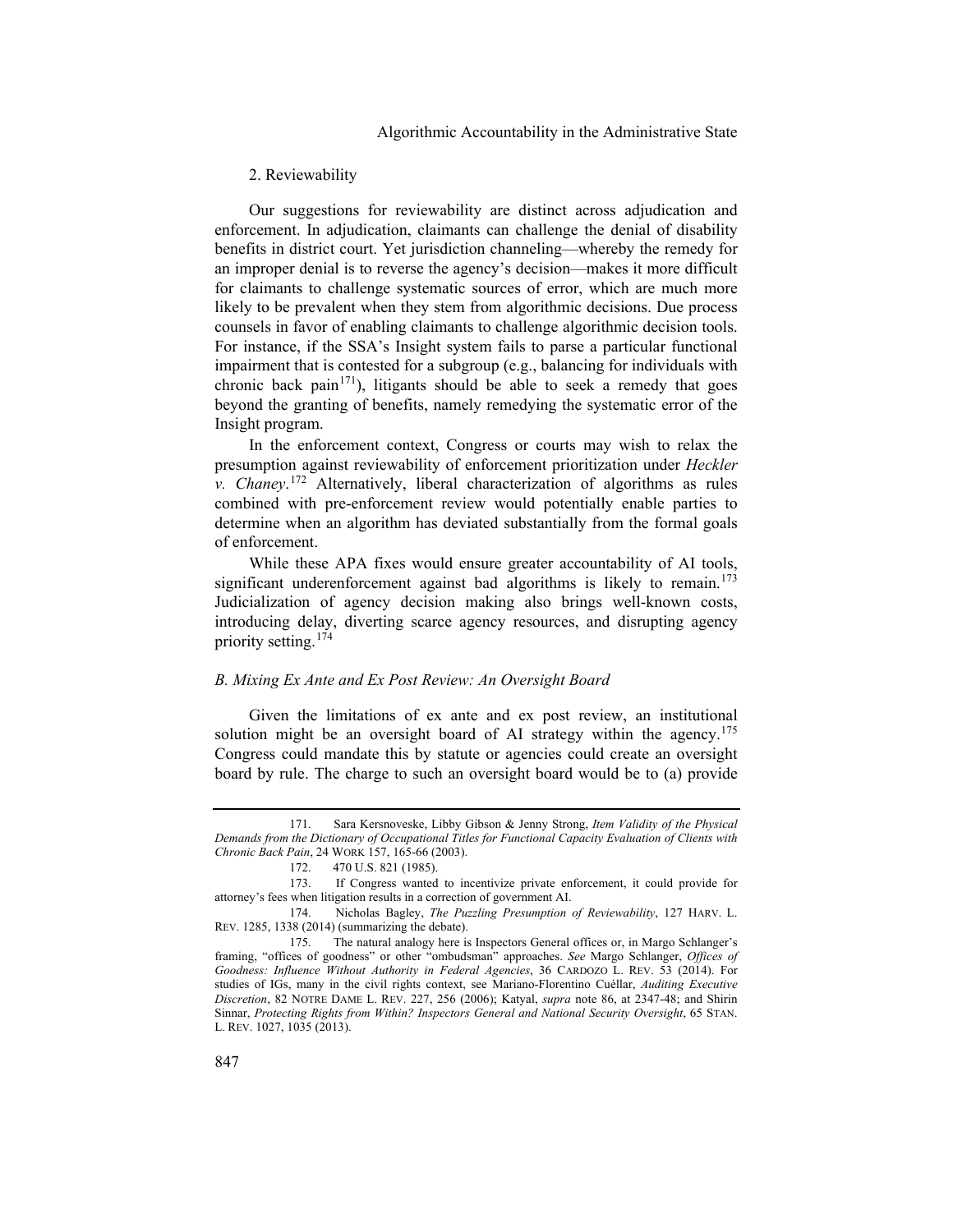input for a strategic agency AI plan, (b) serve as a check for whether AI deployment comports with relevant law and policy (e.g., due process, antidiscrimination), and (c) review and issue recommendations for revising algorithmic decision tools. Board members could include senior agency staff in charge of developing the use case, the agency's Evaluation Officer (mandated under the Foundations for Evidence-Based Policymaking Act) or Chief Data Officer, academics, other stakeholders (e.g., disability rights groups, industry representatives), and representatives from other agencies.

Such a board could yield several benefits. First, a board would provide both ex ante and ex post oversight of AI deployment, without the substantial costs of notice-and-comment rulemaking or a judicial challenge. Second, by focusing on a longer-term strategic plan, the oversight board can make recommendations that touch on other agency operations that can facilitate AI. A major limitation of SSA's predictive modeling, for instance, is that much of the applicant data (e.g., previous occupation) is unstructured. Agencies have deployed significant resources to use NLP techniques to convert unstructured text into structured data, but a first order solution—one that might in fact be cheaper in the long run—would be to standardize inputs.

Third, the board would pool perspectives across levels of decision making and agencies. Current use cases are isolated across and within agencies, and the board could spark new innovation by providing perspectives from outside of the specific office. The SEC, for instance, could benefit from an agency that has considered use of "generative adversarial networks" to disclose data to enlist outside data scientists who can bring a fresh analytic eye without triggering privacy concerns. At a Roundtable we convened, over twenty agency officials attended and expressed tremendous value in sharing knowledge from what are otherwise disconnected programs. One agency official, for instance, had developed software to carry out topic modeling for comments submitted in rulemakings. Another had given a great deal of thought to inviting academics for short-term visits to foster idea generation. A board could help pool such insights across comparable agencies.

Fourth, the board could explicitly assess the potential for disparate impact. For instance, if there are serious concerns that expedited benefits would disadvantage certain demographic groups because of variations in filing capacity, the board could consider recommendations to level those differences. Fifth, the board would provide an institutional structure to determine evidence of adversarial learning to fool government AI tools (e.g., burying harmful disclosures amongst more boilerplate). Last, perhaps the most significant benefit of the board would be to foster a learning environment at the agency. The SEC represents an agency where staff were encouraged to experiment and fail. Many other agencies lack such a "sandbox" environment, which seriously impedes AI innovation within government. The board could foster such a culture of AI innovation within and across agencies by reducing administrative barriers (e.g., providing template position descriptions, developing best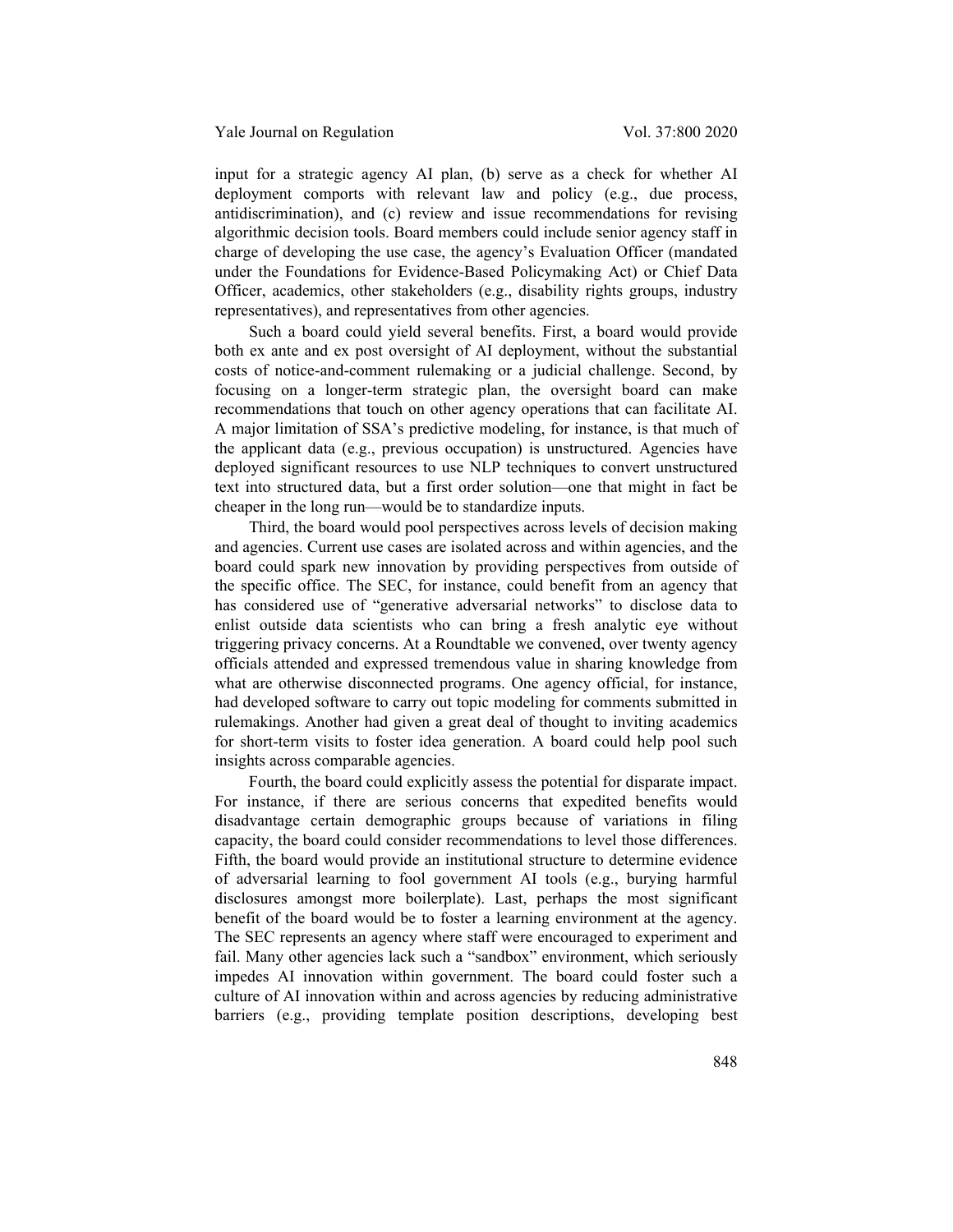practices for academic residencies, and publicly rewarding pilots regardless of result).

That said, there are considerable costs to an oversight board, most notably in time, FTEs, and resources. The solution to bad bureaucracy is not necessarily more bureaucracy. And if the prime reason for underdevelopment of AI tools in the administrative state lies in resource constraints, diverting more time to a Board may dilute already scarce AI skillsets. To be sure, the precise size and composition could be tailored to address these concerns. Agencies like SSA, EOIR, OMHA, and BVA, for instance, have structurally very similar problems, and could create a common oversight board for mass adjudication. Similarly, the SEC, EPA, and IRS each desire to learn from rich administrative data with similar ideas for enforcement targeting, and could thus benefit from information exchange.<sup>[176](#page-49-0)</sup> Agencies may be reluctant to create such oversight boards, precisely for fear of airing the dirty laundry, but external perspectives may be important for identifying potential blind spots. Perhaps the most substantial limitation is that a Board may be limited in its capacity to engage with the operational details of these tools. Absent another mechanism for monitoring the impact of AI tools, the Board may have only limited information to support its decision.

#### *C. Prospective Benchmarking*

A third and less resource-intensive mechanism can generate critical information for accountable algorithmic adoption. We call the proposal "prospective benchmarking." The core idea is that when agencies adopt an AI decision making tool, they should subject it to *benchmarking* relative to a random hold-out set of cases that undergo conventional human review.<sup>[177](#page-49-1)</sup> We conceive of benchmarking as *prospective* in nature as opposed to a backwardlooking evaluation of how AI changed prior decision making. Such retrospective evaluations are widely acknowledged to suffer from significant inferential challenges.[178](#page-49-2) Incorporating prospective benchmarking into deployment of AI systems enables agencies to more reliably learn about potential impact.<sup>[179](#page-49-3)</sup> What is the accuracy gain of AI adoption? Is bias affected

<span id="page-49-0"></span><sup>176.</sup> *See* GOVERNMENT BY ALGORITHM, *supra* not[e 17,](#page-4-6) at 90 (cataloging benefits of inter-agency collaboration).

<span id="page-49-1"></span><sup>177.</sup> For a somewhat similar proposal in the private sector context requiring companies to show they tested a new model with and without newly available data in order to gauge potential disparate impact, see Selbst & Barocas, *supra* not[e 89,](#page-24-2) at 1129-38.

<span id="page-49-2"></span><sup>178.</sup> Michael Abramowicz, Ian Ayres & Yair Listokin, *Randomizing Law*, 159 U. PA. L. REV. 929 (2010); Daniel E. Ho & Donald B. Rubin, *Credible Causal Inference for Empirical Legal Studies*, 7 ANN. REV. L. & SOC. SCI. 17 (2011).

<span id="page-49-3"></span><sup>179.</sup> It bears noting that prospective benchmarking as envisioned here differs in important respects from a commonly advocated accountability mechanism: "algorithmic impact assessments." *See Directive on Automated Decision-Making*, GOV'T OF CANADA (Feb. 5, 2019), https://www.tbs-sct.gc.ca/pol/doc-eng.aspx?id=32592 [https://perma.cc/4RQE-KD45]; Dillon Reisman et al., *Algorithmic Impact Assessments: A Practical Framework for Public Agency Accountability*, AINOW (Apr. 2018), https://ainowinstitute.org/aiareport2018.pdf [https://perma.cc/W5Z6-P8T8];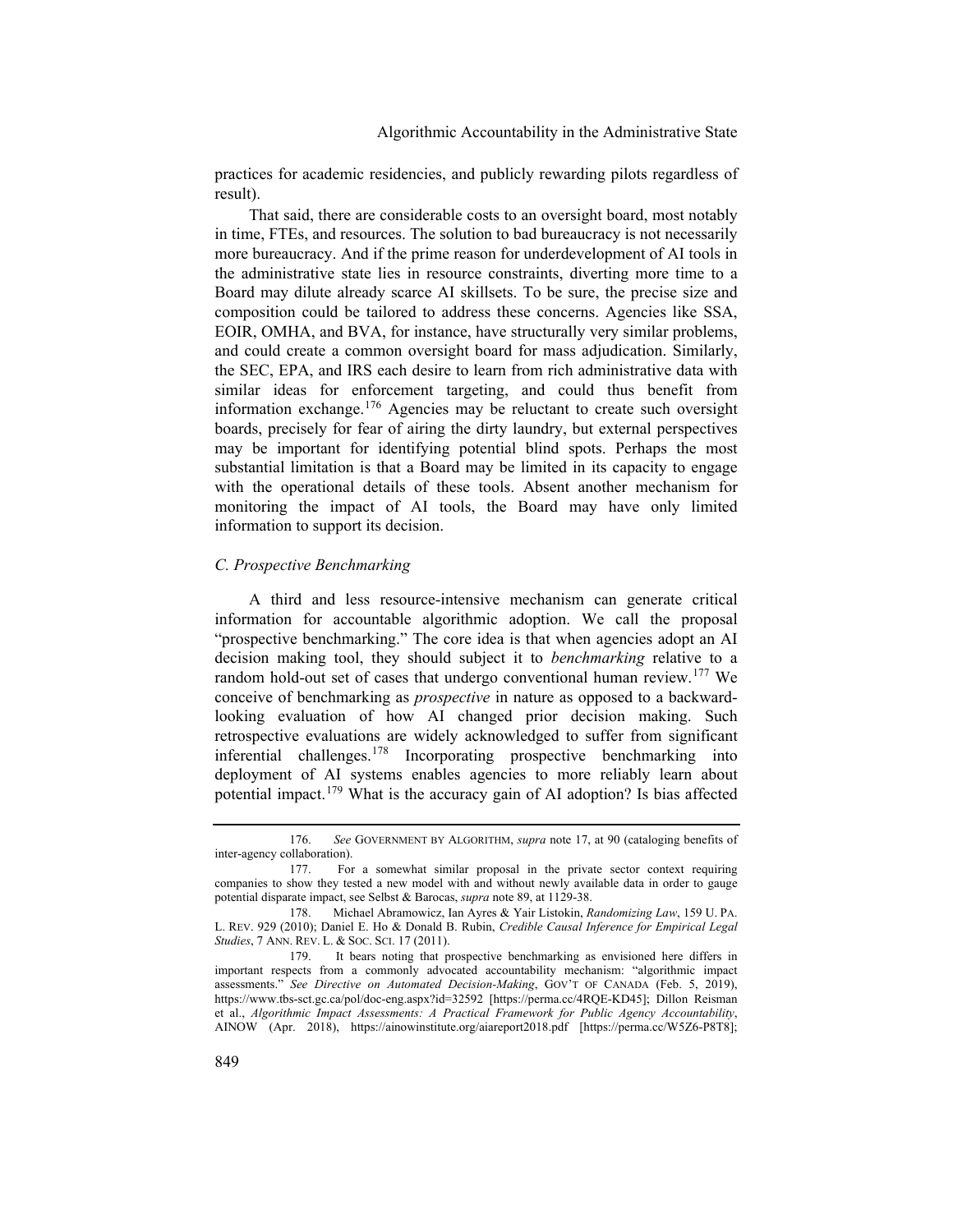by AI adoption? How much time is saved? Does the algorithm engage in any other systematic errors relative to human review?

The proposal starts from the basic setting that in each of the use cases detailed above, machine learning is beginning to displace the exercise of human discretion in agency decision making. And because the status quo consists of a fully human decision, this adoption process provides a compelling opportunity to benchmark the tool by leveraging the central insight of machine learning: use of a random hold-out (or test) set to compare outcomes between the AI-assisted and human (status quo) decision. In the SSA context, for instance, the Insight system could be deactivated for a random hold-out set and compared to decisions made with Insight fully activated. In the SEC context, investigators could be required to fully investigate cases without the aid of risk scores for a subset of cases, with the results then compared to algorithmically assisted case decisions. In the PTO context, a trademark search system could be disabled for a random set of trademark registration applications and the results compared to decisions made in reliance on the search system. Such a proposal is easy to implement, as the agency is already in the process of transitioning from a manual to an AI-assisted system. The primary cost is that a subset of decisions would not garner the potential benefit of the new system.

The proposal would enable agencies, courts, and the public to meaningfully assess the impact of AI use cases, promoting accountability and transparency without the uncertainty of rulemaking, the overhead of an oversight board, or the inferential challenges of ex ante impact assessments.

First, benchmarking facilitates rigorous validation of the AI tool, which is sorely lacking in current practice. In the enforcement context, the NLP application for investment advisor disclosures displaces how human investigator would normally read such disclosures, and we are unaware of any serious attempt to compare the NLP flag against an investigator's independent assessment, particularly for disclosures that were not flagged.<sup>[180](#page-50-0)</sup> Even in instances where an agency offers evidence of performance gains, it is unclear how much to attribute to the deployment of AI. Consider SSA's method to

Scientific Foresight Unit, *A Governance Framework for Algorithmic Accountability and Transparency*,<br>EUR. PARLIAMENTARY RES. SERV. (Apr. 2019), EUR. PARLIAMENTARY RES. SERV. (Apr. 2019), https://www.europarl.europa.eu/RegData/etudes/STUD/2019/624262/EPRS\_STU(2019)624262\_EN.pdf [https://perma.cc/WCD6-4L5C]. Impact assessments call for evaluating the potential effects of algorithmic adoption on citizens (e.g., human rights), typically in advance of adoption. While such assessments can be valuable, it may also be challenging to make such predictive judgments in the absence of evidence of how the AI system operates in practice. Indeed, as Michael Greenstone has written, this is exactly the challenge facing regulatory agencies when asked to perform cost benefit analyses prior to the adoption of a regulation. *See* Michael Greenstone, *Toward a Culture of Persistent Regulatory Experimentation and Evaluation*, *in* NEW PERSPECTIVES ON REGULATION 111 (David Moss & John Cisternino eds., 2009). In contrast, prospective benchmarking acts like a rigorous evaluation (or randomized controlled trial) of the AI system itself, ensuring that the system is deployed in a way that facilitates evaluation of its impact. Policy advocates have called for algorithmic impact assessments to be renewed occasionally, and benchmarking can be conceived of as a natural extension of such goals.

<span id="page-50-0"></span><sup>180.</sup> GOVERNMENT BY ALGORITHM, *supra* note [17,](#page-4-6) at 26 (noting relatively weak validation and post-implementation testing).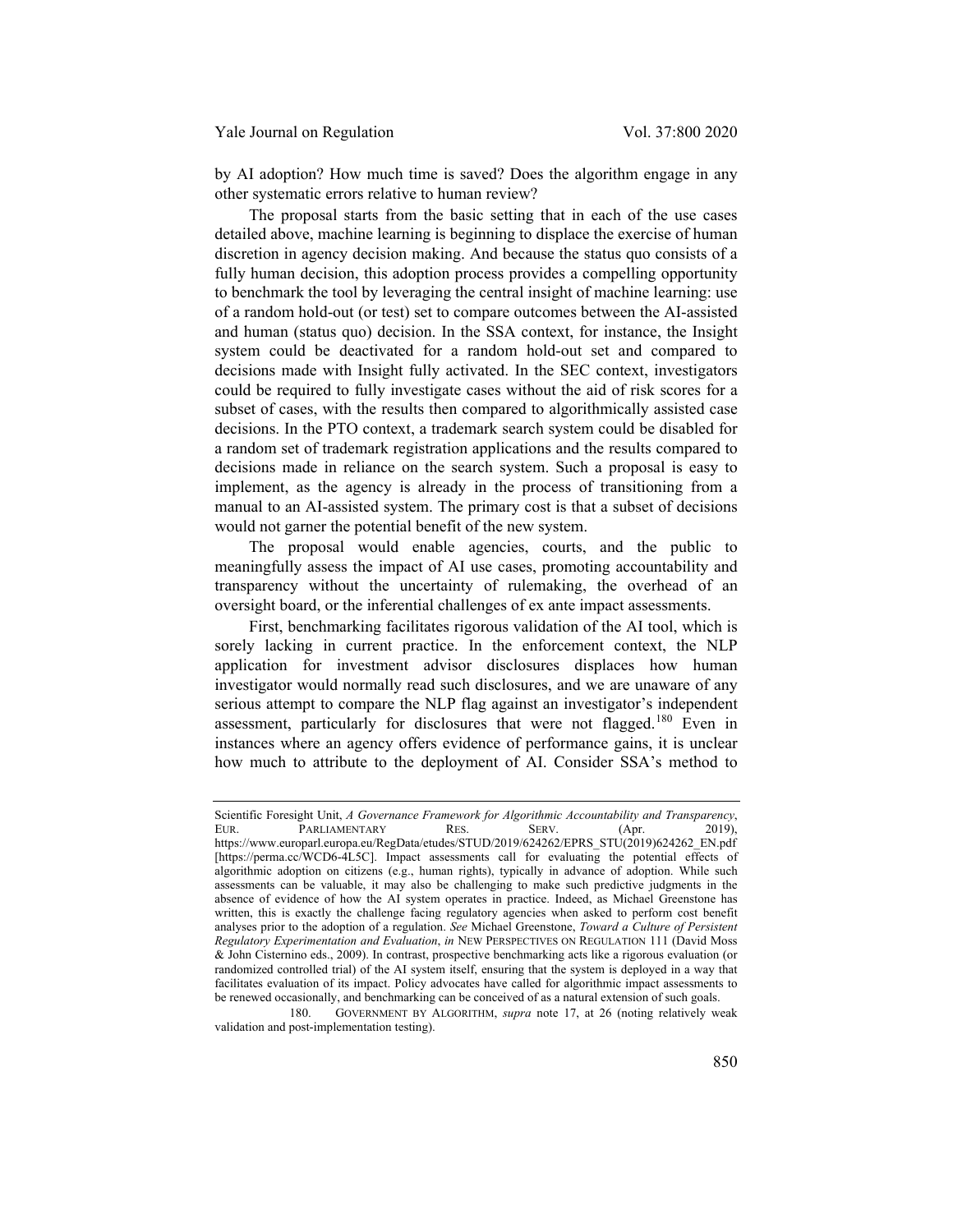compare processing times and error rates between branches that voluntarily adopt clustering and branches that refuse to adopt clustering. Nonrandom selection makes it impossible to disentangle the effects of microspecialization from the effects of a managerial change.<sup>[181](#page-51-0)</sup> Reduction in errors and processing times could simply have been due to a renewed managerial commitment that confounds the adoption of microspecialization.

Instead, benchmarking enables decisionmakers to directly assess the impact of the AI tool in real time. Benchmark samples provide a comparison group to smoke out inaccuracies and biases. If the SEC algorithm, for instance, provided a high-risk estimate associated with an idiosyncratic network of investment advisors that was prosecuted last year, the model may perpetuate the effect of that network, but human reviewers would update based on the prior prosecution. Benchmark data would thus enable the agency to assess the impact of the AI tool, including where the model might perform poorly, whether the formal "human-in-the-loop" functionally ensures human oversight, and whether there is presence of "automation bias."

Second, ongoing benchmark data would provide invaluable information for calibrating and updating machine learning models. If adjudicators, investigators, claimants, and regulated parties change over time or due to different circumstances (known as "temporal drift" or "domain drift"), a model trained on a random retrospective test sample may not generalize prospectively.<sup>[182](#page-51-1)</sup> Similarly, benchmark data would enable understanding when adversarial learning by regulated parties might invalidate historical models.<sup>[183](#page-51-2)</sup> Data emerging from the benchmarked sample would provide the information to update models based on such state changes or to account for such adversarial behavior.

Third, benchmarking may be particularly valuable in instances where the government has contracted for AI services. In those instances, the government may not have access to technical details, but benchmark data can provide a performance standard to which an AI system developed by a contractor must adhere.

Last, the benchmarking process ensures that agency officials retain the resident expertise required to process cases. One particular concern might be that overreliance on AI systems could hollow out the expertise to tailor and adapt the regulatory scheme to changing context. By requiring a critical mass of human reviewers to maintain the workflow, agencies ensure that such hollowing does not occur.

<span id="page-51-0"></span><sup>181.</sup> *See, e.g.*, Daniel E. Ho, Sam Sherman & Phil Wyman, *Do Checklists Make a Difference? A Natural Experiment from Food Safety Enforcement*, 15 J. EMPIRICAL LEGAL STUD. 1 (2018).

<span id="page-51-1"></span><sup>182.</sup> Gerhard Widmer & Miroslav Kubat, *Learning in the Presence of Concept Drift and Hidden Contexts*, 23 MACHINE LEARNING 69 (1996).

<span id="page-51-2"></span><sup>183.</sup> Nilesh Dalvi et al., *Adversarial Classification*, PROC. 10TH ACM SIGKDD INT'L CONF. KNOWLEDGE DISCOVERY & DATA MINING 99 (2004).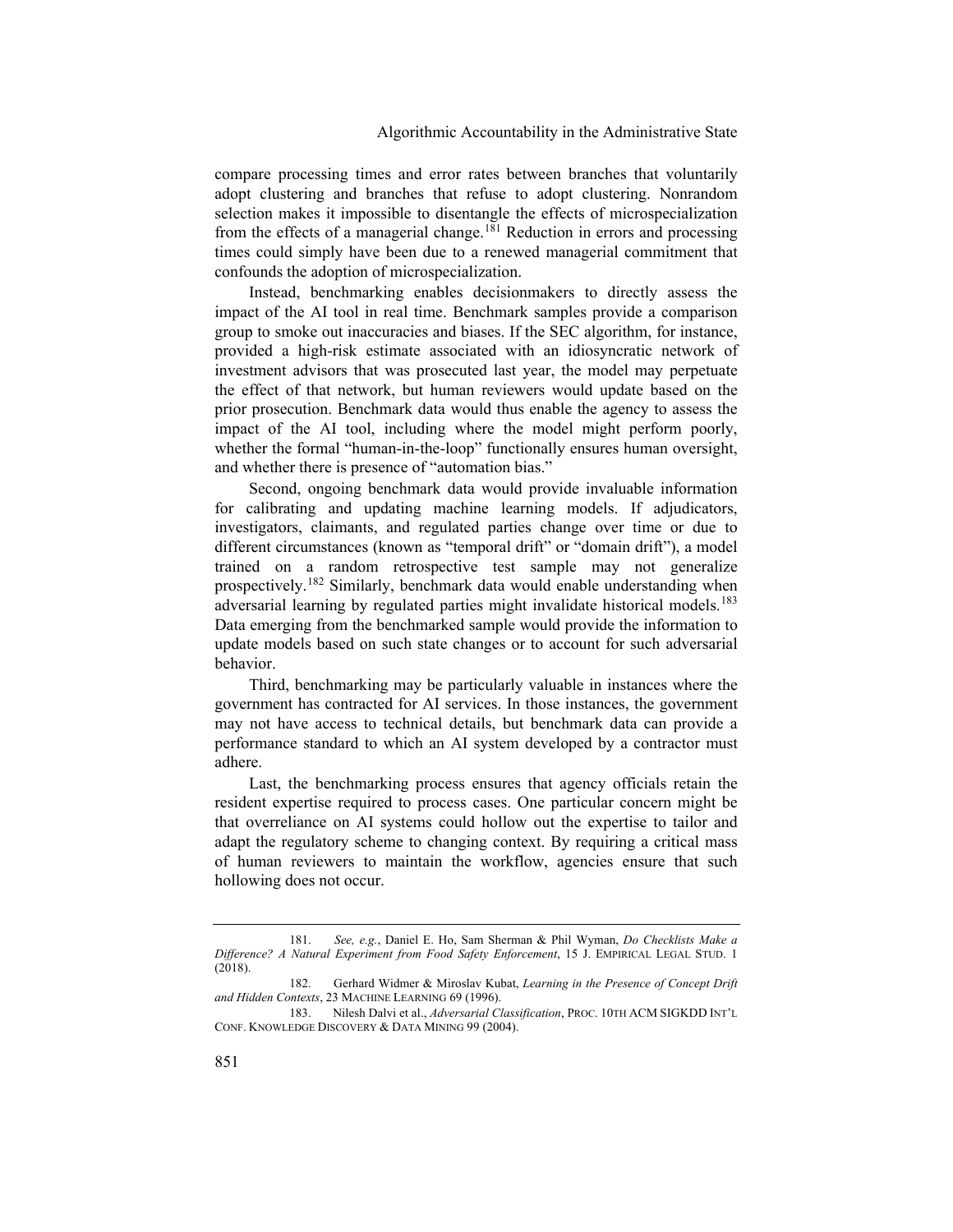The benefits of benchmarking become clear in contrast to retrofitting the APA or review by an oversight board. Ex ante examination via notice and comment will be unable to capture an algorithm's operational performance, which is particularly important given the dynamic nature of machine learning. Ex post judicial review or review by an oversight board would have access to a record of decision making, but would still fall short on understanding the impact of the algorithmic decision tool relative to the counterfactual of human decision making.

That said, benchmarking does have weaknesses and tradeoffs. Even if human reviewers are blinded from algorithmic determinations in their test sample, their judgments may be affected by the AI system. If adjudicators trained on the Insight system, for instance, adapt by focusing on the specific quality flags thrown by the system, their manual review may fail to catch errors that are not programmed into the Insight system. As a result, high correspondence between automated and human review may not represent the actual risks of the automated system, undercutting the utility of benchmarking. This weakness may be overcome by ensuring that individuals with substantial experience prior to the adoption of the AI system participate in the benchmarking team.

Another concern is that mandatory human review could potentially diminish the benefits of AI adoption. If the AI system works, some might argue, we should *require* its usage across the board instead of reserving a sample for human review. While this reservation is most forceful for strongly validated technology, the question at the heart of AI adoption in the administrative state is about its potential effects, biases, and unanticipated performance. Because ex ante algorithmic impact assessments will necessarily be faced with uncertainty, benchmarking provides the critical epistemic benefit of enabling us to assess whether the AI system works as intended.

A final concern is that human reviewers may face conflicts of interest if they themselves have preferences, positive or negative, regarding the AI system. If there is general resistance to AI adoption, say because of fear of job security, reviewers may have an incentive to overinvest in identifying issues that the AI system cannot detect, making such human performance unrepresentative of conventional human processing. Conversely, if reviewers favor AI adoption, they may either underperform—or perform exactly as they would expect the AI system to perform—to make the automated system appear to be effective. While such perverse incentives are harder to address, at least two responses follow. One is that "overperformance" may actually be desirable. If SSA adjudicators become much more exhaustive in their benchmark review, AI adoption may feed a process of continuous improvement, enabling the AI system to better detect errors going forward. In computer science terms, humans might best be allocated to "explore" for novel fact patterns and machine learning systems may best be allocated to "exploit" known patterns by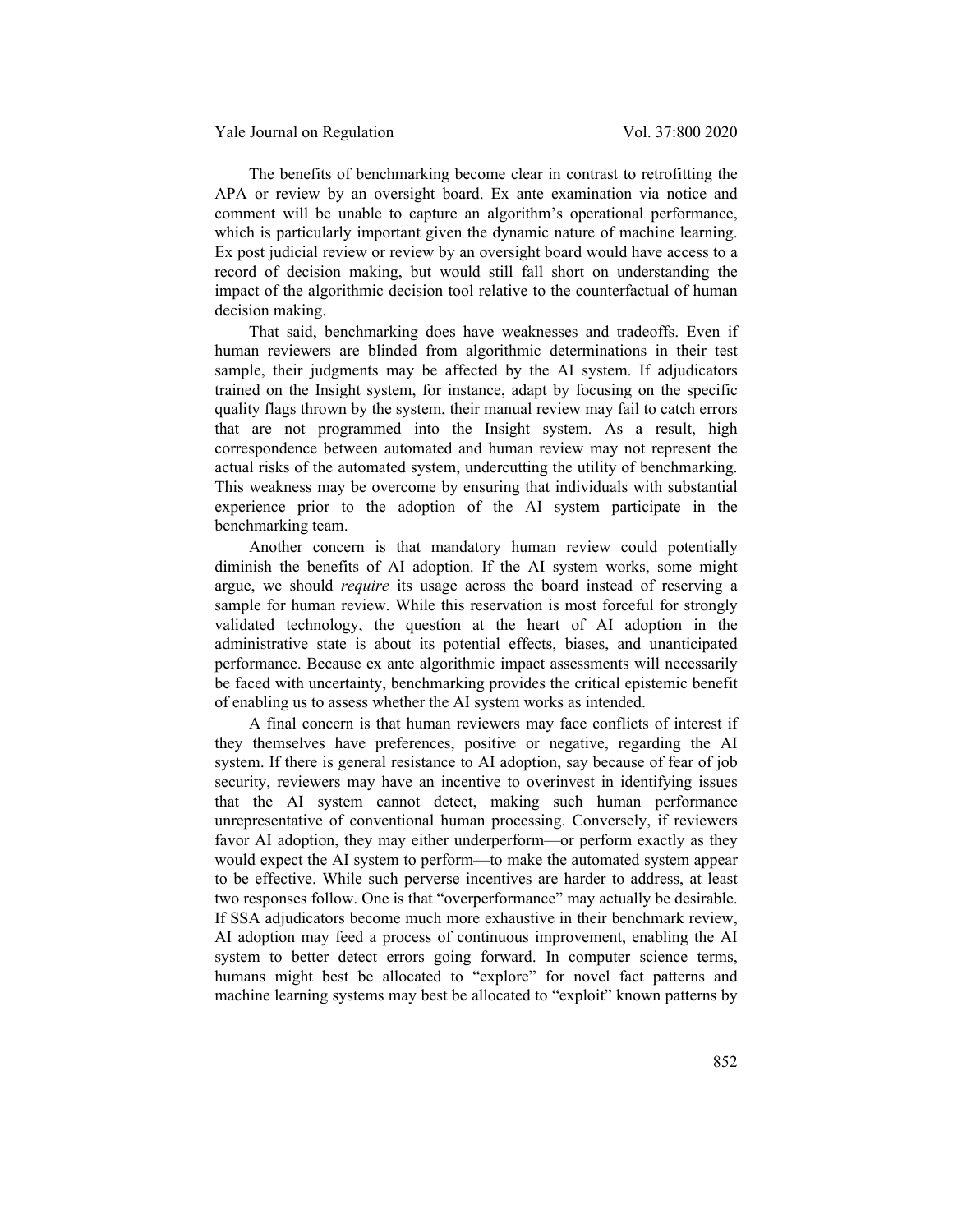scaling solutions.<sup>[184](#page-53-0)</sup> Another response is that conducting these reviews in teams may make it much less likely that reviewers will "throw" the review. Staffing reviews in this fashion can effectively turn them into peer reviews that set the gold standard for how cases should be handled.<sup>[185](#page-53-1)</sup>

In short, while there are certainly limitations to the benchmarking idea, the approach is likely to provide critical information for algorithmic accountability that ex ante impact assessments and ex post evaluations cannot provide.

How might such prospective benchmarking come about? First, Congress could statutorily promote benchmarking, either by mandating its use by agencies or, alternatively, by prescribing or increasing judicial deference to agency decisions supported by satisfactorily benchmarked algorithmic systems. Second, courts could find agency decisions made using AI systems without benchmarking to be arbitrary and capricious upon conventional APA review. Note, however, that this assumes that plaintiffs invoking judicial review of agency action can surmount the reviewability and other barriers detailed in Part II. Third, the President could mandate benchmarking by way of executive order. Last, agencies themselves could institute such benchmarking of their own accord. Indeed, benchmarking has a close analogue to "quality improvement" initiatives or audits, as prescribed by the Government Performance and Results Act, that review a random sample of cases to calculate performance metrics. That said, current practices do not inspire much confidence in the latter path. Agencies have little incentive to monitor when an AI solution has gone wrong, as the incentive may be to tout successes.<sup>[186](#page-53-2)</sup>

We acknowledge that many details of benchmarking remain to be worked out. At what intervals should benchmarking be conducted beyond initial adoption? How much hold-out data is necessary? How should the review process be staffed? Who will make decisions about revising, updating, or even decommissioning a tool? Over time, the benchmarking system will ideally converge on a set of best practices in answer to these and other questions. In the meantime, and regardless of the precise vehicle by which benchmarking is implemented, the approach holds significant promise because it amounts to good machine learning and good governance, with substantially less overhead than alternatives. It provides a feasible and rigorous way to hold AI decision tools accountable, to increase transparency around their adoption, and to ensure that agencies themselves can ensure internal due process around their adoption.

<span id="page-53-0"></span><sup>184.</sup> Robert C. Wilson, *Humans Use Directed and Random Exploration to Solve the Explore–Exploit Dilemma*, 143 J. EXP. PSYCHOL. GEN. 2074 (2014).

<span id="page-53-2"></span><span id="page-53-1"></span><sup>185.</sup> *See* Daniel E. Ho, *Does Peer Review Work? An Experiment of Experimentalism*, 69 STAN. L. REV. 1 (2017).

<sup>186.</sup> *See, e.g.*, Ho et al., *Quality Review*, *supra* not[e 15.](#page-3-5)